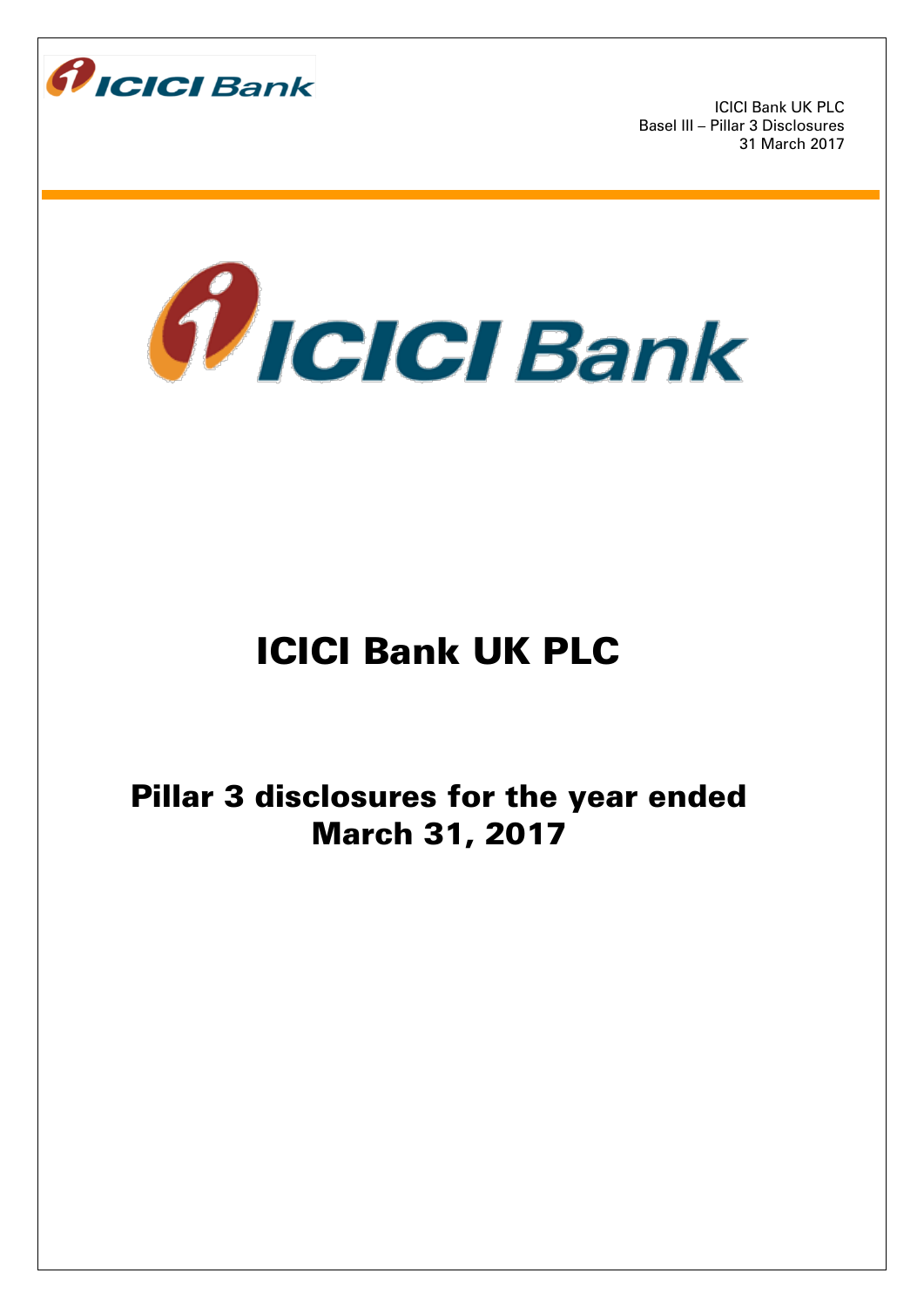

# Table of Contents

| 1                   | <b>Overview</b>                                                                                                     | 3  |
|---------------------|---------------------------------------------------------------------------------------------------------------------|----|
| 2                   | <b>Capital adequacy</b>                                                                                             | 5  |
| 3                   | <b>Capital Resources</b>                                                                                            | 6  |
| 4                   | <b>Minimum Capital Requirement: Pillar 1</b>                                                                        | 7  |
| 5                   | <b>Credit Risk</b>                                                                                                  | 8  |
| 6                   | <b>Market Risk</b>                                                                                                  | 17 |
| 7                   | <b>Operational risk</b>                                                                                             | 19 |
| 8                   | <b>Liquidity risk</b>                                                                                               | 20 |
| 9                   | <b>Risk Management and Governance framework</b>                                                                     | 21 |
| 10                  | Leverage ratio                                                                                                      | 23 |
| 11                  | <b>Asset encumbrance</b>                                                                                            | 26 |
| 12                  | <b>Exposures in equities not included in the trading book</b>                                                       | 26 |
| 13                  | <b>Remuneration disclosure</b>                                                                                      | 26 |
| <b>Annexure I</b>   | <b>Transitional own funds disclosure template</b>                                                                   | 30 |
| <b>Annexure II</b>  | <b>Main features of the capital instruments</b>                                                                     | 37 |
| <b>Annexure III</b> | Geographical distribution of credit exposures relevant for the<br>calculation of the countercyclical capital buffer | 39 |
| <b>Annexure IV</b>  | <b>Disclosure on Asset encumbrance</b>                                                                              | 42 |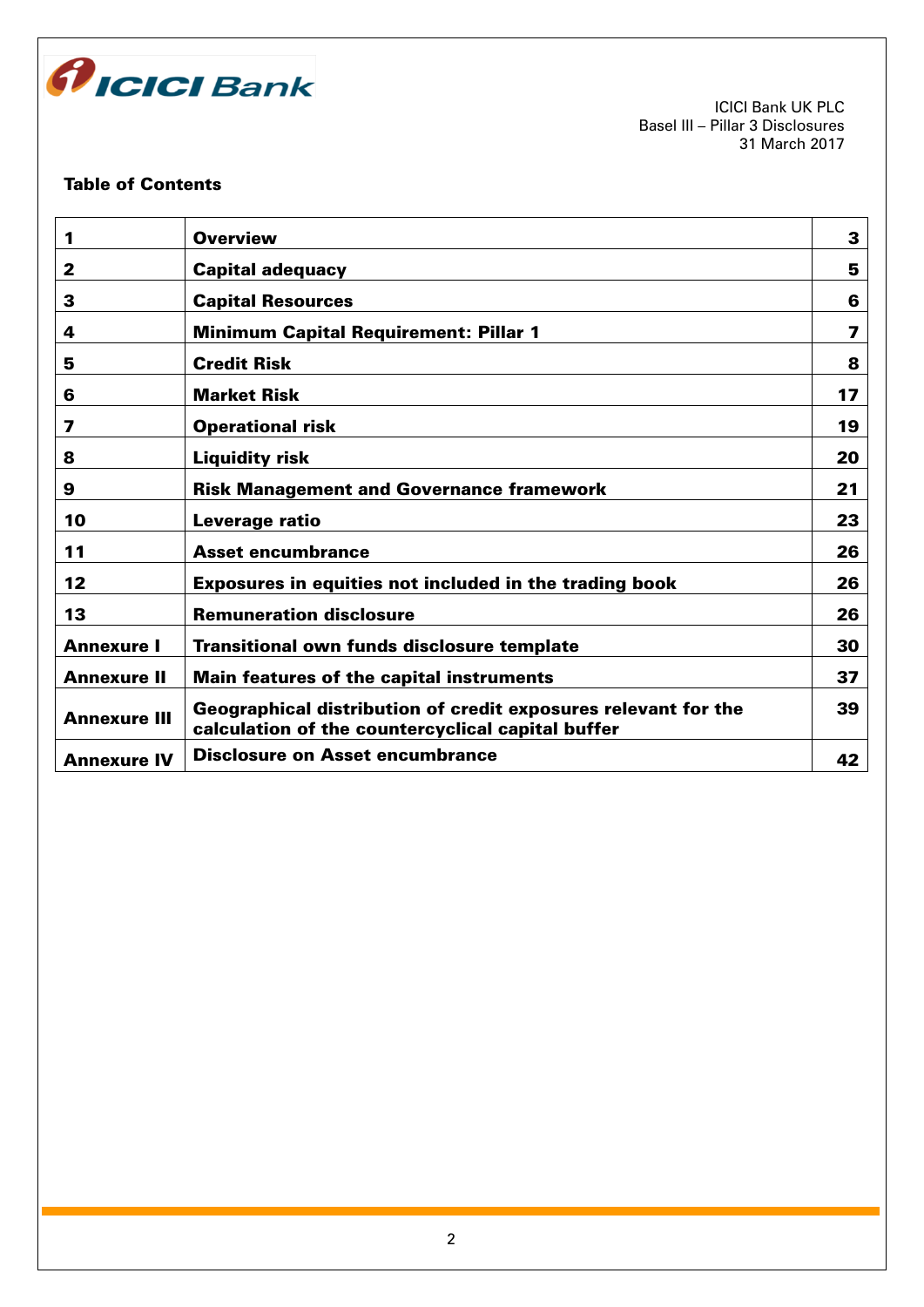

## 1. Overview

ICICI Bank UK PLC Basel III – Pillar 3 Disclosures 31 March 2017

# 1.1 Background

ICICI Bank UK PLC ("the Bank") is authorised by the Prudential Regulation Authority (PRA) and regulated by the Financial Conduct Authority (FCA). The Bank is a wholly owned subsidiary of ICICI Bank Limited, India.

Capital Requirements Regulation (CRR) and Capital Requirements Directive (together referred to as CRD IV) came into force on 1st January 2014 and enforced in the UK, together with local implementing rules and guidance, by the Prudential Regulatory Authority (PRA). The rules include disclosure requirements known as "Pillar 3" which apply to banks and building societies.

This document details the Pillar 3 disclosure requirements and is in addition to the consolidated Basel III – Pillar 3 Disclosures made by ICICI Bank Limited ("the Parent Bank").

## 1.2 Basis of disclosures

The disclosures have been prepared for ICICI Bank UK PLC on an individual basis. The disclosures may differ from similar information in the Annual Report prepared in accordance with UK GAAP; therefore, the information in these disclosures may not be directly comparable with that information. The Pillar 3 Disclosures have been prepared purely for explaining the basis on which the Bank has prepared and disclosed certain capital requirements and information about the management of certain risks and for no other purpose.

## 1.3 Scope of application of Directive requirements

The Pillar 3 disclosures have been prepared for ICICI Bank UK PLC in accordance with the rules laid out in the CRD IV guidelines as adopted by the PRA. These disclosures should be read in conjunction with those made by the Parent Bank as part of their Basel III – Pillar 3 Disclosures. The disclosures provide information on the Bank's exposures, associated risk weights for different categories of assets and approach to calculating the capital requirements for Pillar 1.

## 1.4 Frequency

This disclosure is made on an annual basis on the website of the Bank. The disclosures will be as at the Accounting Reference Date (ARD), i.e. as at March 31st, and will be published along with the publication of the Annual Report & Accounts.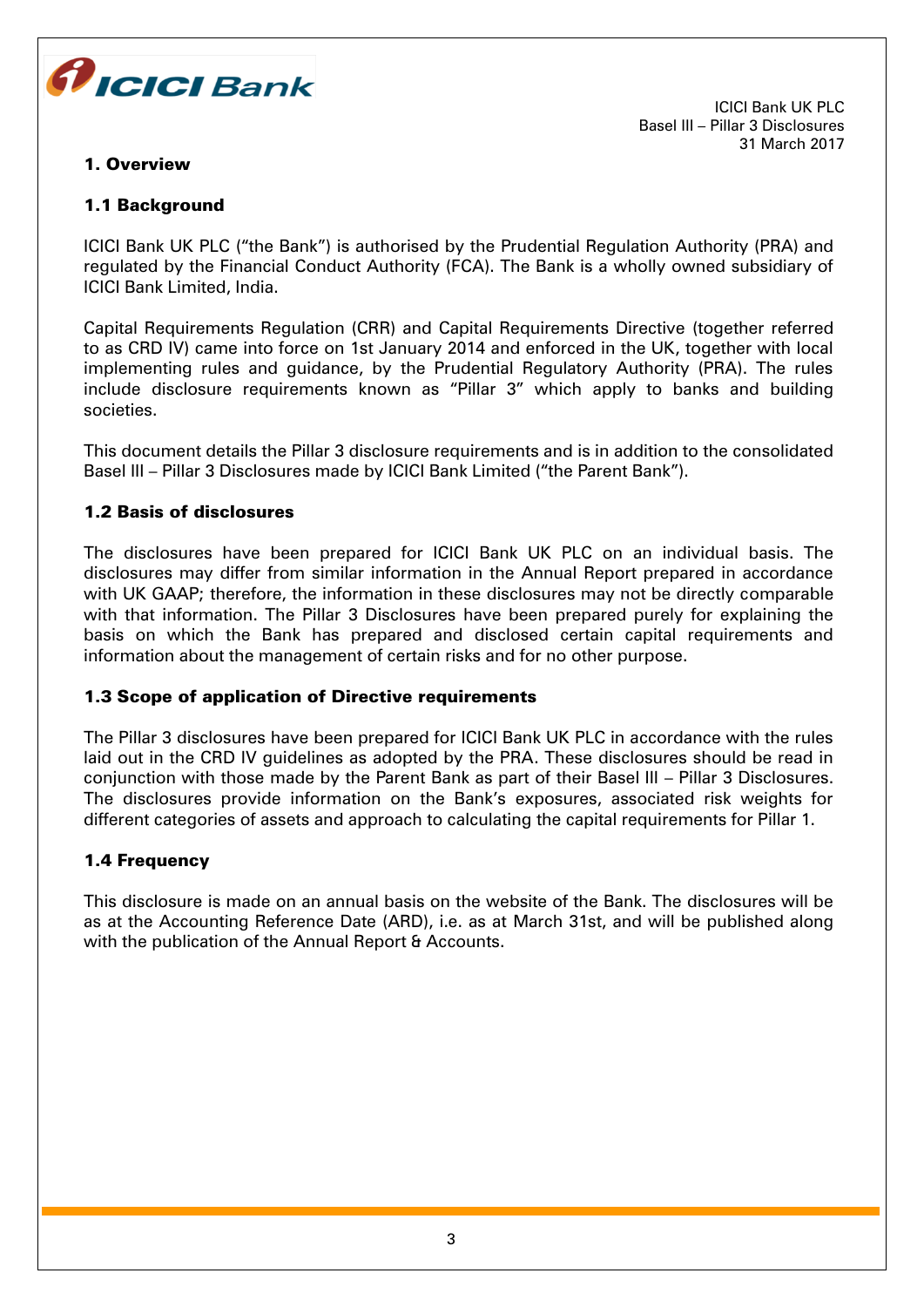

## 1.5 Media and Location

The Annual Report will be published on the Bank's website (http://www.icicibank.co.uk/personal/about-us.page). The Pillar 3 disclosures will also be published on the Bank's website (http://www.icicibank.co.uk/personal/basel-disclosures.page). The Parent Bank's consolidated disclosures for FY2017 are available at [http://www.icicibank.com/regulatory-disclosure.page.](http://www.icicibank.com/regulatory-disclosure.page)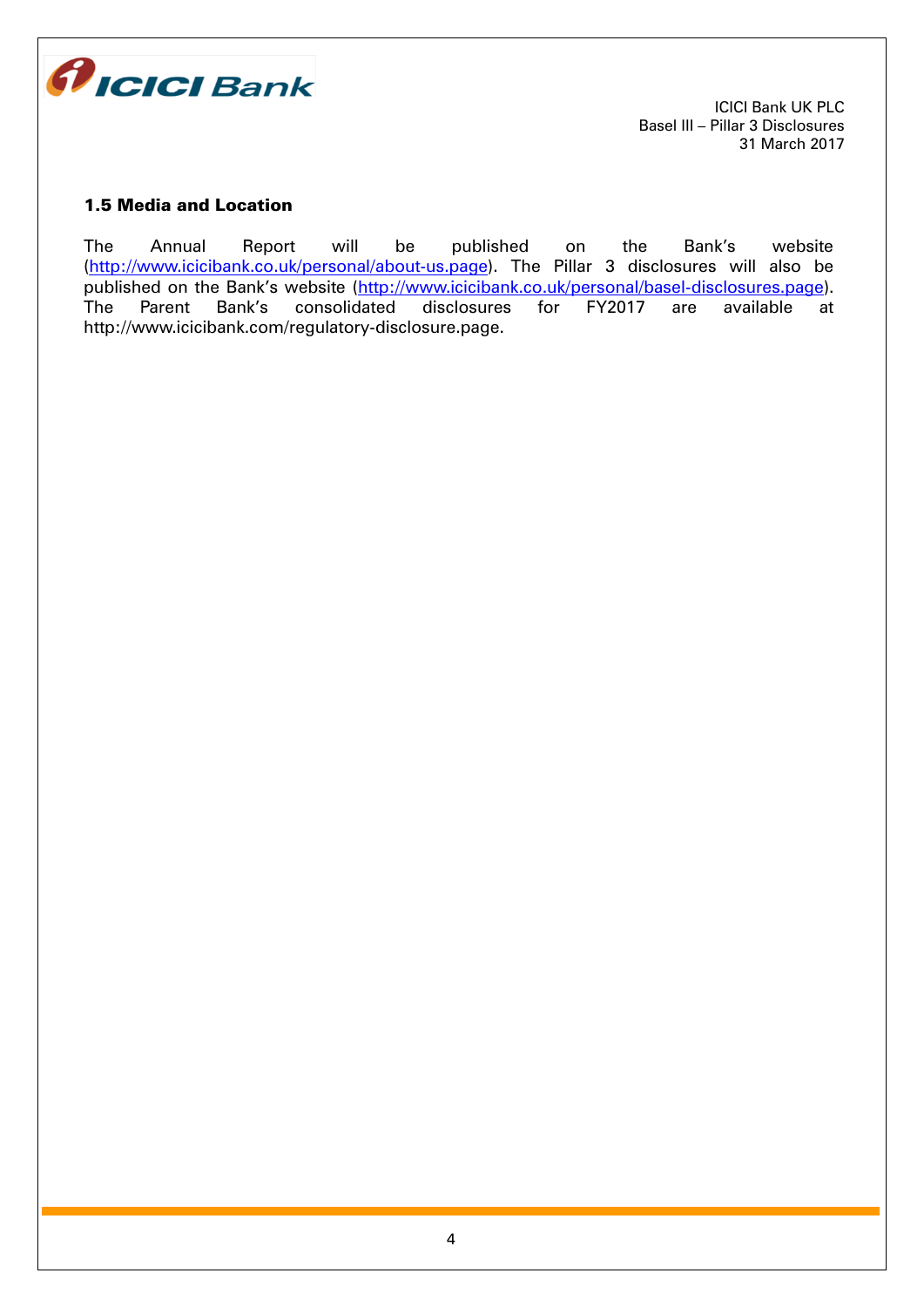

## 2. Capital adequacy

The Bank's policy is to maintain a strong capital base so as to maintain investor, creditor and market confidence and to sustain future development of the business. The Bank's approach to managing capital is designed to ensure that current and expected regulatory capital is met. The Bank's capital position remained healthy throughout FY2017.

The Bank's regulatory capital requirements are set and monitored by the PRA (Prudential Regulation Authority). The Bank implemented the CRD IV (Basel III) framework for calculating minimum capital requirements, with effect from January 1, 2014. The Bank complied with the applicable capital related regulatory requirements at all times.

The Bank's regulatory capital is categorized into two tiers:

- Tier 1 capital, which includes ordinary share capital, capital redemption reserve, retained earnings and necessary deductions under CRD IV.
- Tier 2 capital, which includes qualifying subordinated liabilities, collective provision, other allowances and necessary deductions under CRD IV.

Various limits are applied to the elements of the capital base. Qualifying Tier 2 capital cannot exceed Tier 1 capital; and qualifying term subordinated loan capital may not exceed 50% of Tier 1 capital. There are also restrictions on the amount of collective provision that may be included in Tier 2 capital. There are regulatory adjustments applied to the computation of regulatory capital under the CRD IV guidelines.

The amount and composition of the Bank's capital requirement is determined by assessing the minimum capital requirements under Pillar 1 based upon the Capital Requirements Directive, the impact of stress and scenario tests and the Bank's Individual Capital Guidance.

The Bank's regulatory capital requirements are set and monitored by the Prudential Regulation Authority (PRA). The Bank uses regulatory capital ratios in order to monitor its capital base. The PRA's approach to such measurement is now primarily based on monitoring the Capital Resource Requirement to available capital resources. The Bank continues to comply with the regulatory capital requirements.

In line with the regulatory requirements of PRA and the Parent Bank's regulator Reserve Bank of India (RBI), the Bank has instituted an Internal Capital Adequacy Assessment Process (ICAAP) which is used to estimate the capital requirements in line with the risk appetite of the Bank. The ICAAP is approved by the Board of the Bank. The Bank submitted its latest ICAAP document to the Board in April 2017.

Capital is provided for the purposes of unforeseen and unexpected events based on the risk assessment for each of the underlying asset classes in the Bank's portfolio. Further, in line with industry practice, the Bank acknowledges that capital is not the only mitigating factor for all unforeseen events and contingencies. Therefore, appropriate risk management and governance practices are in place to actively monitor the risks the Bank is exposed to in the course of executing its business. Further information on the Bank's risk management and governance is provided in subsequent sections and details are available in the Bank's Annual Report for the year ended March 31, 2017.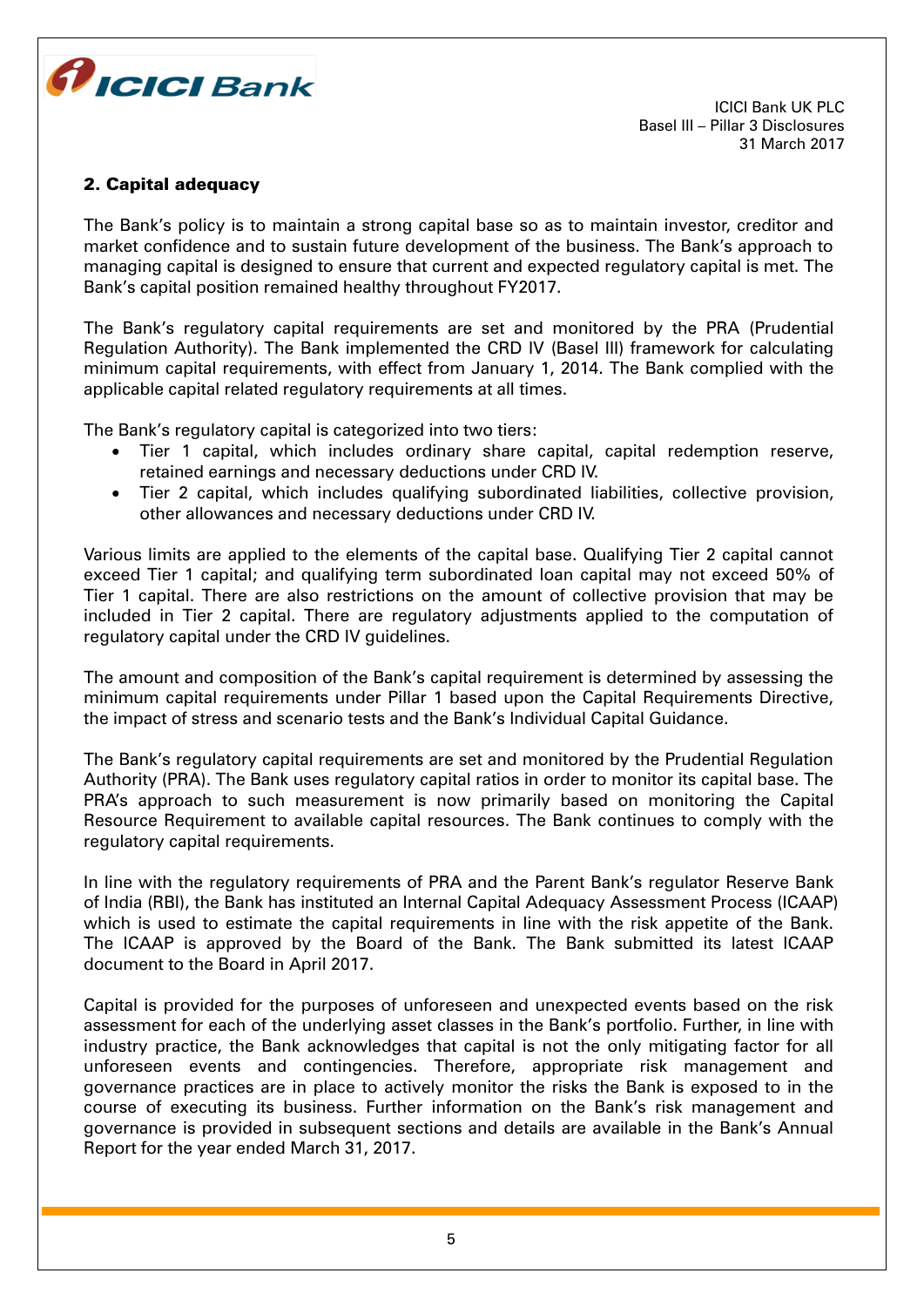

## 3. Capital resources

At March 31, 2017, the capital ratio remained strong at 18.36%, with a Tier 1 capital ratio of 15.53% which is above the regulatory requirements. The following tables summarises the capital position and detail the capital resources of the Bank as at March 31, 2017.

## 3.1 Capital ratios

| <b>Particulars</b>   | <b>Ratio</b> |
|----------------------|--------------|
| Core Tier 1          | $15.53\%$    |
| Tier 1               | $2.83\%$     |
| <b>Total capital</b> | 18.36%       |

# 3.2 Available capital

| <b>Particulars</b>             | <b>USD million</b> |
|--------------------------------|--------------------|
| <b>Tier I Capital</b>          | 521.3              |
| Tier II Capital                | 94.8               |
| <b>Total available Capital</b> | 616.1              |

## 3.3 Composition of Tier 1 capital

| <b>Particulars</b>                               | <b>USD million</b> |
|--------------------------------------------------|--------------------|
| Permanent share capital                          | 420.1              |
| <b>Retained earnings</b>                         | 112.5              |
| Share premium account                            | 0.0                |
| Available for Sale security reserve <sup>1</sup> | (8.5)              |
| Other adjustments <sup>2</sup>                   | (2.8)              |
| <b>Total Tier I capital</b>                      | 521.3              |

The Bank's regulatory capital excludes capital contribution of the employees in respect of share awards granted by the Parent Company $^3\!$ .

## 3.4 Composition of Tier 2 capital

| <b>Particulars</b>                                  | USD million     |
|-----------------------------------------------------|-----------------|
| Subordinated notes and perpetual subordinated bonds | 83.8            |
| Collective impairment allowance                     | 11 <sub>0</sub> |
| <b>Total Tier II Capital</b>                        | 94.8            |

 $^{\rm 1}$  The capital impact is net of tax

1

 $2$  Other adjustments include deduction on account of Article 33 (debit value adjustments) and Article 34 (additional value adjustments) of CRR, Article 36 (deduction on account of intangible assets, and deduction for deferred tax assets).

 $3$  Under the requirements of UITF Abstract 44, a subsidiary should recognise an expense in its profit and loss account to reflect the effective remuneration paid to employees in respect of share awards granted by the Parent Company. The corresponding entry is to equity as the amounts are considered to be capital contributions by the Parent Company.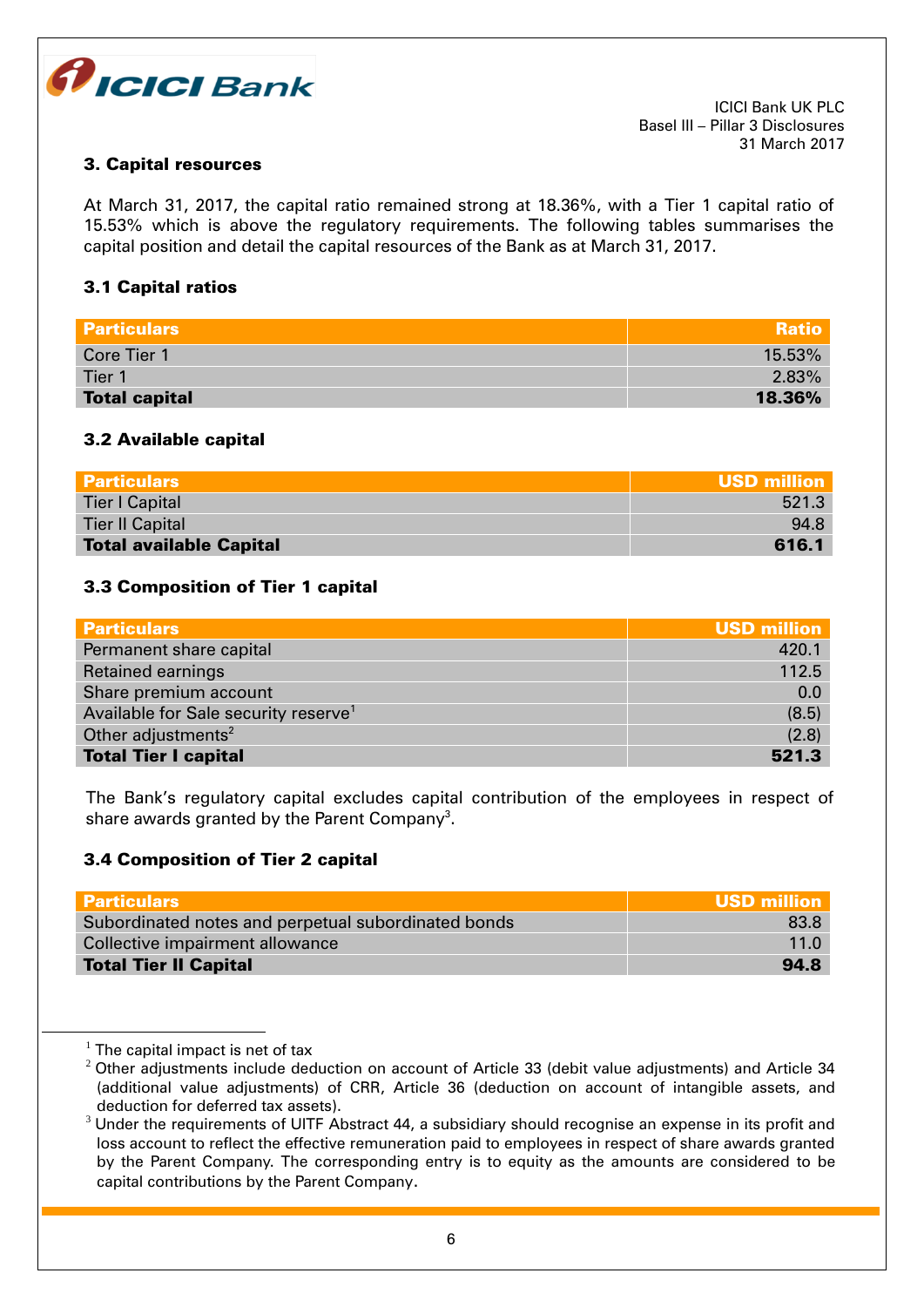

The value of the subordinated notes eligible as capital are determined in accordance with the CRD IV grandfathering arrangements as adopted by the PRA.

The details of the subordinated notes in issue before regulatory adjustments are given below:

| <b>Issue</b> | Nature of Issue                                        | Interest<br>Rate | Interest<br>frequency | <b>Maturity</b>                                   | <b>USD</b><br>million |
|--------------|--------------------------------------------------------|------------------|-----------------------|---------------------------------------------------|-----------------------|
| 12-Dec-06    | Perpetual junior<br>subordinated notes                 | 3.81%            | Semi-<br>annually     | Callable by issuer at par<br>in 2017; no maturity | 26.3                  |
| 23-Nov-10    | Unsecured<br>subordinated fixed<br>rate notes due 2020 | 7.00%            | Semi<br>annually      | Bullet payment in<br>November 2020                | 150.0                 |

## 3.5 Reconciliation with Balance Sheet

| <b>Particulars</b>                                                           | <b>USD million</b> |
|------------------------------------------------------------------------------|--------------------|
| Shareholders' equity as per the balance sheet                                | 533.2              |
| Less: Capital contribution                                                   | 9.1                |
| Less: Additional value adjustments                                           | 0.5                |
| Less: Gains or losses on liabilities at fair value resulting from own credit | 0.0                |
| Less: Deferred tax assets                                                    | 2.0                |
| Less: Intangible assets                                                      | 0.3                |
| <b>Common Equity Tier 1 capital</b>                                          | 521.3              |
| <b>Additional Tier 1 capital</b>                                             |                    |
| <b>Total Tier 1 capital</b>                                                  | 521.3              |
| Eligible amount of Tier 2 instruments                                        | 83.8               |
| General credit risk adjustments (Collective provisions)                      | 11.0               |
| <b>Total Tier 2 capital</b>                                                  | 94.8               |
| <b>Total regulatory capital</b>                                              | 616.1              |

# 3.6 Transitional own funds disclosure and Capital instruments' main features template

Transitional own funds disclosure template is provided in Annexure I. Disclosure on main features of the capital instruments is given in Annexure II.

# 4. Minimum Capital Requirement: Pillar 1

Banking operations are categorized as either trading or banking book, and risk-weighted assets are determined according to specified requirements that seek to reflect the varying levels of risk attached to assets and exposures not recognized in the balance sheet.

The Bank determines its Pillar 1 regulatory capital requirement based on the following approaches:

- Credit risk standardized approach
- Operational risk basic indicator approach
- Market risk standardized approach adopting the following methodologies:
	- Interest rate risk Maturity Ladder approach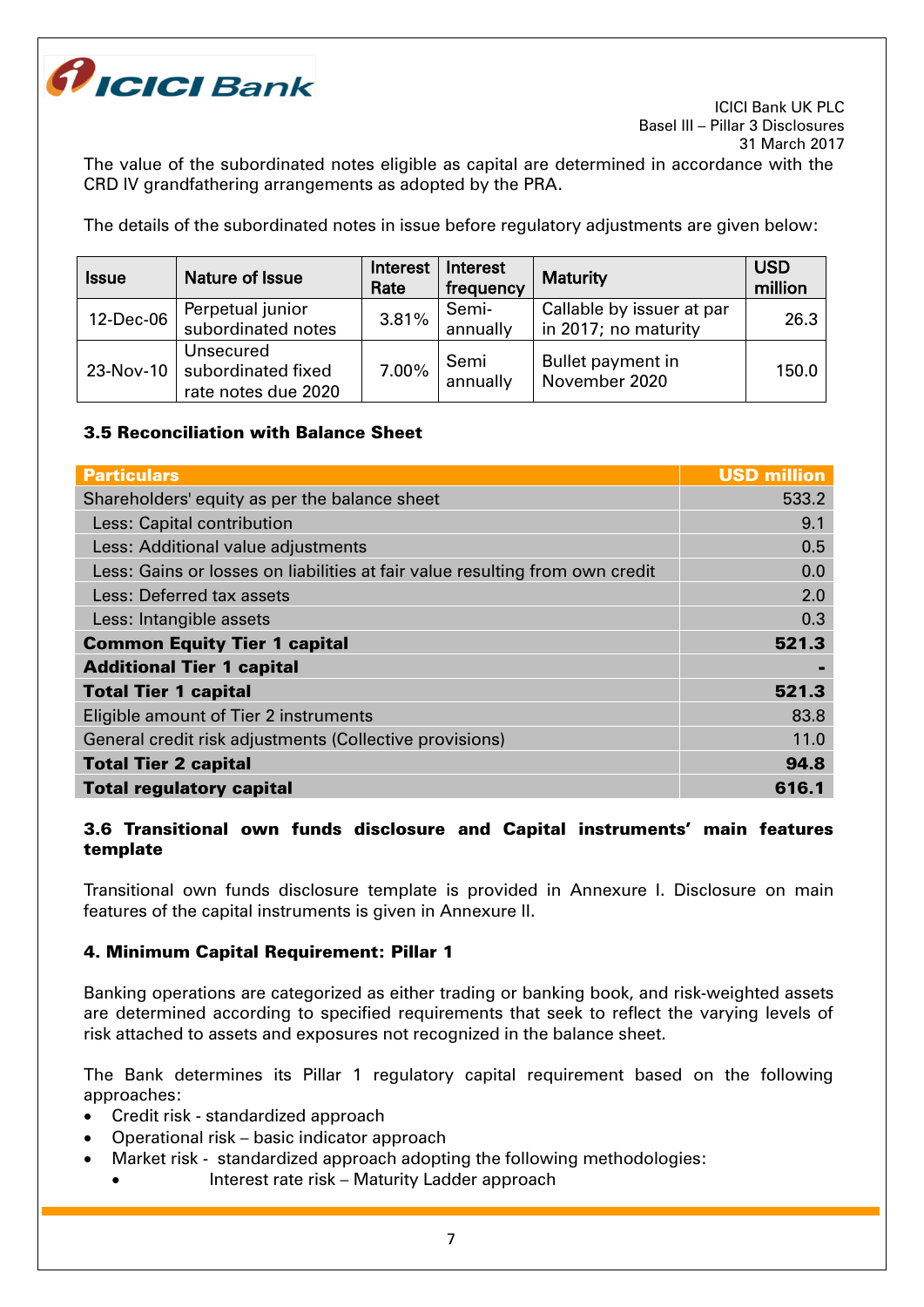

- Foreign exchange risk Standardized approach
	- Options risk Standardized approach

The following table summarises the Bank's Pillar 1 capital requirement for various risk types:

| <b>Capital requirement for</b>                           | USD million |
|----------------------------------------------------------|-------------|
| Credit Risk <sup>4</sup>                                 | 254.9       |
| Market Risk <sup>5</sup>                                 | 0.0         |
| <b>Operational Risk</b>                                  | 13.6        |
| <b>Total Capital Resource requirement under Pillar 1</b> | 268.5       |

# 4.1 Countercyclical capital buffer

The countercyclical capital buffer (CCyB) aims to ensure that banking sector capital requirements take account of the macro-financial environment in which banks operate. Its primary objective is to use a buffer of capital to achieve the broader macroprudential goal of protecting the banking sector from periods of excess aggregate credit growth that have often been associated with the build-up of system-wide risk.

In United Kingdom, Financial Policy Committee is responsible for recognizing or setting up of CCyB rates in respect of foreign exposures.

A geographical CCyB disclosure has been included in Annexure III.

# 5. Credit Risk

<u>.</u>

# 5.1 Credit risk overview

Credit risk is the risk that unexpected losses may arise as a result of the Bank's borrowers or market counterparties failing to meet obligations under a contract. The Bank's largest regulatory capital requirements arise from credit risk in its lending operations.

The Bank has developed a risk appetite framework articulated within the broader context of the nature, scope, scale and complexity of the Bank's activities. The risk appetite framework and related limits are approved by the Board of Directors. In relation to credit risk, all credit risk related aspects are governed by the Credit Risk Management Policy (CRMP) of the Bank, which is approved and reviewed annually by the Bank's Board Credit Committee. The CRMP describes the principles which underpin and drive the Bank's approach to credit risk management. It lays down a structured credit approval process and covers the credit rating framework, collateral management framework and provisioning policy.

The Bank's Credit Risk team is also responsible for the following with respect to managing the Bank's credit risk- developing credit policies, establishing the delegation of sanctioning powers,

 $^4$ This includes the impact of Credit Value Adjustment (CVA) to recognise the adjustment on account of change in fair value of Derivative assets that are due to changes in Counterparty's credit risk

 $5$  As per Article 355 of CRR, the institutions are required to calculate own funds requirement for Market Risk if the overall open position exceeds 2% of the total own funds. ICICI Bank UK Plc had an open position of USD 1.4 million USD which is less than 2% of the total own funds.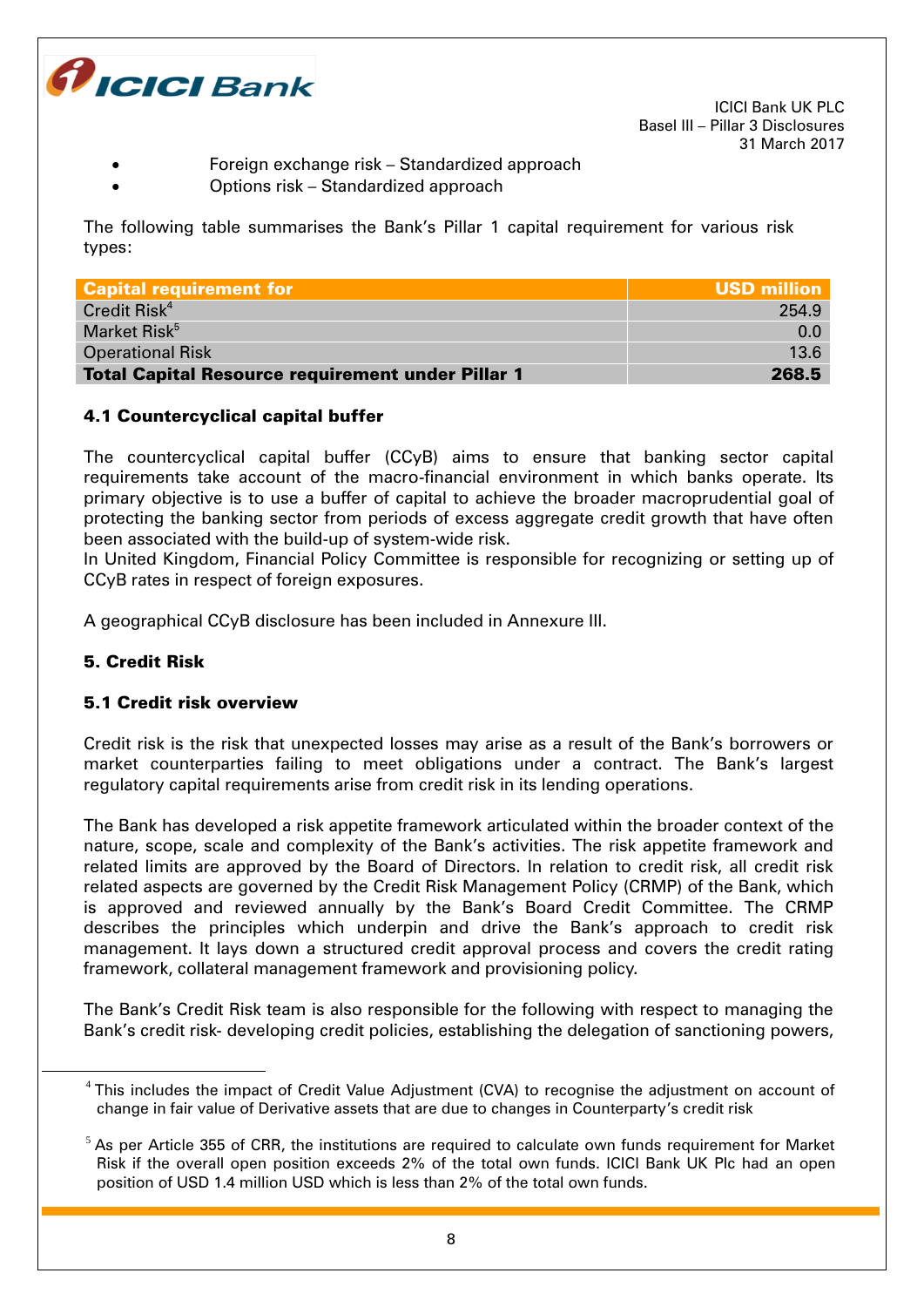

limiting and monitoring concentrations of exposure and performing periodic credit stress tests on the Bank's portfolio. The delegation structure for approval of credit limits is approved by the Board Credit Committee. Credit proposals are approved by the Executive Credit and Risk Committee (ECRC) or the Board Credit Committee (BCC) based on, inter alia, the amount and internal risk rating of the facility. All credit proposals put up to the BCC are passed through the ECRC. The concentration risk in the Bank's portfolio is governed by the risk appetite framework which stipulates various limits to manage exposure concentrations within the Bank. The key parameters of risk concentrations measured in the Bank include sectoral, country, rating category based, product specific exposures, counterparty and large exposures.

Credit quality is monitored on an ongoing basis. The Bank has established a Credit Forum, which is comprised of Heads of Businesses and the Head of Risk. The Credit Forum focuses on management & monitoring of impaired and watch list assets/investments and also monitors developments in the Bank's portfolio through the Early Warning Indicators (EWI) framework to identify potential vulnerabilities. Credit risk is also managed at the portfolio level by monitoring and reporting risk dashboards to the BCC.

## 5.2 Minimum capital requirement

The following table shows the Bank's Pillar 1 capital requirement as at March 31, 2017 by each of the standardised credit risk exposure classes:

| <b>Standardised approach - asset classes</b>     | <b>USD million</b> |
|--------------------------------------------------|--------------------|
| Central government or central banks              | 0.2                |
| <b>Institutions</b>                              | 26.7               |
| Corporate                                        | 184.9              |
| Retail                                           | 0.0                |
| <b>Exposures in Default</b>                      | 25.2               |
| <b>Securitised investments</b>                   | 2.1                |
| Short term claims on institutions and corporates | 10.3               |
| Equity                                           | 0.4                |
| Other items (including CVA adjustment)           | 5.1                |
| <b>Total</b>                                     | 254.9              |

## 5.3 Analysis of credit risk exposures

The following tables detail the Bank's regulatory credit risk exposures as on 31 March 2017. All exposures are stated after specific impairment provisions and post application of credit risk mitigation (CRM) techniques with substitution effects on the exposure and before application of any conversion factors (CCF).

## (i) Analysis of exposure by asset class as at March 31, 2017

| <b>Asset class</b>                  | <b>USD million</b> |
|-------------------------------------|--------------------|
| Central government or central banks | 361.7              |
| Institutions                        | 594.8              |
| Corporate                           | 2,930.5            |
| Retail                              | 0.0                |
| <b>Exposures in Default</b>         | 322.1              |
| Securitised investments             | 42.9               |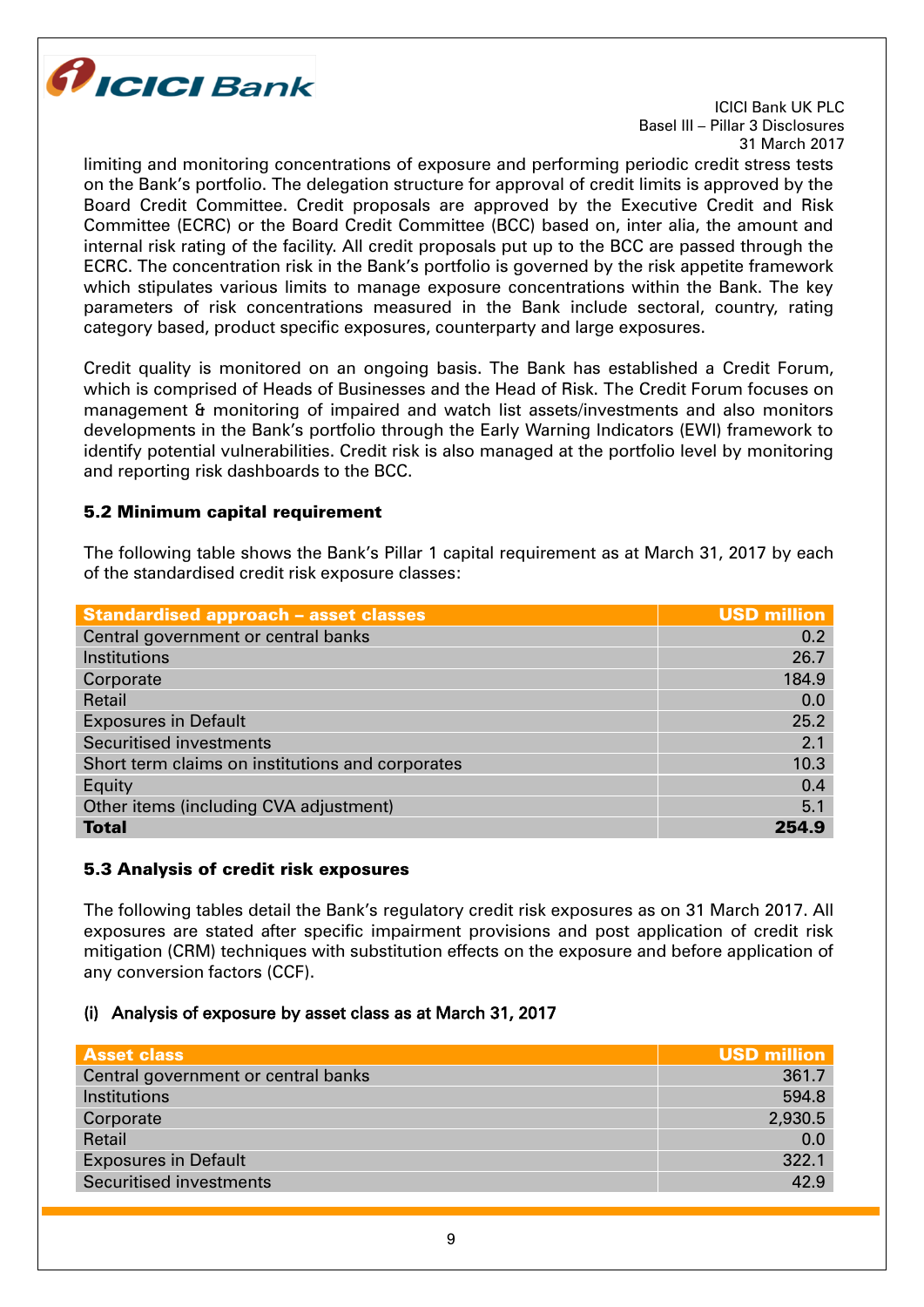

| <b>Asset class</b>                                             | <b>USD million</b> |
|----------------------------------------------------------------|--------------------|
| Claims on Institutions and Corporates with a short-term credit |                    |
| assessment                                                     | 187.9              |
| Equity                                                         | 5.6                |
| Other items                                                    | 51.9               |
| <b>Total</b>                                                   | 4,497.4            |

## (ii) Geographic distribution of exposures (based on country of residence or domicile) by significant asset class as at March 31, 2017

| <b>Exposure to Central government and central banks located in</b> | <b>USD million</b> |
|--------------------------------------------------------------------|--------------------|
| <b>Europe and North America</b>                                    | 349.9              |
| India                                                              |                    |
| Rest of the world                                                  | 11 R               |
| <b>Total</b>                                                       | 361.7              |

| <b>Exposure to institutions located in</b> | <b>USD million</b> |
|--------------------------------------------|--------------------|
| <b>Europe and North America</b>            |                    |
| India                                      | 547.               |
| Rest of the world                          |                    |
| <b>Total</b>                               | 594.8              |

| <b>Exposure to corporates located in</b> | <b>USD million</b> |
|------------------------------------------|--------------------|
| <b>Europe and North America</b>          | 2,312.5            |
| India                                    | 302.4              |
| Rest of the world                        | 315.6              |
| <b>Total</b>                             | 2,930.5            |

| <b>Exposure in default located in</b> | <b>USD million</b> |
|---------------------------------------|--------------------|
| <b>Europe and North America</b>       | 128.0              |
| India                                 | 28.2               |
| Rest of the world                     | 165.9              |
| <b>Total</b>                          | 322.1              |

| <b>Exposure to institutions and corporates with a short-term</b><br>credit assessment located in | <b>USD million</b> |
|--------------------------------------------------------------------------------------------------|--------------------|
| <b>Europe and North America</b>                                                                  | 130.0              |
| India                                                                                            | 57.5               |
| Rest of the world                                                                                | 0.4                |
| <b>Total</b>                                                                                     | 187.9              |

| <b>Equity exposures located in</b> | <b>USD million</b> |
|------------------------------------|--------------------|
| <b>Europe and North America</b>    |                    |
| India                              |                    |
| Rest of the world                  |                    |
| <b>Total</b>                       | 5.6                |

All exposures to securitised investments are to issuers in Europe. Other items mainly include exposures classified as located in Europe.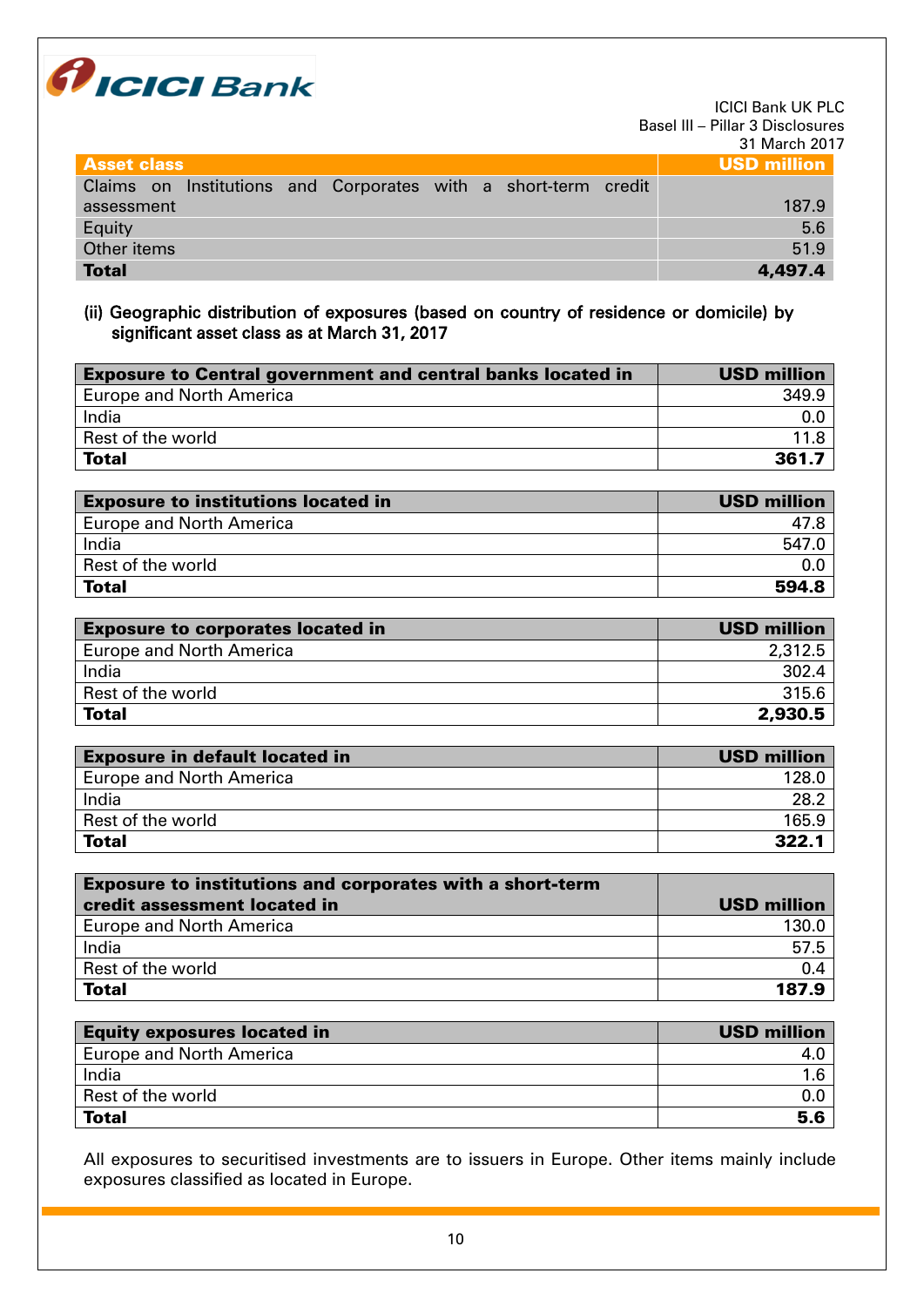

## (iii) Residual maturity breakdown of exposures by significant asset class as at March 31, 2017

| <b>Exposure to central government or central banks with</b><br>maturity of | <b>USD million</b> |
|----------------------------------------------------------------------------|--------------------|
| Over 5 years                                                               | 13.0               |
| 5 years or less but over 1 year                                            | 41.9               |
| 1 year or less but over 3 months                                           | 24.9               |
| 3 months or less                                                           | 281.9              |
| <b>Total</b>                                                               | 361.7              |

| <b>Exposure to corporates with maturity of</b> | <b>USD million</b> |
|------------------------------------------------|--------------------|
| Over 5 years                                   | 514.9              |
| 5 years or less but over 1 year                | 1,022.7            |
| 1 year or less but over 3 months               | 989.7              |
| 3 months or less                               | 403.2              |
| <b>Total</b>                                   | 2,930.5            |

| <b>Exposure to institutions with maturity of</b> | <b>USD million</b> |
|--------------------------------------------------|--------------------|
| Over 5 years                                     | 74.6               |
| 5 years or less but over 1 year                  | 277.0              |
| 1 year or less but over 3 months                 | 165.0              |
| 3 months or less                                 | 78.2               |
| <b>Total</b>                                     | 594.8              |

| <b>Exposure to securitised investments with maturity of</b> | <b>USD million</b> |
|-------------------------------------------------------------|--------------------|
| Over 5 years                                                | 42.9               |
| <b>Total</b>                                                | 42.9               |

| <b>Exposures in default with maturity of</b> | <b>USD million</b> |
|----------------------------------------------|--------------------|
| Over 5 years                                 |                    |
| 5 years or less but over 1 year              | 155.0              |
| 3 months or less                             | 167.               |
| <b>Total</b>                                 | 322.1              |

The maturity of exposures is shown on a contractual basis and does not take into account any instalments receivable over the life of the exposure. Hence the actual maturity may be different.

## 5.4 Analysis of credit risk exposures as per Credit Quality Step (CQS)

The Bank uses external credit assessments provided by Moody's, Standard & Poor's and Fitch. These are all recognised as eligible external credit assessment institutions (ECAI) under CRR for the purpose of calculating credit risk requirements under the standardised approach.

The following table details the ECAIs used for the standardised credit risk exposure classes.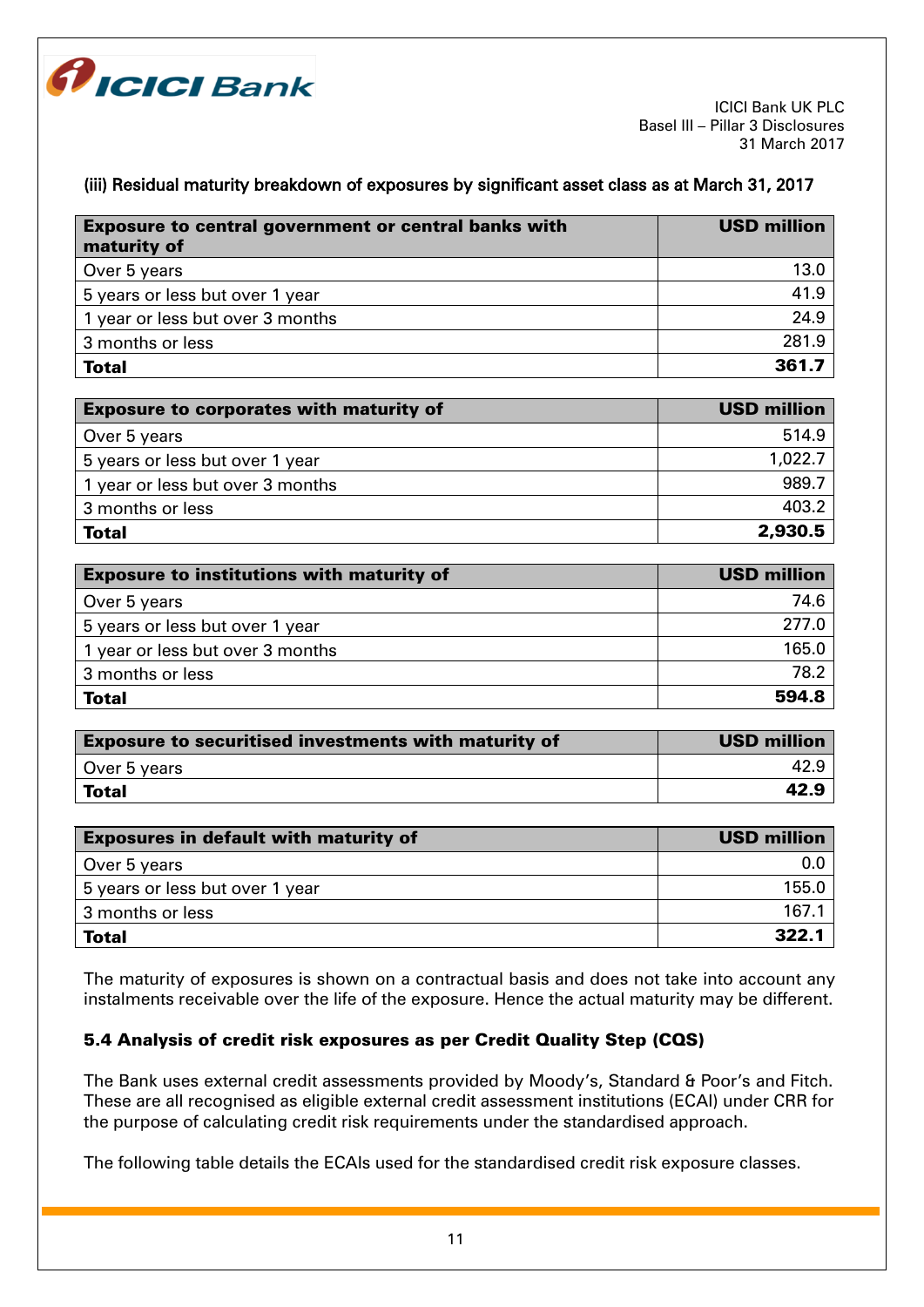

| <b>Asset class</b>                                  | <b>ECAI</b>                       |
|-----------------------------------------------------|-----------------------------------|
| Central government or central banks                 | Standard & Poor's, Moody's, Fitch |
| Institutions                                        | Standard & Poor's, Moody's, Fitch |
| Corporate                                           | Standard & Poor's, Moody's, Fitch |
| Securitised investments                             | Standard & Poor's, Moody's, Fitch |
| Claims on Institutions and Corporates with a short- |                                   |
| term credit assessment                              | Standard & Poor's, Moody's, Fitch |

The bank assigns each of its exposures to one of the CQS with reference to relevant issuer and issue credit assessments. Risk weight percentage are then determined with reference to exposure class, CQS, and maturity of the exposure. The mapping of the CQS to the ratings of eligible ECAIs is available at:

## <http://eur-lex.europa.eu/legal-content/EN/TXT/PDF/?uri=CELEX:32016R1799&from=EN>

The following tables detail the standardised credit risk exposures by CQS for significant asset classes. All exposures are stated after specific impairment provisions and post application of credit risk mitigation (CRM) techniques with substitution effects on the exposure and before application of any conversion factors (CCF).

| <b>CQS for corporate exposure</b> | <b>Risk weight %</b> | <b>USD million</b> |
|-----------------------------------|----------------------|--------------------|
|                                   | 20%                  | 92.3               |
| $\overline{2}$                    | 50%                  | 246.6              |
| 3                                 | 100%                 | 286.5              |
| $\overline{4}$                    | 100%                 | 476.9              |
| 5                                 | 150%                 | 190.3              |
| 6                                 | 150%                 | 8.0                |
| Unrated                           | 100%                 | 1,629.9            |
| Unrated - Past due                | 100%                 | 144.0              |
| Unrated - Past due                | 150%                 | 178.1              |
| <b>Total</b>                      |                      | 3,252.6            |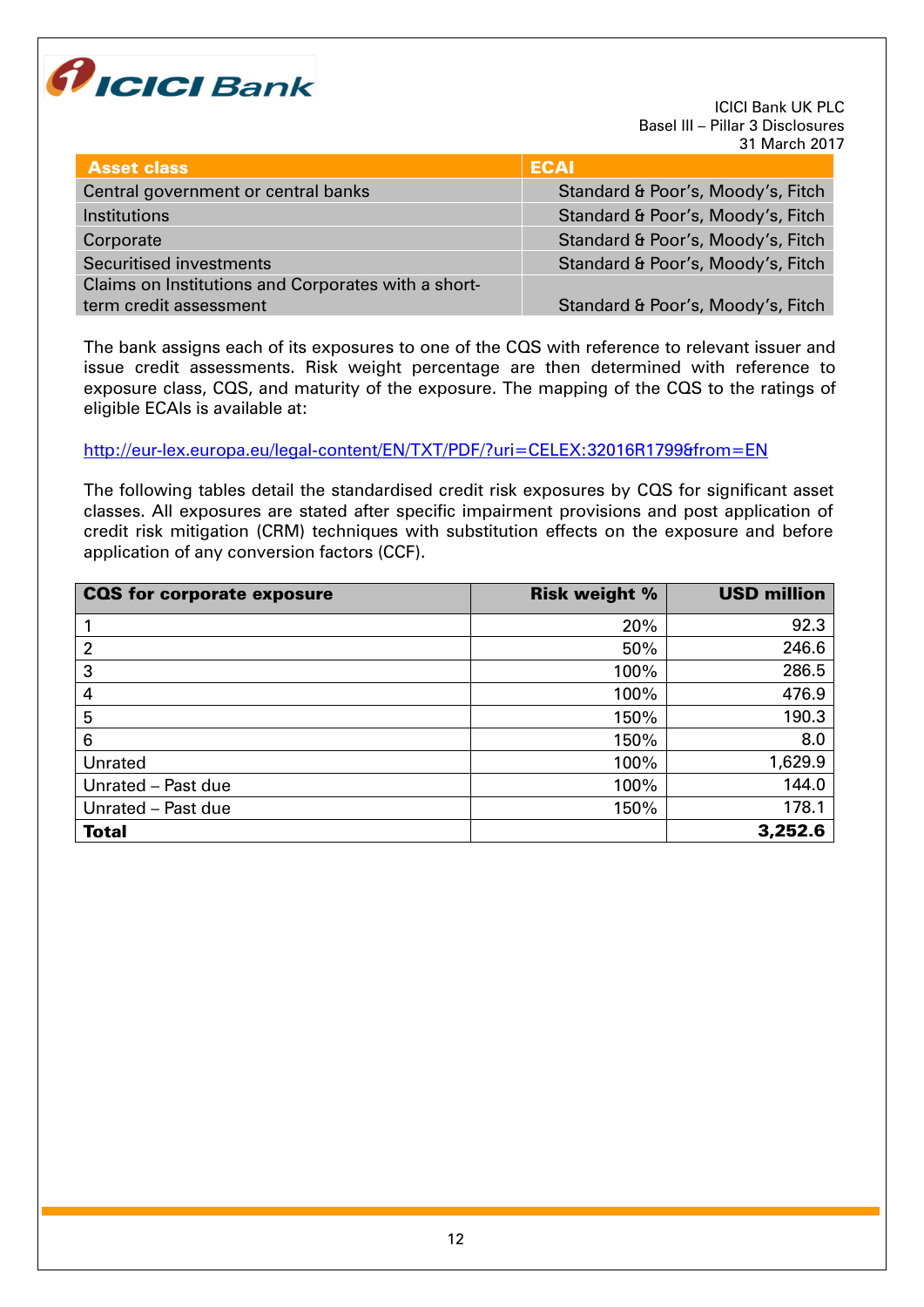

|                                       | <b>USD million</b>       |                          |                          |                          |              |
|---------------------------------------|--------------------------|--------------------------|--------------------------|--------------------------|--------------|
|                                       | <b>Risk weight %</b>     |                          |                          |                          |              |
| <b>CQS</b> for institutional exposure | 20%                      | 50%                      | 100%                     | 150%                     | <b>Total</b> |
|                                       | 16.0                     |                          | $\blacksquare$           | $\blacksquare$           | 16.0         |
| $\overline{2}$                        | 0.8                      | 27.8                     | $\overline{\phantom{a}}$ | $\blacksquare$           | 28.6         |
| 3                                     | 22.2                     | 416.9                    | $\blacksquare$           | $\blacksquare$           | 439.1        |
| 4                                     | $\blacksquare$           | 6.1                      | 67.7                     | $\overline{\phantom{a}}$ | 73.8         |
| 5                                     | -                        | $\overline{\phantom{a}}$ |                          | $\,$                     |              |
| 6                                     | $\overline{\phantom{0}}$ | ۰                        | -                        | $\blacksquare$           |              |
| Unrated                               | 1.0                      | $\blacksquare$           | 36.3                     | $\blacksquare$           | 37.3         |
| <b>Total</b>                          | 40.0                     | 450.8                    | 104.0                    |                          | 594.8        |

The above table includes institutional exposures with residual maturities of less than three months, greater than three months and exposures to unrated institutions.

| <b>CQS</b> for institutional and corporate<br>exposure with short term credit<br>assessment | <b>Risk weight %</b> | <b>USD million</b> |
|---------------------------------------------------------------------------------------------|----------------------|--------------------|
|                                                                                             | 20%                  | 33.7               |
|                                                                                             | 50%                  | 38.5               |
| -3                                                                                          | 100%                 | 113.8              |
|                                                                                             | 150%                 | 1.9                |
| <b>Total</b>                                                                                |                      | 187.9              |

| <b>CQS</b> for securitised investments | <b>Risk weight %</b> | <b>USD million</b> |
|----------------------------------------|----------------------|--------------------|
|                                        | 20%                  | 18.0               |
|                                        | 50%                  | 5.4                |
|                                        | 100%                 | 9.5                |
| <b>Total</b>                           |                      | 42.9               |

| <b>CQS</b> for central government or central<br>banks | <b>Risk weight %</b> | <b>USD million</b> |
|-------------------------------------------------------|----------------------|--------------------|
|                                                       | $0\%$                | 349.9              |
|                                                       | 20%                  |                    |
| <b>Total</b>                                          |                      | 361.7              |

| <b>CQS for Equity</b> | <b>Risk weight %</b> | <b>USD million</b> |
|-----------------------|----------------------|--------------------|
| Corporate             | 100%                 |                    |
| <b>Total</b>          |                      | 5.6                |

Fixed assets and other assets attract a risk weight of 100%.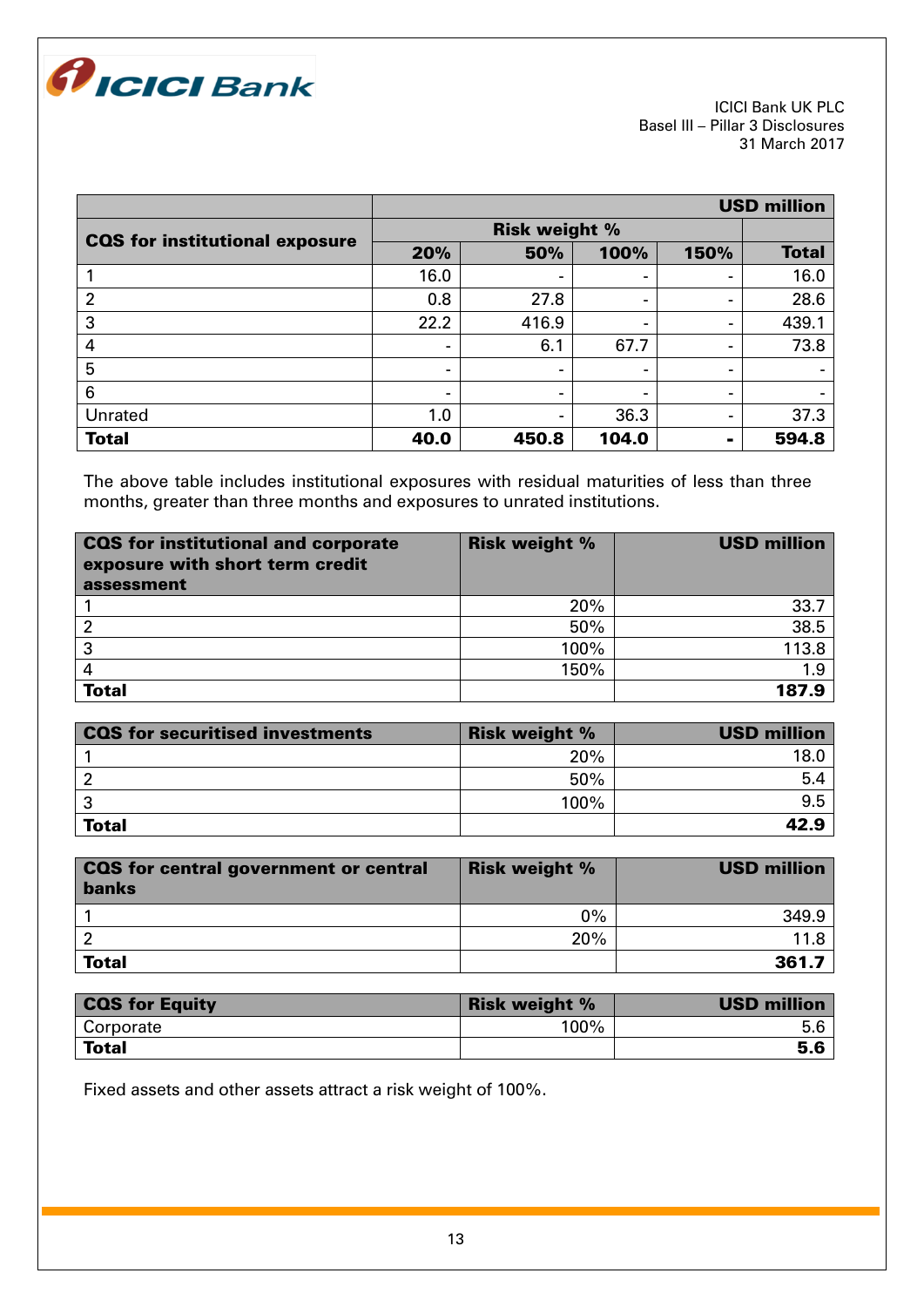

## 5.6 Counterparty credit risk

Counterparty credit risk (CCR) in the context of this disclosure is the risk that the counterparty to a derivative transaction posted to either the Banking Book or Trading Book could default before the final settlement of the transaction's cash flows.

The Bank computes capital requirements on the exposure value for derivative transactions using the Mark to market method as specified in Article 274 of CRR guidelines. For calculation of exposure value, the Bank calculates the current replacement cost based on sum of market values of only those contracts where the market value is positive for the Bank.

The Bank currently does not take any position with trading intent, but certain transactions may be classified as trading based on the applicable accounting guidelines. The Bank's trading book (as per accounting classification) includes the foreign exchange (FX) & derivative transactions entered on behalf of the clients. These transactions are covered by the Bank on a back to back basis. In addition, trading book also includes the ineffective hedges based on their accounting treatment and certain FX swaps entered into by the Bank to cover its interest and FX risk.

Also certain derivative transactions, notably IRS, are centrally cleared through LCH (London Clearing House) wherein margins are exchanged on a daily basis based on the movement in MTM thereby reducing the credit risk on the transaction.

As at March 31, 2017, the notional principal values of the derivative instruments along with the gross positive and gross negative fair value were:

|                         |                                                           |                                                       |                                                      | <b>USD million</b>                     |
|-------------------------|-----------------------------------------------------------|-------------------------------------------------------|------------------------------------------------------|----------------------------------------|
| <b>Instrument</b>       | <b>Non-Trading</b><br><b>Notional</b><br><b>Principal</b> | <b>Trading</b><br><b>Notional</b><br><b>Principal</b> | <b>Gross</b><br><b>Positive</b><br><b>Fair value</b> | <b>Gross</b><br>Negative Fair<br>value |
| Exchange rate contracts | 62.5                                                      | 967.6                                                 | 12.9                                                 | 4.7                                    |
| Interest rate contracts | 298.4                                                     | 593.6                                                 | 12.9                                                 | 0.8                                    |

The following table details the counterparty credit risk exposure calculation:

|                                           | USD million |
|-------------------------------------------|-------------|
| Gross positive fair value of contracts    | 25.6        |
| Potential credit exposure                 | 17.1        |
| <b>Counterparty credit risk exposures</b> | -42.7       |

The Bank also provides counterparty credit risk on its Securities Financing Transactions (SFT). The exposure on account of such SFTs was USD 41.4 million. Capital requirement for SFT transactions is computed based on the SFT exposure values, which is computed as the difference between the market value of the securities lent and the amount borrowed. Further, the Bank has margining arrangements with the counterparties in SFT transactions wherein margins are exchanged, in the event of a significant movement in the market value of the security lent.

# 5.7 Credit Value Adjustment (CVA)

The Bank has computed the Credit Value Adjustment (CVA) and Debit Value Adjustment (DVA) on the outstanding MTM of the derivative portfolio, which amounted to USD 46K (post tax USD 37K) and USD 17K (post tax USD 13K) respectively. The CVA and DVA have been computed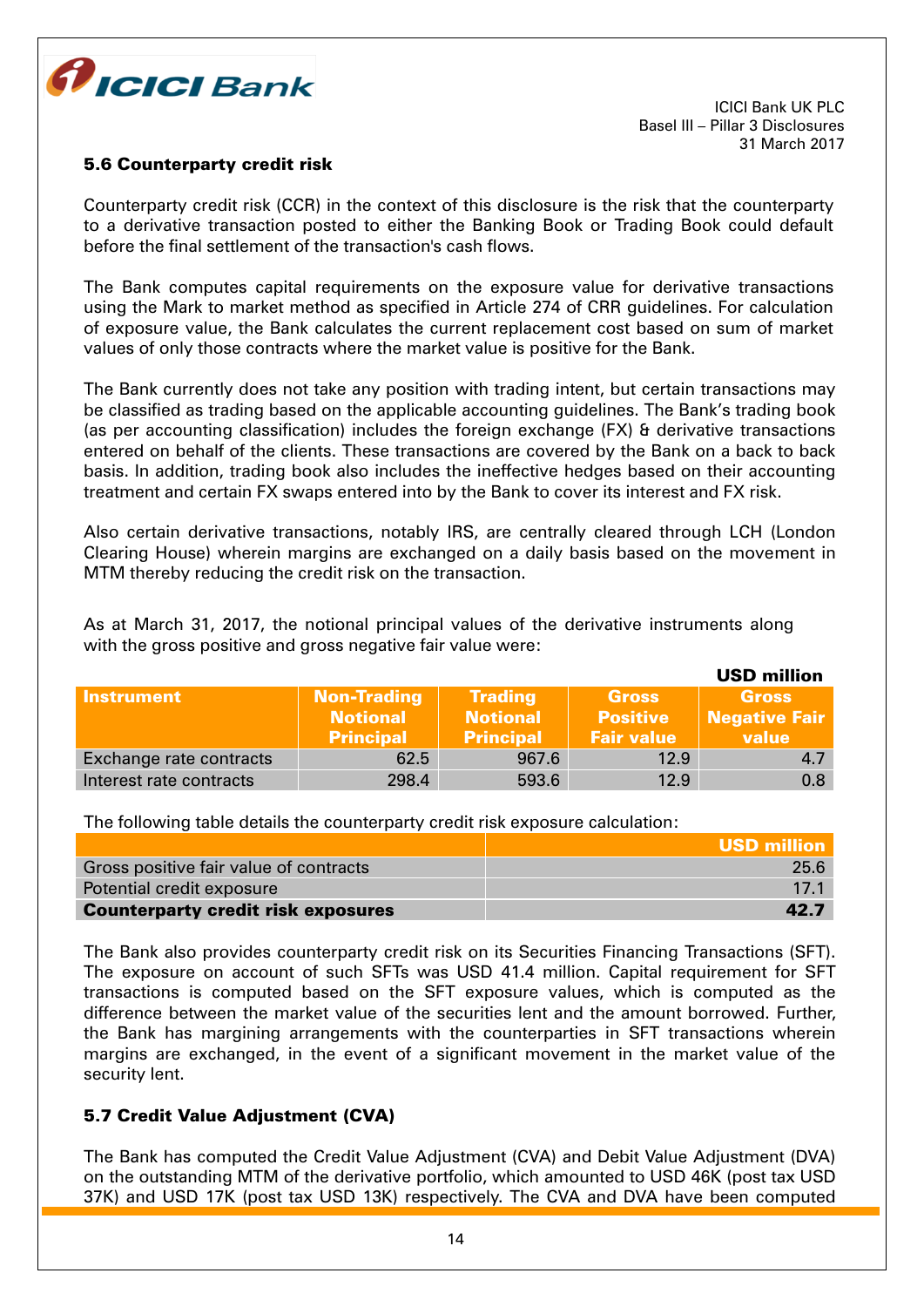

based on internal guidelines approved by Asset and Liability Management Committee (ALCO), as follows:

CVA/DVA= Exposure x Probability of Default (PD) x Loss Given Default (LGD)

The PD is based on internal assessment for India linked portfolio & for non-India linked portfolio PD published by external rating agency is considered and a LGD of 45% has been used for computation of CVA/DVA computation. In addition to this, the Bank calculates the capital requirement for CVA risk as per the CRR guidelines.

The Pillar 1 capital requirement for CVA as at March 31, 2017 was USD 1.2 million.

# 5.8 Additional Valuation Adjustment (AVA)

To ensure that the valuation of the Bank's fair valued assets and liabilities achieves an appropriate degree of certainty, AVA has been calculated on the sum of the absolute value of its total fair valued assets and liabilities except the position held in Global Market Group (GMG). The calculation of AVA is as per the final draft regulatory technical standards (RTS) on prudent valuation adjustment published by EBA on January 23, 2015.

# 5.9 Credit risk and dilution risk

## Loan impairment provisions

The Bank regularly reviews its loan portfolio to assess for impairment. Provisions are established to recognise incurred losses in the loan portfolio carried at amortised cost. In determining whether an impairment has occurred at the balance sheet date, the Bank assesses if there is objective evidence of impairment as a result of one or more events that occurred after the initial recognition of the asset (a 'loss event') and that loss event (or events) has an impact on the estimated future cash flows of the financial asset or group of financial assets that can be reliably estimated. It may not be possible to identify a single, discrete event that caused the impairment rather the combined effect of several events may have caused the impairment.

In accordance with the guidelines of FRS 102, an impairment loss for financial assets measured at amortized cost is the difference between the asset's carrying amount and the present value of the estimated future cash flows discounted at the asset's original effective interest rate. The estimated future cash flows take into account only the credit losses that have been incurred at the time of the impairment loss calculation. In case the expected cash flows are not available, the breakup value of security/collateral for respective facilities under watch is calculated in accordance with the Bank's collateral valuation policy. In line with accounting guidelines, the Bank recognises an impairment loss equal to the best estimate within the range of reasonably possibly outcomes, taking into account all relevant information available about conditions existing at the end of the reporting period.

Collectively assessed impairment allowances cover credit losses inherent in portfolios with similar economic characteristics, when there is objective evidence to suggest that they contain impaired claims, but, the individual impaired items cannot yet be identified. In assessing the need for collective impairment allowances, management considers factors such as historical loss trends, credit quality of the portfolio, portfolio size, concentrations, and economic factors. The aggregate amount of specific and collective provisions is intended to be sufficient to absorb estimated credit losses generated in the loan portfolio. The Bank has followed FRS 102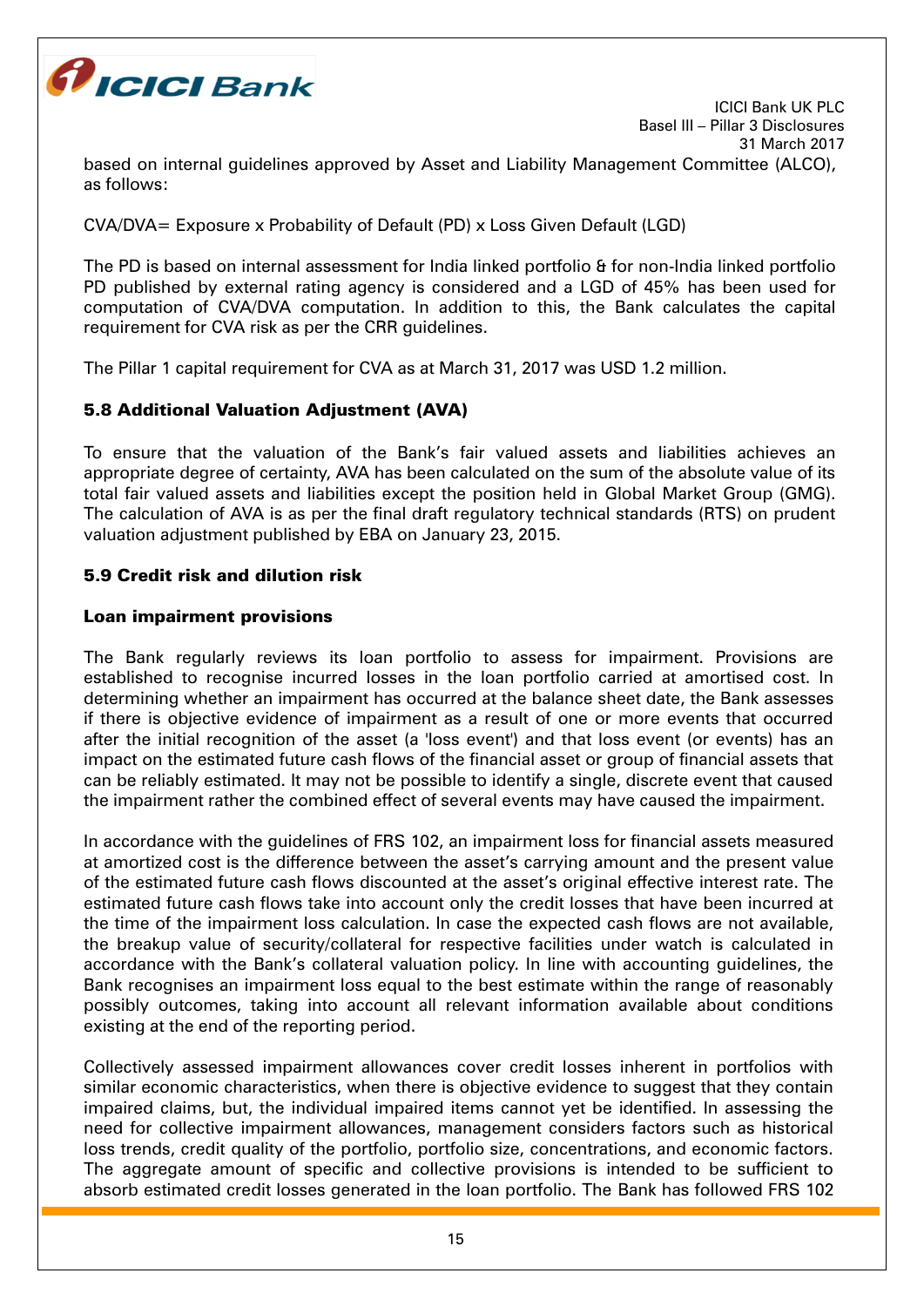

guidelines for defining its collective impairment policy wherein the provisioning is determined by the extent of the underlying credit risk in the portfolio of the Bank. This is also the direction provided by the Basel Accord. In line with market practice, the Bank has been using a representative set of Probability of Default (PD)/Loss Given Default (LGD) data to determine the extent of provisioning required to be made by the Bank in respect of its performing loan portfolio on a collective basis. The PD data is complemented by the use of 'economic scalars' with a view to reflect prevailing economic environment. These scalars are established after evaluating various factors and are approved by the Board Credit Committee of the Bank. The aggregate provisioning requirement is arrived at by multiplying the outstanding amounts under each portfolio type (internally rated and externally rated exposures) on the relevant date with the corresponding PD and LGD.

Further disclosure on past due and impaired assets, allowance for credit losses, and a reconciliation of changes in the specific and general credit adjustments is provided in the Annual report for the year ended March 31, 2017.

## Impairment of available for sale financial assets

The Bank regularly reviews its available for sale securities portfolio to assess for impairment. The Bank considers all available evidence, including observable market data or information about events specifically relating to the securities which may result in a shortfall in recovery of future cash flows. These events may include a significant financial difficulty of the issuer, a breach of contract such as a default, bankruptcy or other financial reorganisation, or the disappearance of an active market for the debt security because of financial difficulties relating to the issuer, information about the issuer's liquidity, business and financial risk exposures, level of and trends in default for similar financial assets, national and local economic conditions. While assessing ABS for objective evidence impairment, the Bank considers the performance of the underlying collateral, changes in credit rating, credit enhancements, default events etc. Once impairment has been identified, the amount of impairment is measured based on the difference between the acquisition cost (net of any principal repayment and amortisation) and current fair value, less any impairment loss previously recognised in profit or loss. In determining whether an impairment event has occurred at the balance sheet date, the Bank considers whether there is any observable data which comprises evidence of the occurrence of a loss event, and evidence that the loss event results in a decrease in estimated future cash flows or their timings. Such observable data includes any adverse change in the payment status of borrowers or changes in economic conditions that correlate with defaults on loan repayment obligations. For equity investments a significant or prolonged decline in the fair value of an available for sale equity investment below its cost is an objective evidence of impairment considered by the Bank.

During the year the Bank has not made impairment provisions on the investments. The following table shows movement in impairment allowances for impaired AFS securities:

|                                                  | <b>USD million</b>                   |
|--------------------------------------------------|--------------------------------------|
| <b>AFS securities</b>                            | <b>Specific impairment allowance</b> |
| <b>Opening Balance</b>                           | 50.0                                 |
| <b>Charged to P&amp;L Account</b>                |                                      |
| Charged (released) to Other Comprehensive Income | (0.1)                                |
| Reversal on sale                                 |                                      |
| <b>Closing balance</b>                           | 49.9                                 |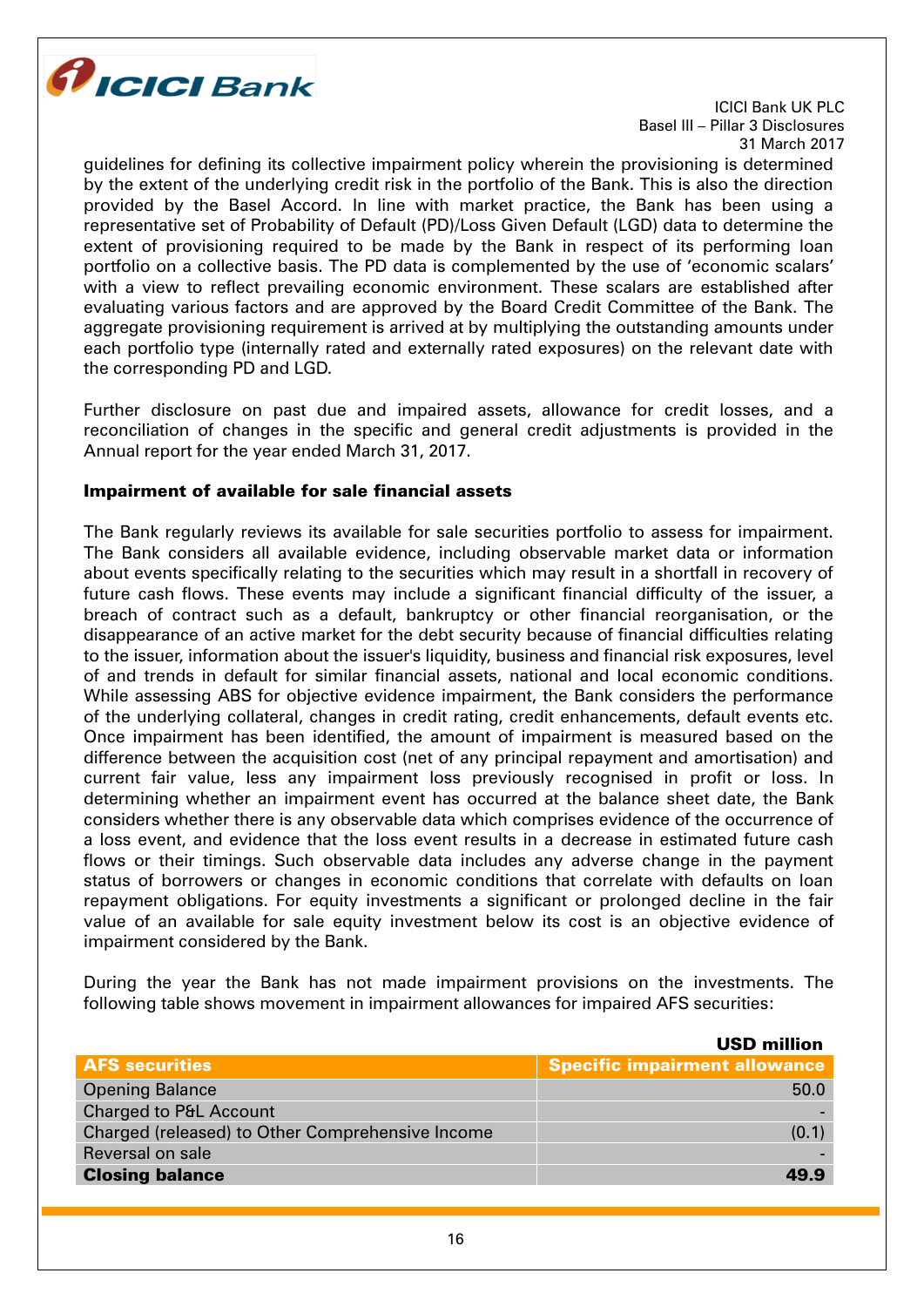

The Bank's impaired AFS securities include equity investment only. Additional information on the Bank's accounting policies, analysis of overdue and impaired exposures and valuation methodologies is provided in the Annual Report for the year ended March 31, 2017.

## 6. Market Risk

Market risk is the possibility of loss arising from changes in the value of a financial instrument as a result of changes in market variables such as interest rates, exchange rates, credit spreads and other asset prices. The Bank's key policies for managing market risk as approved by the Board Risk Committee (BRC) are:

- Treasury policy manual and mandate (TPMM) which also includes the trading book policy statement (TBPS)
- Valuation Policy, Model Validation Policy and Independent Price Verification Policy

These policies are designed to ensure that transactions in securities, foreign exchange and derivatives are conducted in accordance with sound and acceptable business practices as well as regulatory guidelines and laws governing such transactions. The policies are reviewed periodically to take into account changed business requirements, the economic environment and revised policy guidelines.

The key market risks to which the Bank is exposed relate to:

- Interest rate risk Interest rate risk is defined as the risk of loss which the Bank will incur as a result of an increase or decrease in interest rates. Interest income/expense from interest sensitive assets and liabilities are impacted by changes in interest rates. The overall value of the investment portfolio, the underlying value of the Bank's other assets, its liabilities, and off balance sheet (OBS) instruments are also impacted due to changes in interest rates because the present value of future cash flows changes when interest rates change.
- Forex risk This risk arises due to positions in non-dollar denominated currencies, which in turn arise from assets and liabilities in those currencies. Foreign exchange risk is managed within the Treasury function in accordance with approved position limits. The Net overnight open position (NOOP) of the Bank at March 31, 2017 was USD 1.4 million. The Bank has not provided any capital on its net open exchange exposures as the open position was less than 2% of the total own funds of the Bank (Article 351 of the CRR).
- Equity Risk Equity price risk arises due to the volatility of price movements on the Bank's investment in equity shares and convertibles. Threshold triggers are defined for falls in the values of equity investments and an escalation framework is in place. The value of the Bank's equity investments at March 31, 2017 was USD 5.6 million and the option value of convertibles was Nil at March 31, 2017.

The Bank enters into various financial instruments as principal to manage balance sheet interest rate and foreign exchange rate risk. These mainly include interest rate swaps and exchange rate related contracts. The Bank uses derivatives to mitigate interest rate risk. Hedge accounting is applied to derivatives and hedged items when the criteria under section 11 and 12 of FRS 102 have been met. For qualifying hedges, the fair value changes of the derivative are substantially matched by corresponding fair value changes of the hedged item, both of which are recognised in profit and loss. As detailed in section 5.6, the Bank currently does not take any position with trading intent, but certain transactions may be classified as trading based on the applicable accounting guidelines.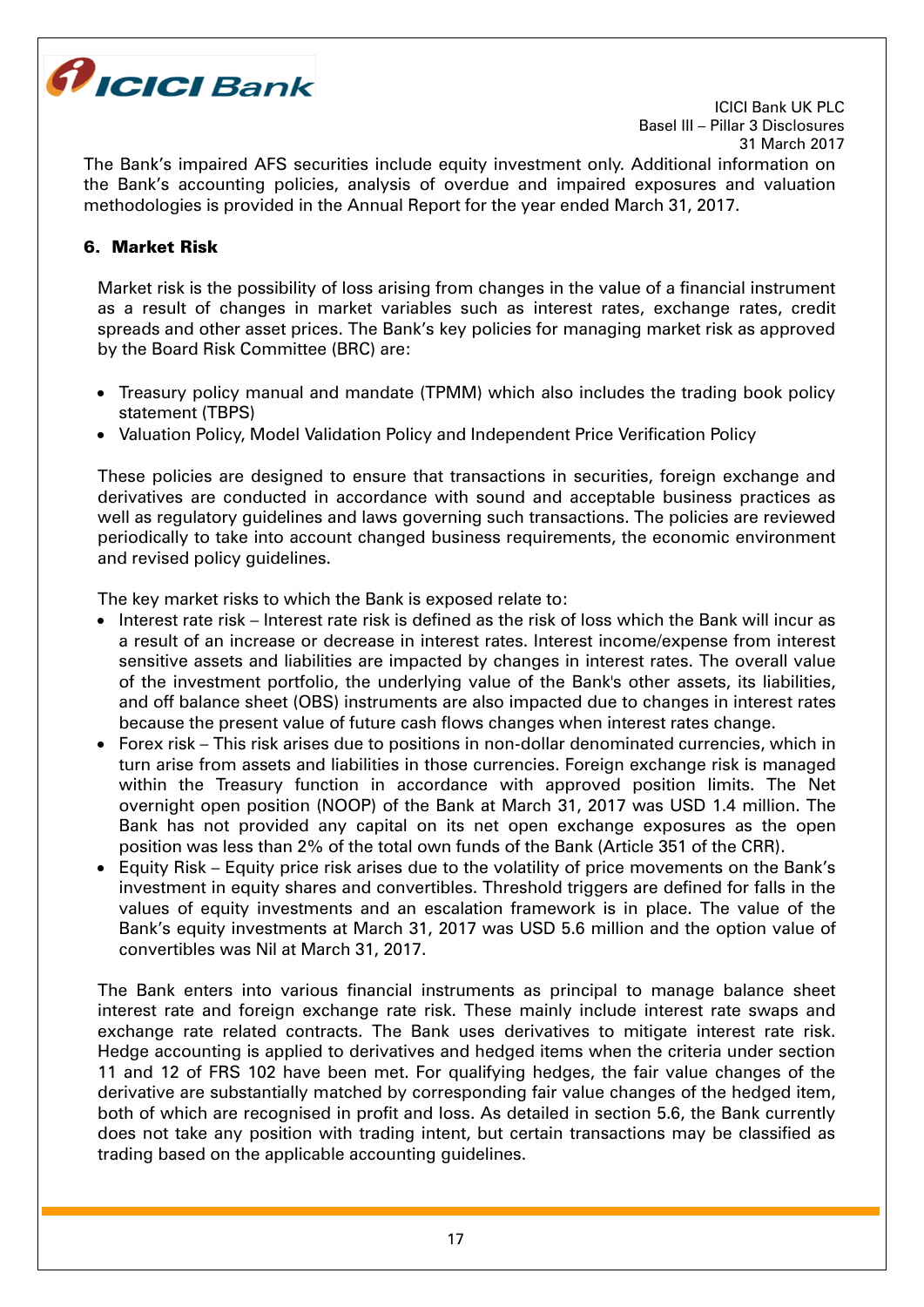

The Bank has devised various risk metrics for different products and investments. These risk metrics are measured and reported to senior management by the Bank's independent Treasury Control & Services Group (TCSG). Some of the risk metrics adopted by the Bank for monitoring its risks are value-at-risk (VaR), duration of equity (DoE), price value of basis point (PV01) and stop loss amongst others. The risk appetite of the Bank includes limits for these risk metrics.

VaR is calculated using a parametric approach at a 99% confidence level over a one day holding period. The total VAR for the Bank's AFS book portfolio, including investment portfolio, as at March 31, 2017 was USD 2.97 million. The maximum, average and minimum VAR during the year for the AFS book portfolio, including investment portfolio, was USD 3.47 million, USD 2.55 million and USD 1.19 million respectively.

In order to manage its interest rate risk in its banking book, the Bank has sets out various measurement process including use of re-pricing gap reports and estimation of the sensitivity of the NII to a range of interest rate change scenarios including a scenario of 200 basis points parallel movement in the yield curve (defined as - Earnings at Risk (EaR). The re-pricing gap reports do not consider any assumptions for loan prepayments and any non-maturing assets/liabilities are considered in the report based on behavioural assumptions. The impact of an increase in interest rates on the Bank's net interest income as at March 31, 2017, assuming a parallel shift in the yield curve, has been set out in the following table:

|                 |                                                       | <b>USD million</b>                                |  |
|-----------------|-------------------------------------------------------|---------------------------------------------------|--|
| <b>Currency</b> | Impact on net interest income over a one year horizon |                                                   |  |
|                 | Increase in interest rates<br>by $100$ bps            | <b>Increase in interest rates</b><br>by $200$ bps |  |
| <b>USD</b>      | 3.4                                                   | 6.9                                               |  |
| <b>GBP</b>      | 3.3                                                   | 6.6                                               |  |
| <b>EUR</b>      | 0.0                                                   | 0.6                                               |  |
| <b>Others</b>   | (0.0)                                                 | (0.0)                                             |  |
| <b>Total</b>    | 6.7                                                   | 14.1                                              |  |

The Bank also uses Duration of Equity ("DoE") as an all-encompassing measure, which takes into consideration duration and value of both assets and liabilities. DoE is a measure of interest rate sensitivity, which indicates the change in the market value of equity due to 1.0 % change in interest rates. Currently, a limit of  $+/$ - 2.0 has been prescribed for overall DoE. The measures for interest rate risk in the banking book are reported to the ALCO on a monthly basis and to the Board Risk Committee on a quarterly basis.

Further, in case of adverse movement of interest rate there may be some unrealised mark to market (MTM) impact on investment portfolio. The impact of a decrease in interest rates on the Bank's net interest income as at 31 March 2017, (broken down by currency) assuming a parallel shift in yield curve, has been set out in the following table: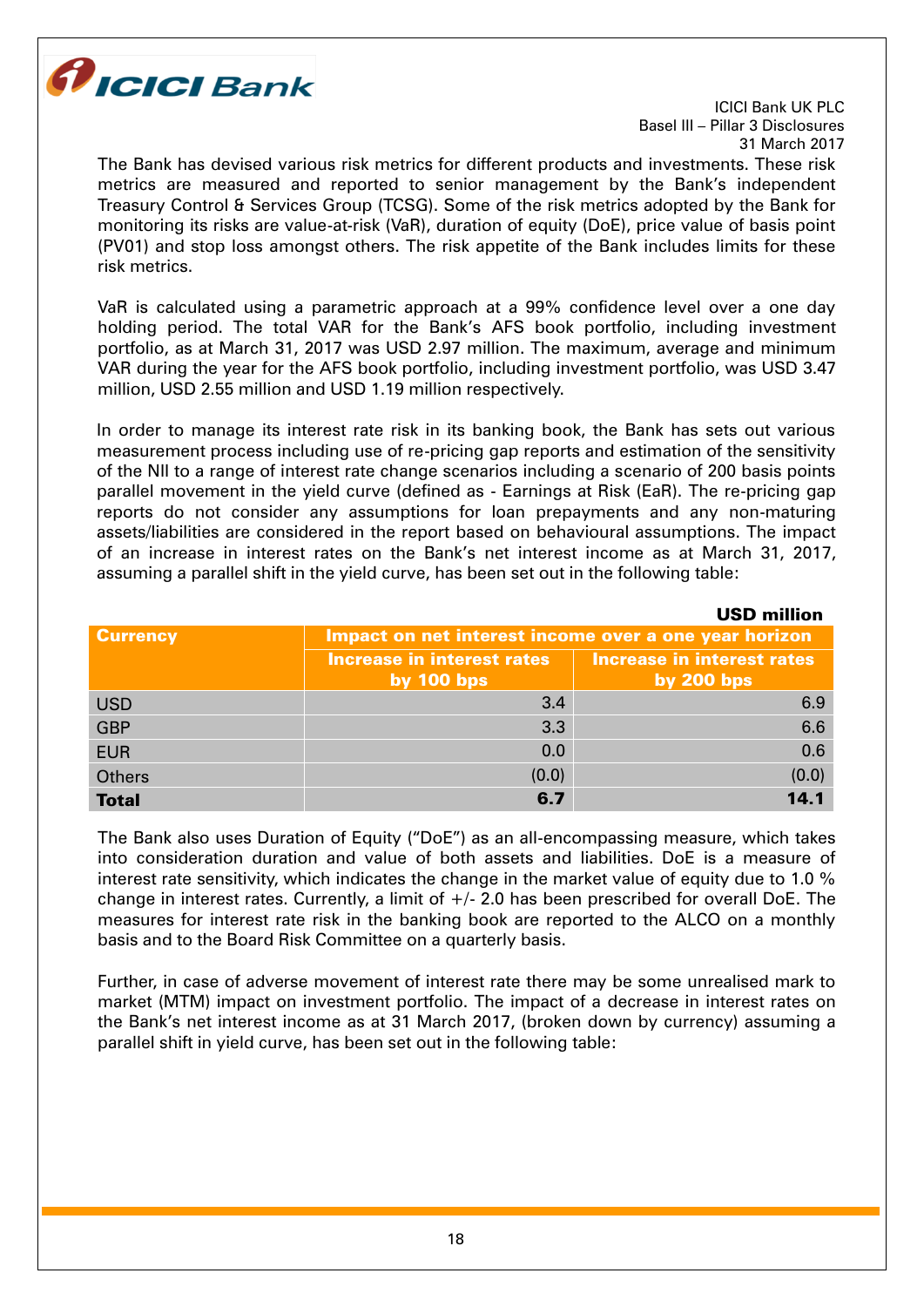

## USD million

| <b>Currency</b> | Impact on net interest income over a one year horizon |                                            |  |
|-----------------|-------------------------------------------------------|--------------------------------------------|--|
|                 | decrease in interest rates<br>by $100$ bps            | decrease in interest rates<br>by $200$ bps |  |
| <b>USD</b>      | (2.6)                                                 | (2.0)                                      |  |
| <b>GBP</b>      | (3.5)                                                 | (9.3)                                      |  |
| <b>EUR</b>      | 1.1                                                   | 2.2                                        |  |
| <b>Others</b>   | 0.0                                                   | 0.0                                        |  |
| <b>Total</b>    | (5.0)                                                 | (9.1)                                      |  |

## 7. Operational risk

Operational risk is the risk of loss resulting from inadequate or failed internal processes, people, and systems or from external events. 'Compliance and legal' risk which is defined as the risk that arises from a failure or inability to comply with the laws, regulations or voluntary codes applicable to the financial services industry and 'conduct' risk, which includes risks arising from unfair treatment and delivering inappropriate outcomes to its customers, are also considered within the ambit of operational risk. The Bank has also identified outsourcing and information security risks as key operational risks affecting the Bank and has put in place effective controls including policies and procedure to manage and mitigate these risks.

The management of operational risk within the Bank is governed by the Operational Risk Management Policy (ORMP) which is reviewed and approved by the Board Risk Committee (BRC) on an annual basis. The Bank has determined and articulated Operational Risk Appetite (ORA) which has been defined as the acceptable maximum level of Operational Risk (OR) that the Bank is willing to accept in pursuit of its business objectives, taking into account of its stakeholders as well as regulatory requirements. It has been expressed both in quantitative and qualitative terms. The Bank has expressed its ORA as a percentage of a financial parameter of the Bank i.e. operating income and operating expenses based on the average level of losses for the previous years and has also taken into account the existing controls and expected future developments/ initiatives. The Bank has implemented its Risk and Control Self-Assessment (RCSA) approach to identify and ensure effective control of its operational risks. The RCSAs along with Key Risk Indicators and collection and analysis of operational risk incidents are the tools implemented for systematic management of operational risk within the Bank.

A brief section on Operational Risk Management Framework including governance structure, various management and measurement tools currently implemented within the Bank is covered in the Annual Report of the Bank for the year ended March 31, 2017.

The Bank has adopted the Basic Indicator Approach for the purposes of calculating its operational risk capital charge as per Basel II. The Bank carries out an operational risk scenario analysis and stress testing exercise for assessing the adequacy of the operational risk capital charge. Various operational risk scenarios/events based on existing and external loss data, risks identified in RCSAs and internal audit reports, have been identified and assessed and some of which have been further amalgamated to create seven operational risk scenarios. Each of these scenarios is assessed for its probability and financial impact. For the purpose of stress testing, the adequacy of Pillar 1 capital has been assessed by comparing it to stress losses using three approaches. The detailed process is mentioned in "quantitative assessment of operational risk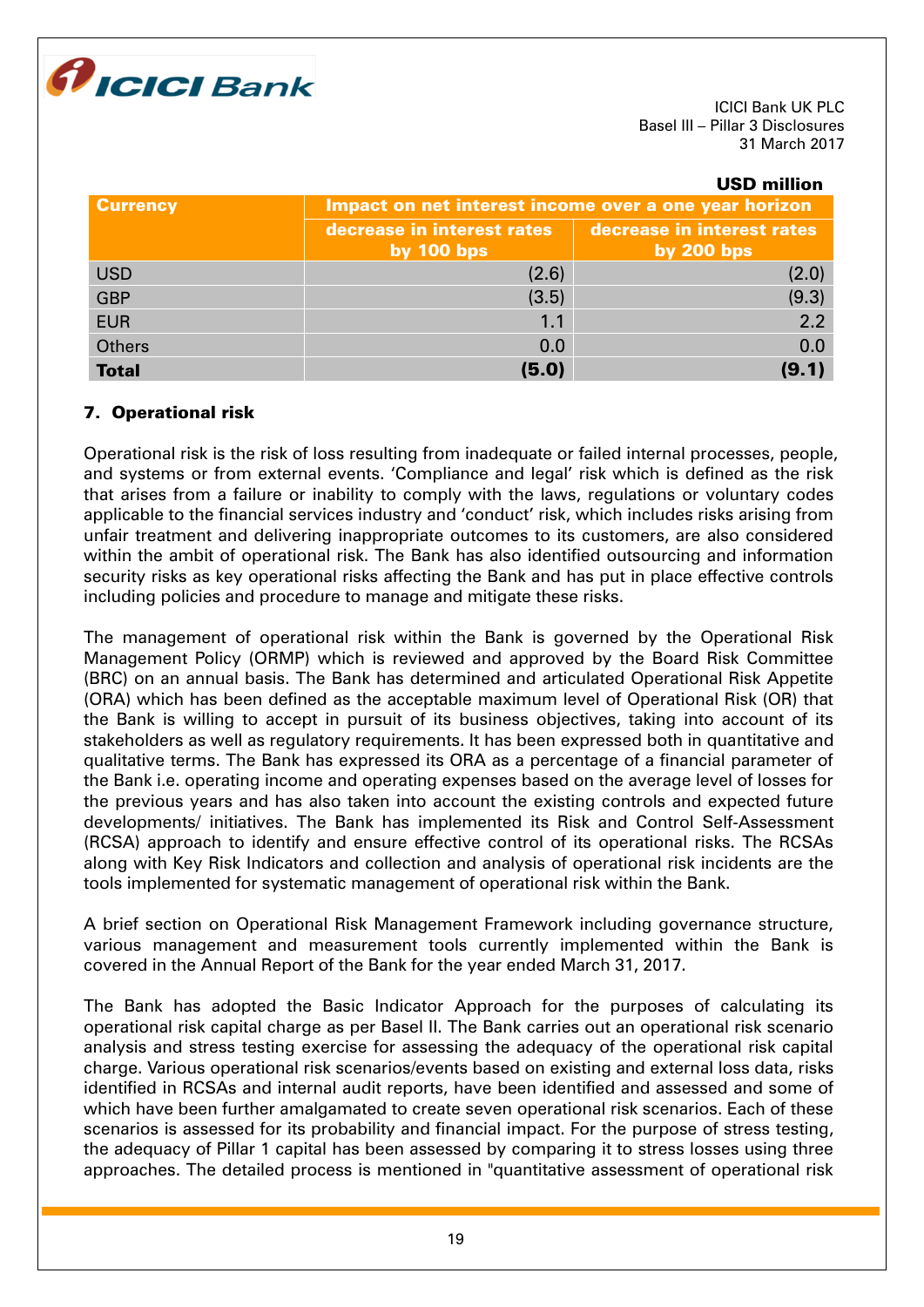

drivers" framework which is reviewed and the results are shared with the CORMAC and BRC on an annual basis.

The Bank has provided USD 13.6 million of capital towards the operational risk requirements.

# 8. Liquidity Risk

Liquidity risk arises due to insufficient available cash flows including the potential difficulty of resorting to the financial markets in order to meet payment obligations. The Bank differentiates liquidity risk between funding liquidity risk and market liquidity risk. Funding liquidity risk is the risk that the Bank will not be able to efficiently meet cash flow requirements in a timely manner for its payment obligations including liability repayments, even under adverse conditions, and to fund all investment/lending opportunities, even under adverse conditions. Market liquidity refers to a Bank's ability to execute its transactions and to close out its positions at a fair market price. This may become difficult in certain market conditions either because of the underlying product itself or because of the Bank's own creditworthiness.

The Bank's liquidity risk management philosophy is to be able, even under adverse conditions, to meet all liability repayments on time and to fund all investment opportunities by raising sufficient funds either by increasing liabilities or by converting assets into cash expeditiously and at reasonable cost. The Bank maintains a diversified funding and the Bank also holds unencumbered, high quality liquid assets to protect against stress conditions. The Bank monitors and manages its overall liquidity risk appetite by ensuring that it maintains adequate liquid assets for projected stressed outflows under various scenarios and also ensures that its liquidity gap position is within the approved limit for the various time buckets. This framework is further augmented by defining risk limits for individual liquidity risk drivers. ALCO and BRC review these parameters on monthly and quarterly basis respectively.

The Bank has implemented the CRD IV liquidity guidelines as specified by PRA. As per the guidelines, the Bank has prepared an Internal Liquidity Adequacy Assessment Process (ILAAP) document outlining the liquidity risk appetite of the Bank. The ILAAP document sets out the framework used to ensure that the Bank maintains sufficient liquidity at all times, including periods of stress. This has been done through the robust liquidity stress testing under various identified scenarios. Under each scenario, the Bank assesses the behavior of each liquidity risk drivers and estimates the amount of liquidity required to mitigate net stress outflows. The results of the stress test are reported to the ALCO on a monthly basis and to the BRC & Board on a quarterly basis. Additionally, from October 1, 2015 the Bank maintains Liquidity Coverage Ratio (LCR) as stipulated by the PRA.

The Bank also has a liquidity contingency plan (LCP) which details the overall approach and actions the Bank would undertake in order to manage the Bank's liquidity position during stressed conditions.

Further information is provided in the Annual Report for the year ended March 31, 2017.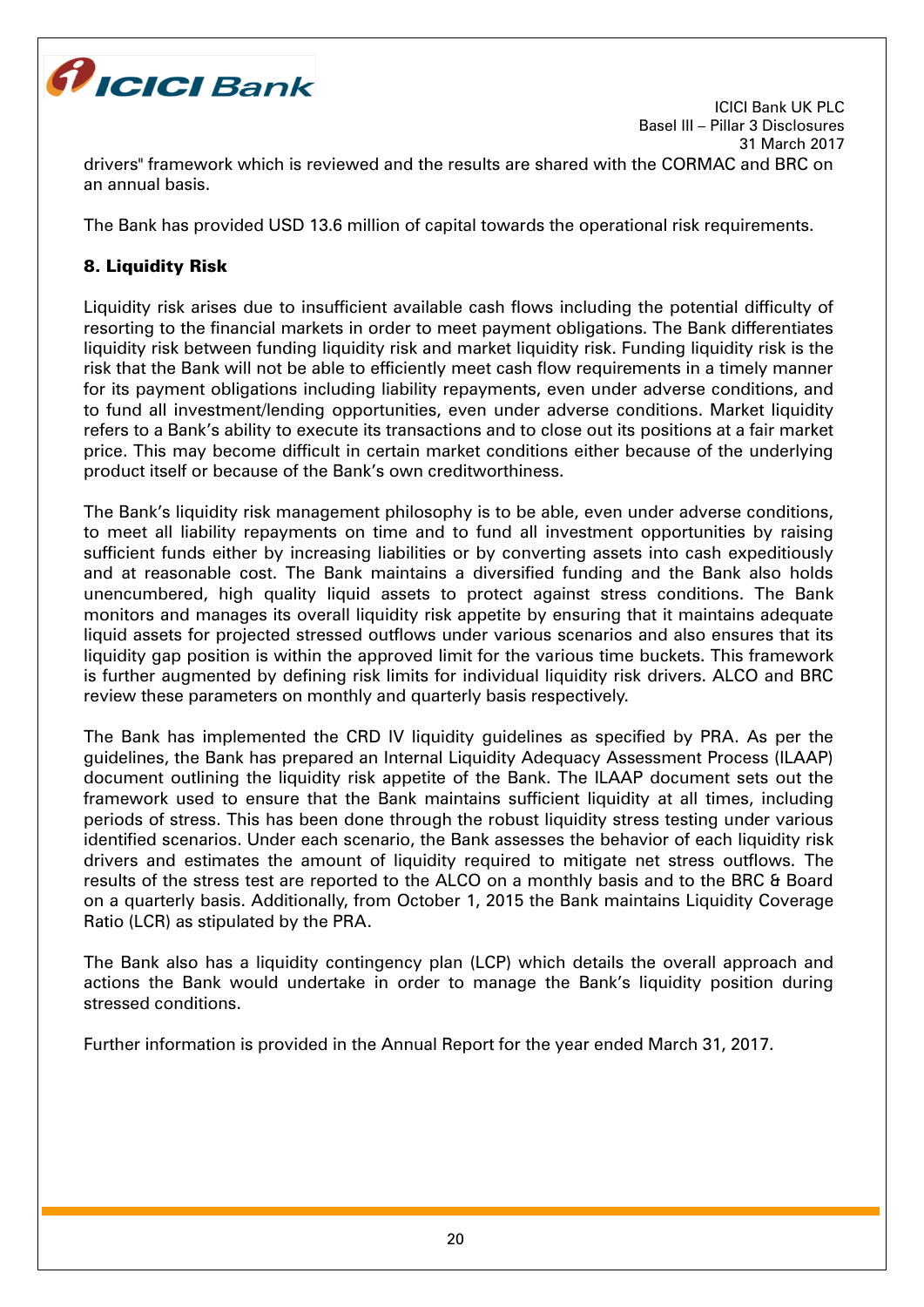

## 9. Risk Management and Governance framework

The Bank's corporate governance framework is based on an effective independent Board, the separation of the Board's supervisory role from the executive management of the Bank and the constitution of Board Committees to oversee critical areas and functions of executive management. The Board is committed to maintaining high standards of corporate governance. The Bank remained focused on maintaining strong governance and controls structure. The Bank has a total number of six Non-Executive Directors on the Board, two of whom are representatives of the Bank's Parent, ICICI Bank Limited, and four are independent.

The Bank operates a first, second and third line of defence model including independent control groups such as Compliance, Risk, Internal Audit, Finance and Legal to facilitate independent evaluation, monitoring and reporting of various risks. These support groups function independently of the business groups and are represented at the various Committees.

Effective corporate governance and compliance is a prerequisite to achieving the Bank's strategic objectives. The Bank has maintained its focus on controls, governance, compliance and risk management to provide a sound foundation for the business and it continues to ensure embedding of a controls and compliance culture throughout the organization. This is achieved through appropriate training, maintaining adequate resources within the control groups commensurate with the Bank's operations, continuous strengthening of internal systems and processes and effective deployment of technology. Information technology is used as a strategic tool for the Bank's business operations, to gain a competitive advantage and to improve its overall productivity and efficiency.

The Bank's conduct risk philosophy is to look to develop and maintain long term relationships with its customers, based on openness, trust and fairness. It expects that the behaviour and motivation of every employee must be about good conduct and adherence to established controls to deliver fair and appropriate outcomes to our customers. The Bank evaluates the impact of the changing regulatory requirements on an ongoing basis and is fully committed to establishing controls to deliver fair and appropriate outcomes for its customers.

The Bank has continued to operate within its defined conduct risk appetite. Performance against the appetite and other conduct risk related matters are reviewed and monitored by the Bank's Board Conduct Risk Committee ("BCRC") and the Compliance, Conduct and Operational Risk Management Committee ("CORMAC"). Both Committees meet on a periodic basis and receive regular updates from both business and Compliance.

The Bank has adopted a governance framework in line with the corporate governance practices adopted by other UK financial institutions. The Board is assisted by its sub-committees, the Audit Committee, the Board Governance and Ethics Committee (BGEC), the Board Risk Committee (BRC), and the Board Credit Committee (BCC), and follows ICICI Group's overall risk management framework. The Board has delegated responsibility for the day-to-day management of the Bank to the Managing Director and Chief Executive Officer. In this role, the Managing Director and Chief Executive Officer is supported by the Management Committee, which he chairs. The Management Committee is supported by various other committees, which include the Executive Credit and Risk Committee (ECRC), the Asset Liability Management Committee (ALCO), the Compliance Conduct and Operational Risk Management Committee (CORMAC), and the Product and Process Approval Committee (PAC).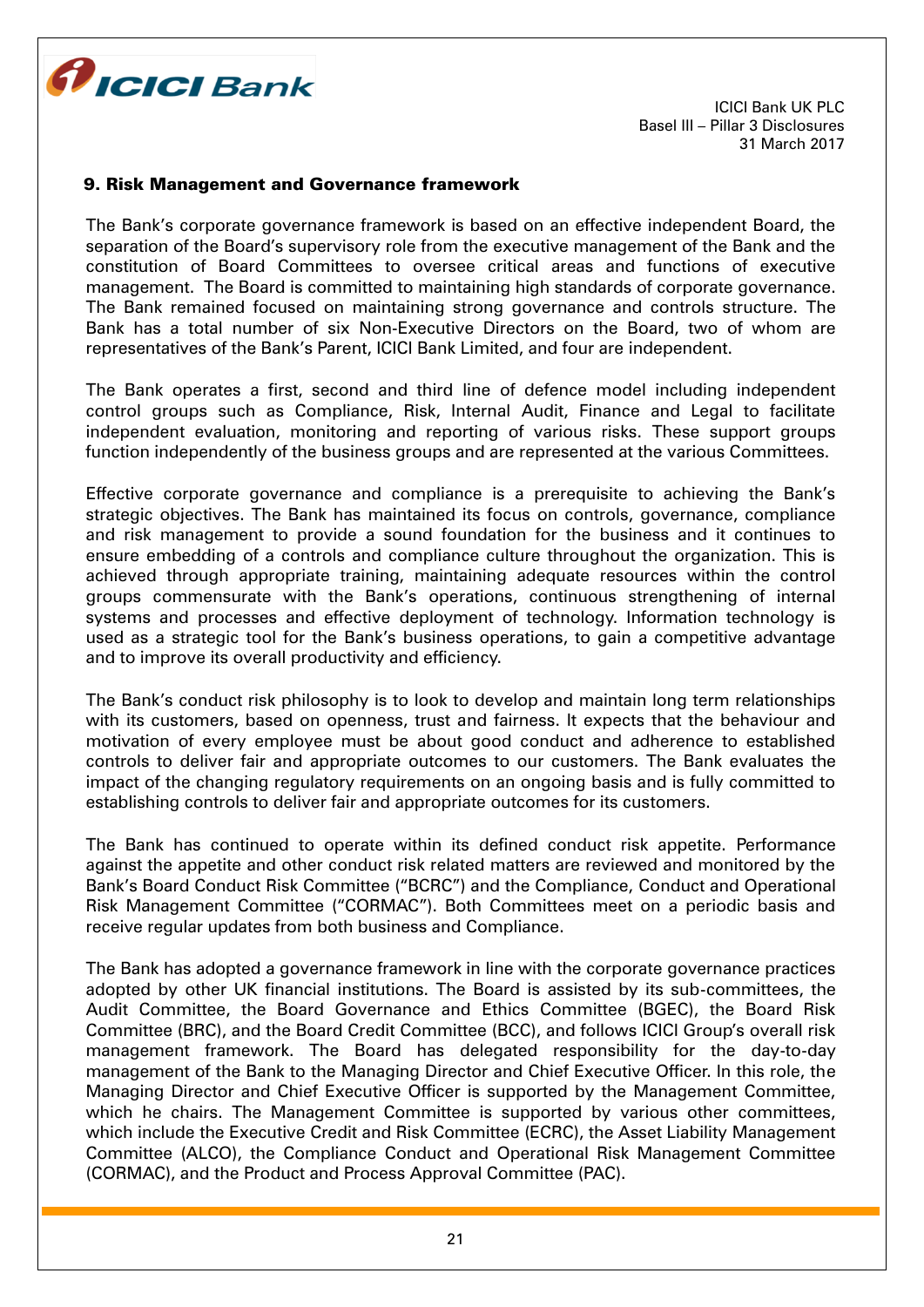

The Bank has a centralised Risk Management Group with a mandate to identify, assess and monitor all its principal risks in accordance with defined policies and procedures. The Risk Management Group is independent of the business units and the Head of Risk reports directly to the Managing Director and Chief Executive Officer, and also has reporting lines to the Risk Management Group of the Parent Bank and the Chairman of the Board Risk Committee.

The Bank has developed a risk appetite framework articulated within the broader context of the nature, scope, scale and complexity of the Bank's activities. The anchors on which the framework has been based include quantitative parameters such as capital, liquidity and earnings volatility as well as qualitative parameters such as conduct and reputational risk. The risk appetite statement has been further drilled down into portfolio-level limits, which include limits on country of risk and credit ratings of loans. The risk appetite framework and related limits are approved by the Board of Directors. The Risk Management Group of the Bank monitors adherence to the risk appetite framework and reports on it to the Board Risk Committee on a quarterly basis. The Bank's future business strategy takes cognizance of the risk appetite framework, so that the Bank will continue to operate within its risk appetite limits.

The Bank has developed a comprehensive Risk Management Framework, covering all relevant risks in order to ensure that the key risks facing the Bank are clearly identified, understood, measured and monitored and that the policies and procedures established to address and control these risks are strictly adhered to. The outcomes of each of these risk management processes have been used to identify the material risks that the Bank is exposed to. The Bank is primarily exposed to credit risk, market risk (predominantly interest and exchange rate risk), liquidity risk and operational risk (including compliance, conduct, legal and reputational risk). The Bank's largest regulatory capital requirements arise from credit risk in its lending operations.

Further information is provided in the Annual Report for the year ended March 31, 2017.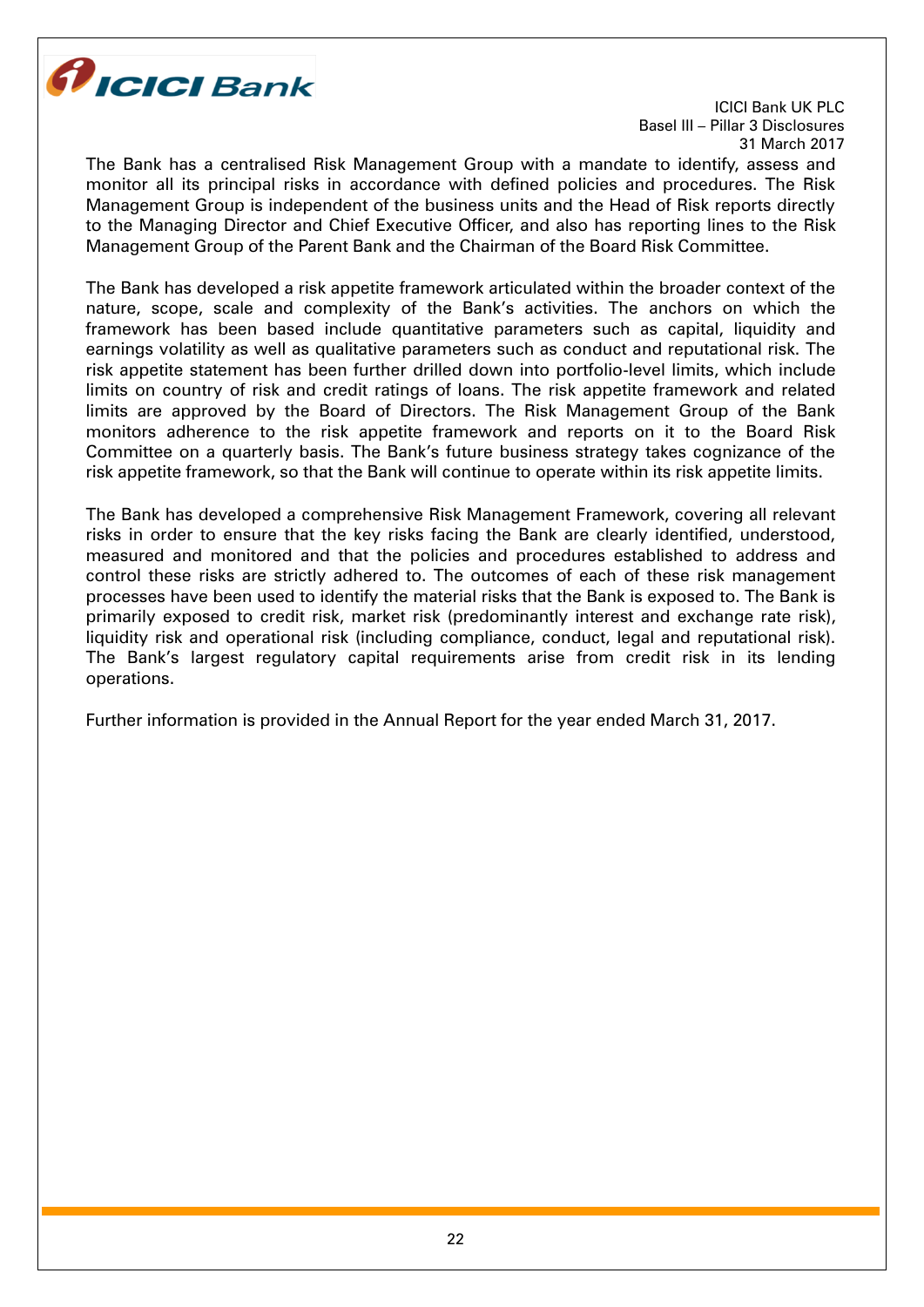

## 10. Leverage ratio

At March 31, 2017, the Bank's leverage ratio was 13.97%, which is well above the requirement of 3.0%.

# CRR Leverage Ratio - Disclosure Template

|                | Reference date                                                                                                                                                                                                                                             | March 31, 2017           |
|----------------|------------------------------------------------------------------------------------------------------------------------------------------------------------------------------------------------------------------------------------------------------------|--------------------------|
|                | Entity name                                                                                                                                                                                                                                                | <b>ICICI Bank UK Plc</b> |
|                | Level of application                                                                                                                                                                                                                                       | Individual               |
|                |                                                                                                                                                                                                                                                            |                          |
| posures        | Table LRSum: Summary reconciliation of accounting assets and leverage ratio ex-                                                                                                                                                                            |                          |
|                |                                                                                                                                                                                                                                                            | <b>USD million</b>       |
| $\mathbf{1}$   | Total assets as per published financial statements                                                                                                                                                                                                         | 3,479.8                  |
| $\overline{2}$ | Adjustment for entities which are consolidated for accounting<br>purposes but are outside the scope of regulatory consolidation                                                                                                                            |                          |
| 3              | (Adjustment for fiduciary assets recognised on the balance<br>sheet pursuant to the applicable accounting framework but ex-<br>cluded from the leverage ratio exposure measure in accordance<br>with Article 429(13) of Regulation (EU) No 575/2013 "CRR") |                          |
| 4              | Adjustments for derivative financial instruments                                                                                                                                                                                                           | 17.1                     |
| 5              | Adjustments for securities financing transactions "SFTs"                                                                                                                                                                                                   | 41.4                     |
| 6              | Adjustment for off-balance sheet items (i.e. conversion to credit<br>equivalent amounts of off-balance sheet exposures)                                                                                                                                    | 179.2                    |
| EU-6a          | (Adjustment for intragroup exposures excluded from the lever-<br>age ratio exposure measure in accordance with Article 429 (7) of<br>Regulation (EU) No 575/2013)                                                                                          |                          |
| $EU-6b$        | (Adjustment for exposures excluded from the leverage ratio ex-<br>posure measure in accordance with Article 429 (14) of Regula-<br>tion (EU) No 575/2013)                                                                                                  |                          |
| $\overline{7}$ | Other adjustments                                                                                                                                                                                                                                          | 13.6                     |
| 8              | Total leverage ratio exposure                                                                                                                                                                                                                              | 3,731.1                  |
|                |                                                                                                                                                                                                                                                            |                          |
|                | Table LRCom: Leverage ratio common disclosure                                                                                                                                                                                                              |                          |
|                |                                                                                                                                                                                                                                                            | <b>USD million</b>       |
|                | On-balance sheet exposures (excluding derivatives and SFTs)                                                                                                                                                                                                |                          |
| 1              | On-balance sheet items (excluding derivatives, SFTs and fiduci-<br>ary assets, but including collateral)                                                                                                                                                   | 3,470.6                  |
| $\overline{2}$ | (Asset amounts deducted in determining Tier 1 capital)                                                                                                                                                                                                     | (2.8)                    |
| 3              | Total on-balance sheet exposures (excluding derivatives, SFTs<br>and fiduciary assets) (sum of lines 1 and 2)                                                                                                                                              | 3,467.8                  |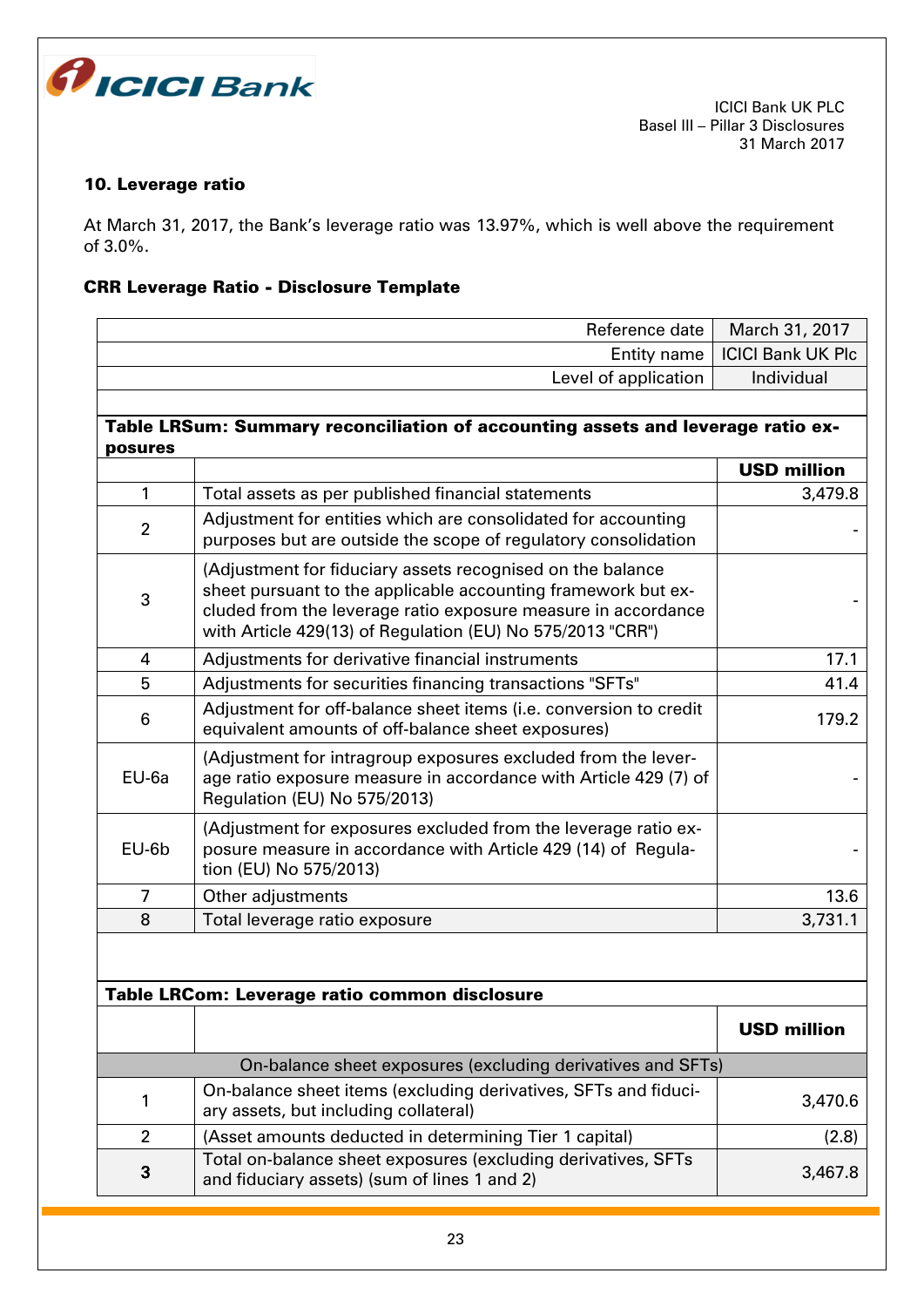

|                                                                                               | Derivative exposures                                                                                                                               |         |  |  |
|-----------------------------------------------------------------------------------------------|----------------------------------------------------------------------------------------------------------------------------------------------------|---------|--|--|
| 4                                                                                             | Replacement cost associated with all derivatives transactions<br>(i.e. net of eligible cash variation margin)                                      | 25.6    |  |  |
| 5                                                                                             | Add-on amounts for PFE associated with all derivatives transac-<br>tions (mark-to-market method)                                                   | 17.1    |  |  |
| $EU-5a$                                                                                       | Exposure determined under Original Exposure Method                                                                                                 |         |  |  |
| 6                                                                                             | Gross-up for derivatives collateral provided where deducted<br>from the balance sheet assets pursuant to the applicable ac-<br>counting framework  |         |  |  |
| $\overline{7}$                                                                                | (Deductions of receivables assets for cash variation margin pro-<br>vided in derivatives transactions)                                             |         |  |  |
| 8                                                                                             | (Exempted CCP leg of client-cleared trade exposures)                                                                                               |         |  |  |
| 9                                                                                             | Adjusted effective notional amount of written credit derivatives                                                                                   |         |  |  |
| 10                                                                                            | (Adjusted effective notional offsets and add-on deductions for<br>written credit derivatives)                                                      |         |  |  |
| 11                                                                                            | Total derivative exposures (sum of lines 4 to 10)                                                                                                  | 42.7    |  |  |
|                                                                                               | Securities financing transaction exposures                                                                                                         |         |  |  |
| 12                                                                                            | Gross SFT assets (with no recognition of netting), after adjusting<br>for sales accounting transactions                                            |         |  |  |
| 13                                                                                            | (Netted amounts of cash payables and cash receivables of gross<br>SFT assets)                                                                      |         |  |  |
| 14                                                                                            | Counterparty credit risk exposure for SFT assets                                                                                                   | 41.4    |  |  |
| <b>EU-14a</b>                                                                                 | Derogation for SFTs: Counterparty credit risk exposure in ac-<br>cordance with Article 429b (4) and 222 of Regulation (EU) No<br>575/2013          |         |  |  |
| 15                                                                                            | Agent transaction exposures                                                                                                                        |         |  |  |
| <b>EU-15a</b>                                                                                 | (Exempted CCP leg of client-cleared SFT exposure)                                                                                                  |         |  |  |
| 16                                                                                            | Total securities financing transaction exposures (sum of lines 12<br>to 15a)                                                                       | 41.4    |  |  |
| Other off-balance sheet exposures                                                             |                                                                                                                                                    |         |  |  |
| 17                                                                                            | Off-balance sheet exposures at gross notional amount                                                                                               | 846.7   |  |  |
| 18                                                                                            | (Adjustments for conversion to credit equivalent amounts)                                                                                          | (667.5) |  |  |
| 19                                                                                            | Other off-balance sheet exposures (sum of lines 17 to 18)                                                                                          | 179.2   |  |  |
| Exempted exposures in accordance with CRR Article 429 (7) and (14) (on and off balance sheet) |                                                                                                                                                    |         |  |  |
| <b>EU-19a</b>                                                                                 | (Exemption of intragroup exposures (solo basis) in accordance<br>with Article 429(7) of Regulation (EU) No 575/2013 (on and off<br>balance sheet)) |         |  |  |
| <b>EU-19b</b>                                                                                 | (Exposures exempted in accordance with Article 429 (14) of<br>Regulation (EU) No 575/2013 (on and off balance sheet))                              |         |  |  |
| Capital and total exposures                                                                   |                                                                                                                                                    |         |  |  |
| 20                                                                                            | Tier 1 capital                                                                                                                                     | 521.3   |  |  |
| 21                                                                                            | Total leverage ratio exposures (sum of lines 3, 11, 16, 19, EU-<br>19a and EU-19b)                                                                 | 3,731.1 |  |  |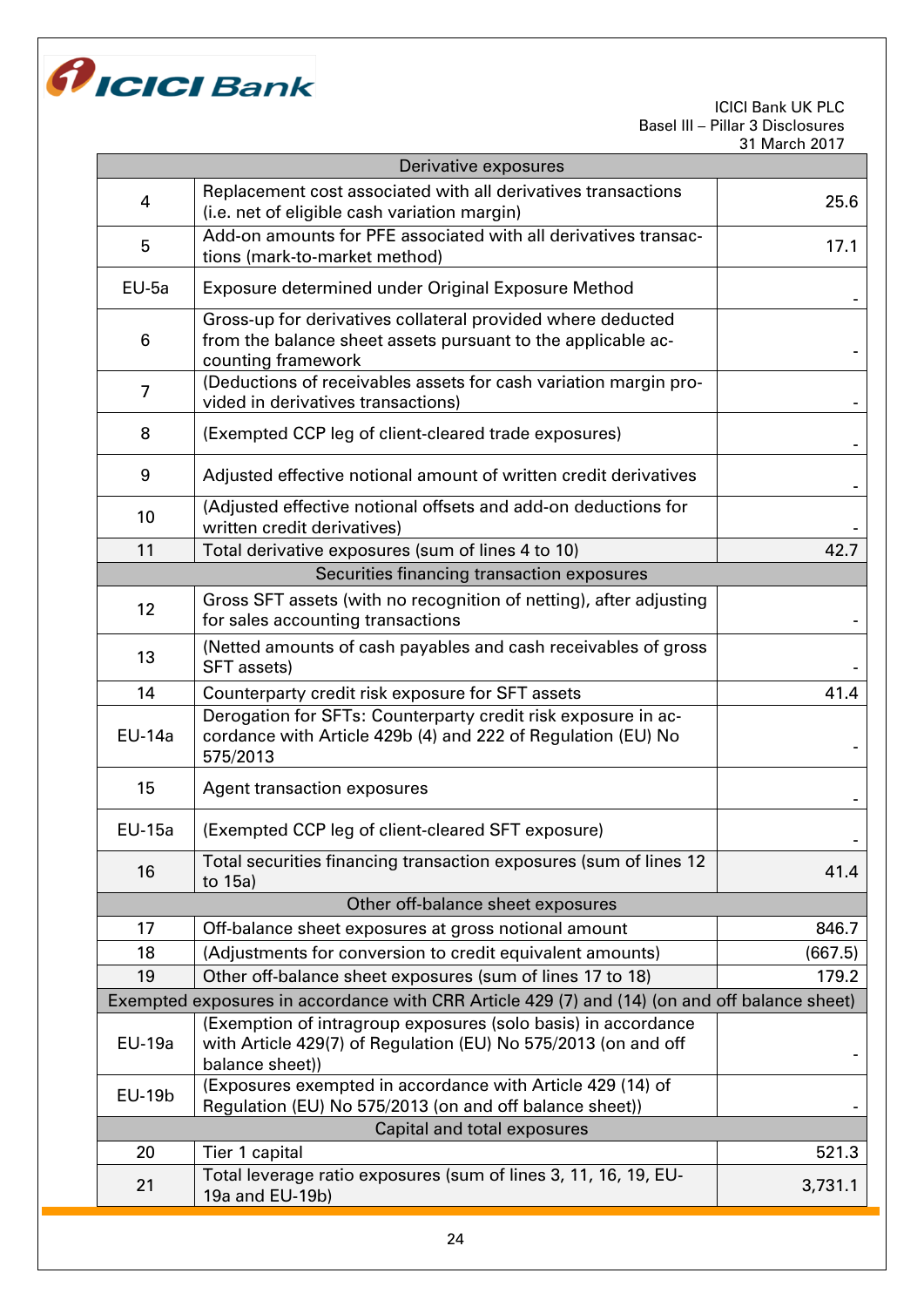

| Leverage ratio                                                                 |                                                                                                               |                 |  |  |
|--------------------------------------------------------------------------------|---------------------------------------------------------------------------------------------------------------|-----------------|--|--|
| 22                                                                             | Leverage ratio                                                                                                | 13.97%          |  |  |
| Choice on transitional arrangements and amount of derecognised fiduciary items |                                                                                                               |                 |  |  |
| <b>EU-23</b>                                                                   | Choice on transitional arrangements for the definition of the<br>capital measure                              | Fully phased in |  |  |
| <b>EU-24</b>                                                                   | Amount of derecognised fiduciary items in accordance with Ar-<br>ticle 429(11) of Regulation (EU) NO 575/2013 |                 |  |  |

# Table LRSpl: Split-up of on balance sheet exposures (excluding derivatives, SFTs and exempted exposures)

|              |                                                                                                            | <b>USD million</b> |
|--------------|------------------------------------------------------------------------------------------------------------|--------------------|
| $EU-1$       | Total on-balance sheet exposures (excluding derivatives, SFTs,<br>and exempted exposures), of which:       | 3,470.6            |
| $EU-2$       | Trading book exposures                                                                                     |                    |
| $EU-3$       | Banking book exposures, of which:                                                                          | 3,470.6            |
| $EU-4$       | Covered bonds                                                                                              | 0.0                |
| $EU-5$       | Exposures treated as sovereigns                                                                            | 356.0              |
| $EU-6$       | Exposures to regional governments, MDB, international organi-<br>sations and PSE NOT treated as sovereigns |                    |
| $EU-7$       | Institutions                                                                                               | 332.1              |
| $EU-8$       | Secured by mortgages of immovable properties                                                               | 248.8              |
| $EU-9$       | Retail exposures                                                                                           | 28.5               |
| $EU-10$      | Corporate                                                                                                  | 2,023.3            |
| <b>EU-11</b> | Exposures in default                                                                                       | 227.5              |
| <b>EU-12</b> | Other exposures (e.g. equity, securitisations, and other non-<br>credit obligation assets)                 | 254.3              |

| Table LRQua: Disclosure on qualitative items |                                                                                    |                                                                                                                                                                                                                                                                                                                                                                                                                                                                                                                                                                                                                                                                                                                                                                                |  |  |
|----------------------------------------------|------------------------------------------------------------------------------------|--------------------------------------------------------------------------------------------------------------------------------------------------------------------------------------------------------------------------------------------------------------------------------------------------------------------------------------------------------------------------------------------------------------------------------------------------------------------------------------------------------------------------------------------------------------------------------------------------------------------------------------------------------------------------------------------------------------------------------------------------------------------------------|--|--|
| Row                                          | <b>Factors</b>                                                                     | Description                                                                                                                                                                                                                                                                                                                                                                                                                                                                                                                                                                                                                                                                                                                                                                    |  |  |
| 1                                            | Description of the proc-<br>esses used to manage the<br>risk of excessive leverage | Leverage risk captures the build-up of excessive lev-<br>erage on the Bank's balance sheet thus weakening its<br>loss absorbing capacity in times of a stress. Leverage<br>risk is managed through the 'Leverage Ratio' measure<br>introduced as part of the CRD IV regulations. The lev-<br>erage ratio is being implemented in the UK through<br>the FPC, and has been set at a minimum of 3% for UK<br>banks. As shown in table LRCom above, the Bank has<br>a leverage ratio of 13.97% at March 31, 2017 which is<br>above the minimum requirement. Therefore, leverage<br>risk for the Bank is relatively low.<br>Bank also monitors its leverage ratio as part of its Re-<br>covery and Resolution Plan by setting recovery indi-<br>cator thresholds on Leverage ratio. |  |  |
| $\overline{2}$                               | Description of the factors<br>that had an impact on the                            | Over the financial year the Leverage ratio has in-<br>creased from 10.7% at March 31, 2016 to 13.97% at                                                                                                                                                                                                                                                                                                                                                                                                                                                                                                                                                                                                                                                                        |  |  |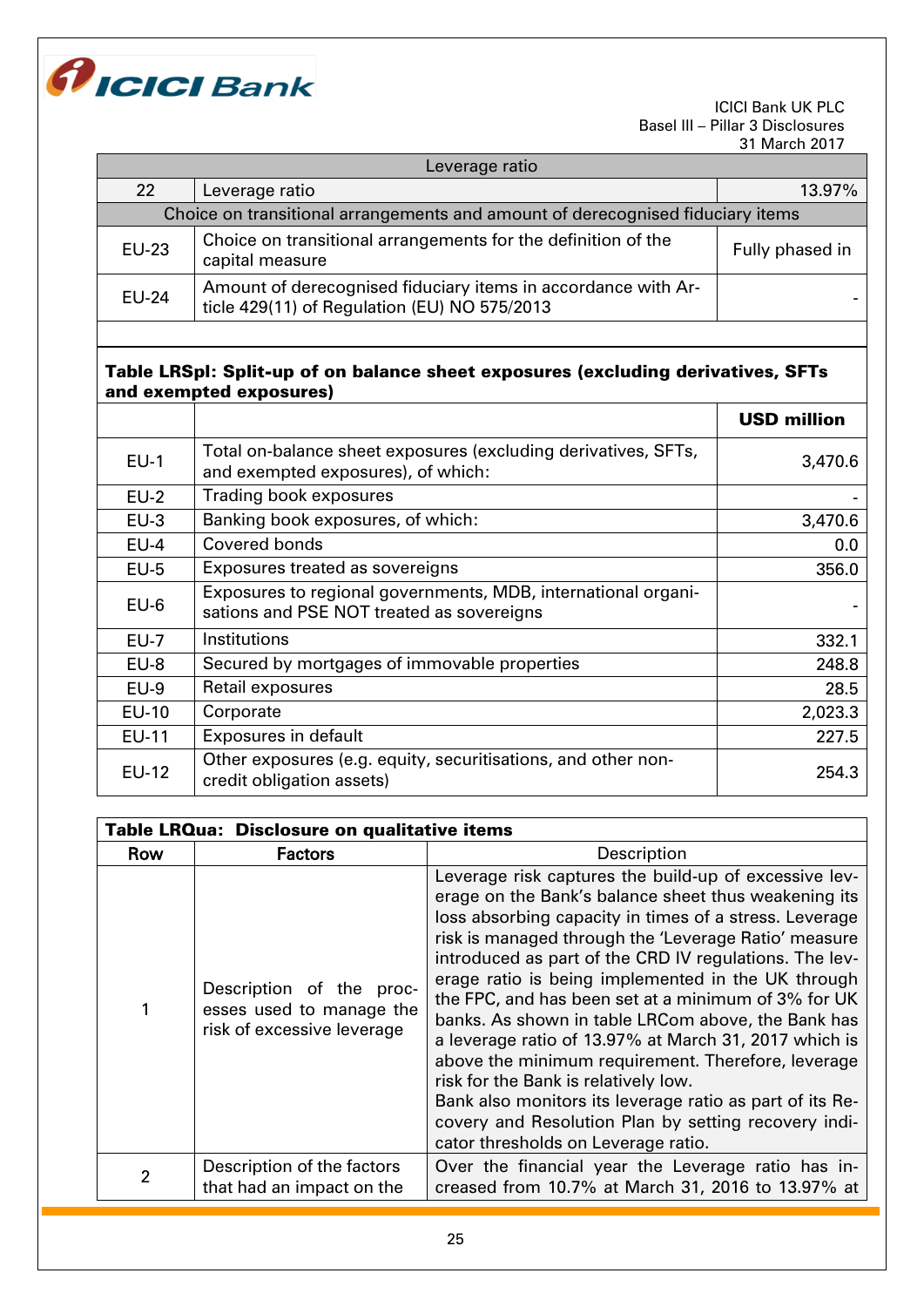

ICICI Bank UK PLC Basel III – Pillar 3 Disclosures 31 March 2017 March 31, 2017. The increase in ratio is primarily on account of reduction in leverage ratio exposures.

| leverage Ratio during the |
|---------------------------|
| period to which the dis-  |
| closed leverage Ratio re- |
| fers                      |

## 11. Asset encumbrance

Asset encumbrance arises from collateral pledged against secured funding and other collateralised obligations. The tables in Annexure IV contain components of Banks encumbered and unencumbered assets for the year ended March 31, 2017.

## 12. Exposures in equities not included in the trading book

The bank has an equity exposure of USD 5.6 million held at fair value. Of the total equity exposure, USD 1.6 million represents common equity instruments which are exchange traded. During the year, the Bank has not sold or liquidated any of its equity exposures. As at March 31, 2017, the total unrealised gain(loss) on account of equity exposures, included in the Common Equity Tier 1 capital was USD 0.3 million.

## 13. Remuneration disclosure

The Bank follows a conservative and comprehensive approach towards Rewards Management. The remuneration policy is approved by the Board Governance Committee (BGC).

## Governance & Board involvement

The BGC is responsible for the overview of the Remuneration Policy, governance of the remuneration of the Management Committee members, including the Managing Director & CEO of ICICI Bank UK Plc. The composition of the Committee is in line with the current regulatory recommendations such that the BGC is chaired by a Non Executive Director and none of its members hold an executive position with the Bank.

The BGC reviews the Bank's remuneration policy from time to time, ensuring that the same is in line with the Bank's strategy and the changing market dynamics. The BGC further ensures that the remuneration policy of the Bank conforms to the regulatory requirements.

## Performance and Pay

The Bank follows the balanced scorecard principle in designing its performance management system. Every employee of the Bank adopts a goal sheet, outlining his / her responsibilities and deliverables for the year. Adequate attention is paid to the goal sheets to ensure a balance of financial goals with non-financial goals. The non financial goals cover relevant areas of customer service, process improvement, adherence to risk and compliance norms and employee capability building.

Staff engaged in all control functions, including Compliance, Risk, Finance, Audit and others do not carry business profit targets in their goal sheets and hence are compensated independent of the business profit achievements. Their remuneration is dependent on achievement of key results in their respective domains. The performance bonus of all employees is strongly linked to the overall performance of the Bank and individual performance.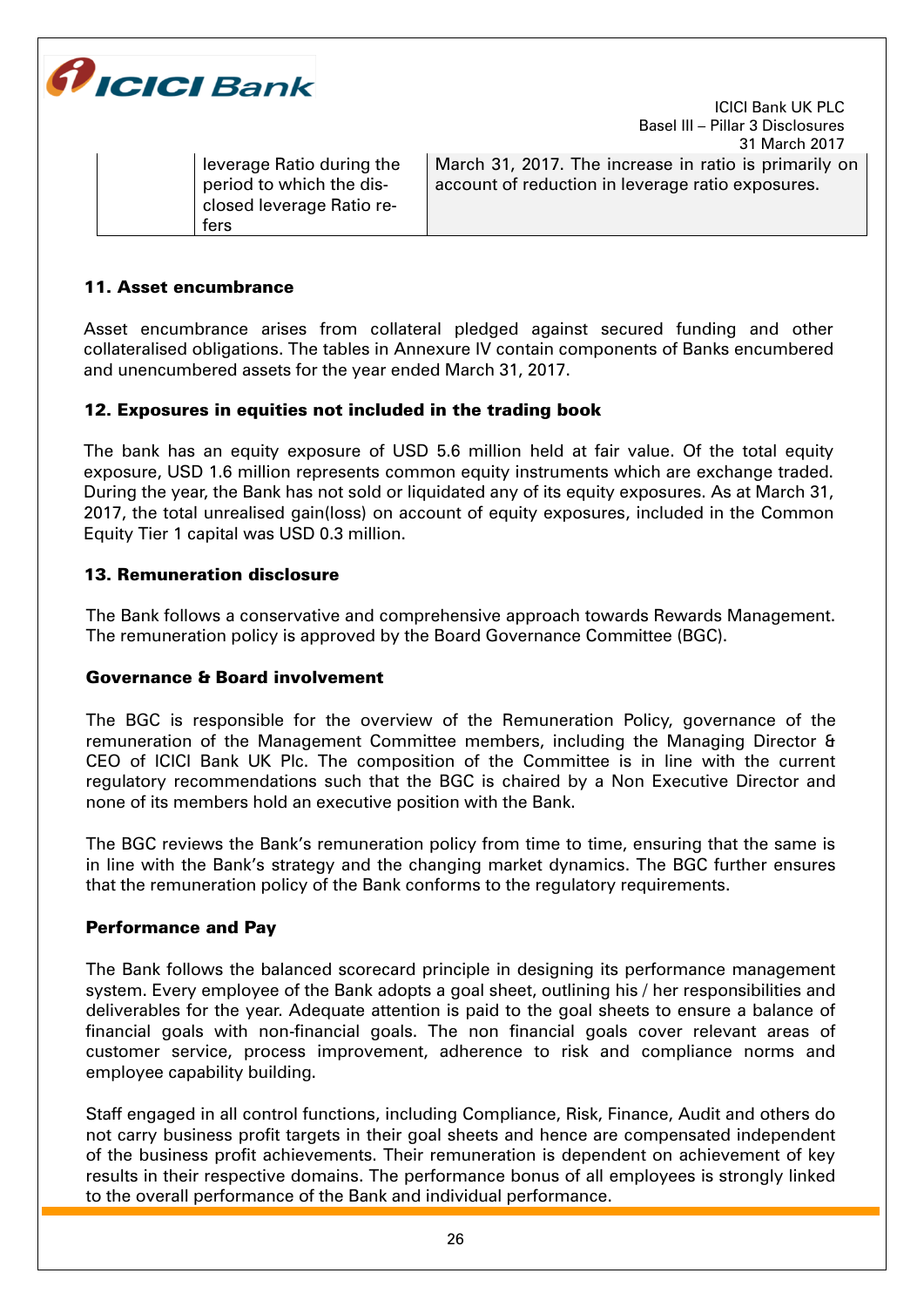

The Bank's revenue target is approved by the BGC, which periodically reviews the performance against the target and the means adopted to achieve said revenue target.

## Design and Structure of Remuneration

Employee remuneration takes into account a balanced mix of external market pay levels and internal equity. The remuneration of all employees is aligned to both financial and non-financial indicators of performance. Adequate attention is given to performance on parameters like customer service, process improvement, adherence to risk and compliance norms and employee capability building.

The Bank has a judicious and prudent approach to remuneration and does not use remuneration as the only lever to attract and retain employees. No single business or functional leader determines the remuneration structure. Good governance dictates a BGC approved and supervised remuneration approach. To ensure a comprehensive outlook in determining remuneration levels, the BGC comprises members who chair the various control committees of the Bank including Risk, Credit and Audit.

The performance bonus of all employees of the Bank is dependent on the performance of the Bank and individual performance ratings. The Bank does not encourage any kind of guaranteed bonus. The performance ratings based bonus distribution matrix is approved by the BGC and the Bank does not follow a business-wise bonus pool concept. No single individual determines the quantity of bonus available to a person. The performance rating of an individual is decided by skip level managers, in association with their HR managers. This ensures that an individual's payout as a percentage of one's base salary cannot be determined by any single person or factor.

While the BGC reviews and approves the remuneration and performance bonus approach followed for all employees, the Committee reviews the individual performance of the Managing Director & CEO and every member of the Management Committee. Based on each member's performance, the Committee approves the rate of bonus to be paid, the increments to be given, also factoring in the overall performance of the Bank.

Should the performance of the Bank be far below the expected levels, the Committee may also fix the annual bonus as 'nil' during the year-end review of performance.

## Deferral of variable component including risk adjustments

The total remuneration is a prudent mix of fixed pay and variable pay. The variable pay is higher at senior levels and lower at junior levels. The variable pay will consist of performance bonus and Employee Stock Options (ESOS).

At senior levels, the Bank pays up to 100% of the deferred variable pay in shares for a vesting period spanning three years or more. The quantum of variable pay is also dependent on compliance with performance norms, both financial and non-financial. This does not favour inappropriate risk-taking, thus aligning senior management interests with those of the shareholders. All unvested options are lapsed in the event of termination of a code staff member's employment for cause.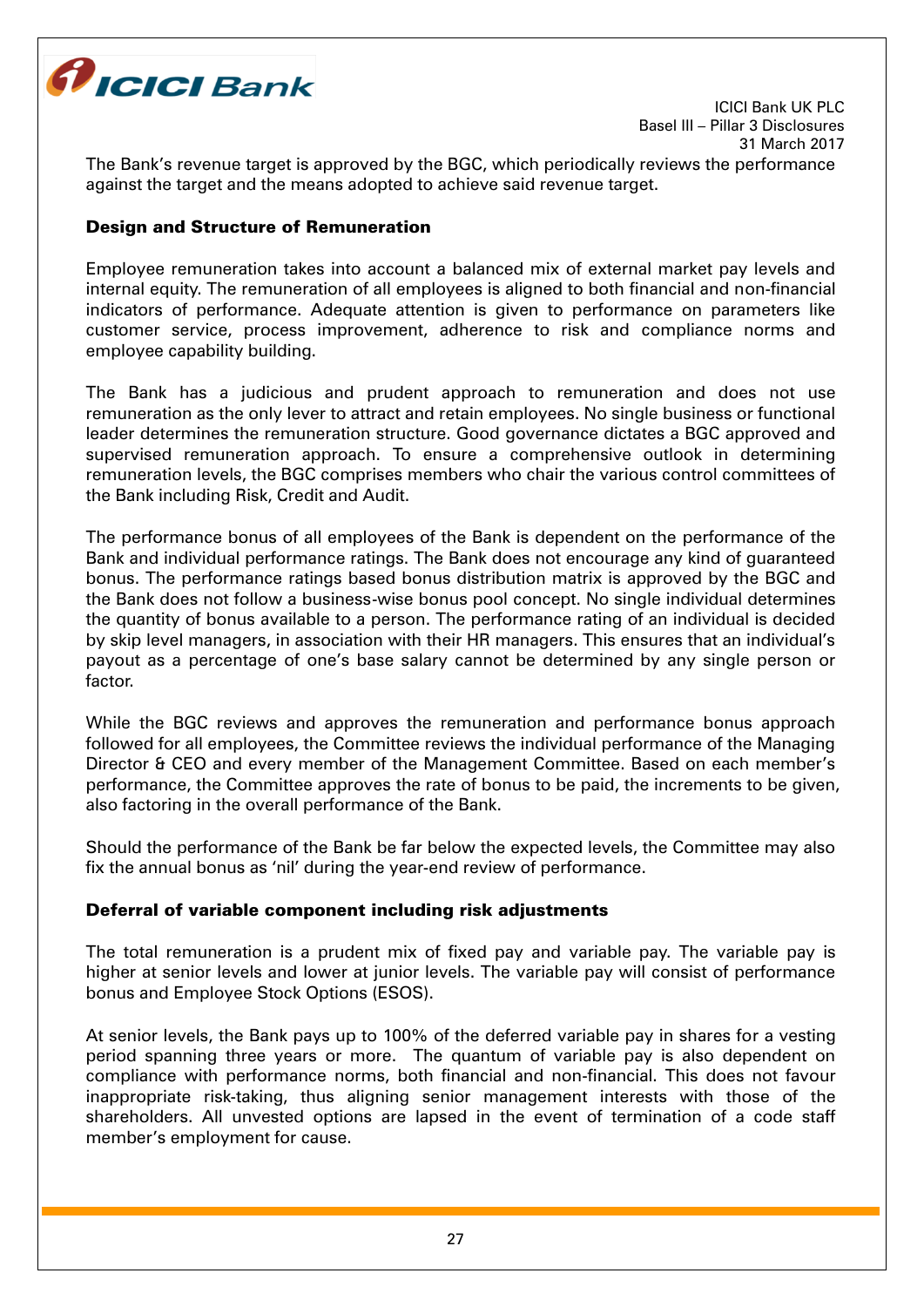

ESOS aims at achieving twin objectives of aligning senior and middle management remuneration to long term shareholder interests. This serves as a retention tool for employees identified as Talent (High Potential). ESOS also aims at aligning senior management behaviour to the long-term view of the Bank's performance and to create individual stake in the Bank's success.

The vesting schedule of the ESOS is spread over a period of three years or more to fully realise the impact of the decisions taken at senior management levels and the real value created for the shareholders.

The Bank is not a listed company and the employees are granted options under the ESOS scheme of the parent company, ICICI Bank India Ltd. This scheme is approved by the shareholders of ICICI Bank India Ltd. The BGC evaluates the ESOS grant levels and the number of options granted to the MD & CEO and every member of the Management Committee.

The Bank follows a conservative approach to cash payouts of variable pay. The quantum of bonus for an employee does not exceed 70% of base salary and is paid on an annual basis. In the event of exceptional performance, if the quantum of bonus for an employee exceeds 50% of the base salary, then 60% will be paid upfront and 40% of bonus will be deferred over a period of three years.

# Code Staff

The following employees of the Bank have been identified as Remuneration Code Staff:

- 1. Executive Senior Managers (Member of Management Committee).
- 2. Independent Non-Executive Directors of the Bank.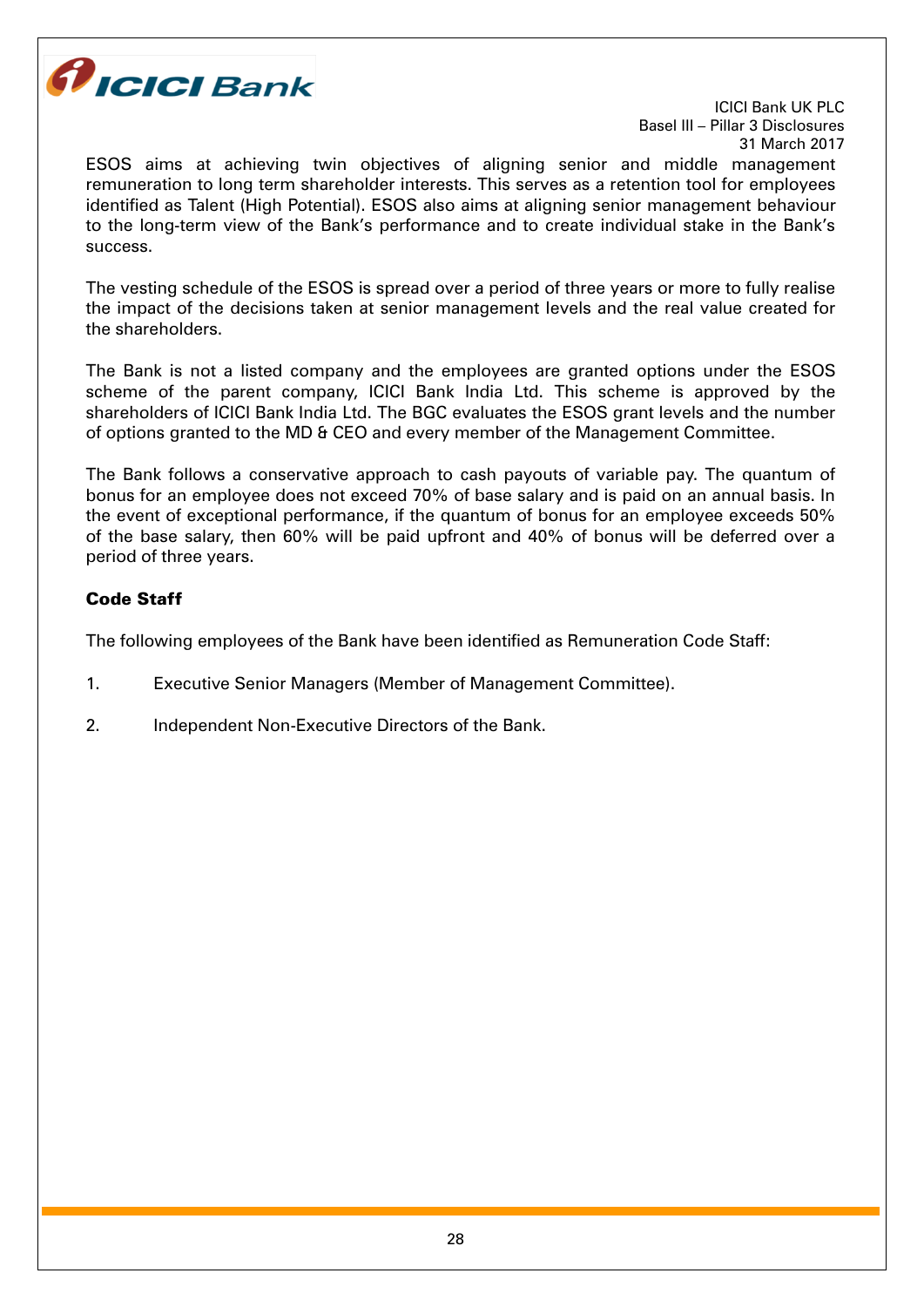

# Total Remuneration for Code Staff including Variable Pay for FY 2016-17

The below mentioned details pertain to Code Staff whose professional activities have a material impact on the risk profile of the Bank.

| Aggregate Total Remuneration for Executive Senior Managers*             | £ 2,423,184 |
|-------------------------------------------------------------------------|-------------|
| Breakdown of Remuneration between Fixed and Variable amounts            |             |
| Fixed - Including salaries, pension, private medical and other benefits | £ 1,741,152 |
| Variable – Including Cash Bonus and $ESOS^*$                            | 682,032     |
| Number of Code Staff as Executive Senior Managers on 31 March 2017      | 10          |

\* The aggregate total includes salary for 2 part year Executive Senior Managers

# Variable pay includes ESOS valuation of Executive Seniors Managers employed by the Bank on 31 March 2017

| Aggregate Total Remuneration for Independent Non-Executive<br>Directors (all fixed remuneration) | 276,667 |
|--------------------------------------------------------------------------------------------------|---------|
| Number of Code staff as Independent Non-Executive Directors on 31<br>March 2017                  |         |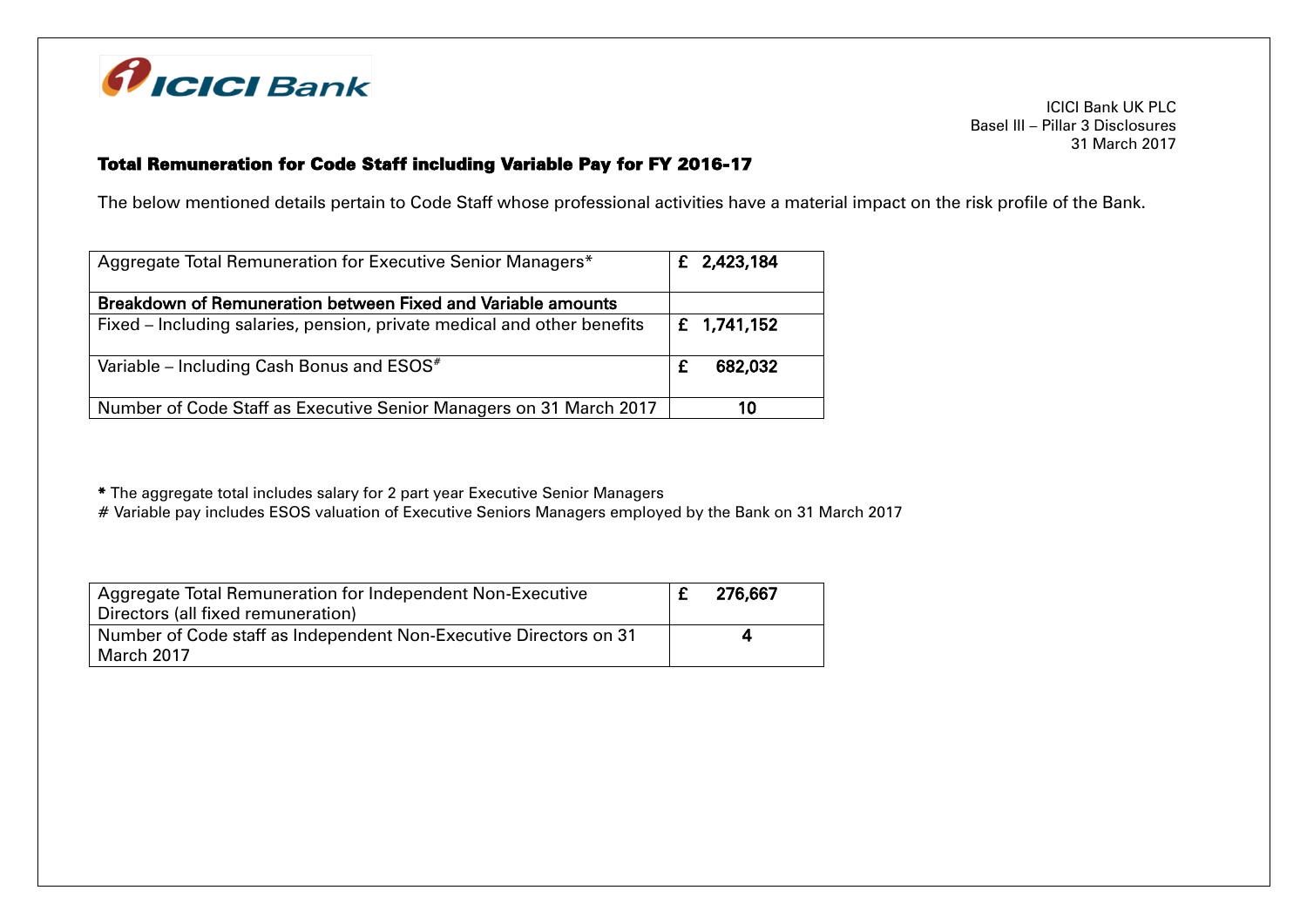

## Transitional own funds disclosure template

## Annexure I USD million

|                                                             |                                                                                             |                       | UJD IIIIIIUII                                                            |
|-------------------------------------------------------------|---------------------------------------------------------------------------------------------|-----------------------|--------------------------------------------------------------------------|
|                                                             | <b>Common Equity Tier 1 capital: instruments and reserves</b>                               | (A)<br>31 Mar 2017    | (B)<br><b>REGULATION (EU) No</b><br>575/2013 ARTICLE<br><b>REFERENCE</b> |
|                                                             |                                                                                             |                       | 26 (1), 27, 28, 29, EBA                                                  |
|                                                             | Capital instruments and the related share premium accounts                                  | 420.1                 | list 26 (3)                                                              |
|                                                             | of which: ordinary shares                                                                   | 420.1                 | EBA list 26 (3)                                                          |
| 2 <sup>1</sup>                                              | Retained earnings                                                                           | 128.6                 | 26(1)(c)                                                                 |
| 3                                                           | Accumulated other comprehensive income (and any other reserves)                             | (8.5)                 | 26(1)                                                                    |
| 3a                                                          | Funds for general banking risk                                                              |                       | 26 (1) (f)                                                               |
|                                                             | Amount of qualifying items referred to in Article 484 (3) and the related share premium ac- |                       |                                                                          |
| 4                                                           | counts subject to phase out from CET1                                                       |                       | 486 (2)                                                                  |
|                                                             | Public sector capital injections grandfathered until 1 January 2018                         |                       | 483 (2)                                                                  |
| 5                                                           | Minority interests (amount allowed in consolidated CET1)                                    |                       | 84, 479, 480                                                             |
| 5a                                                          | Independently reviewed interim profits net of any foreseeable charge or dividend            | (16.1)                | 26(2)                                                                    |
| 6                                                           | Common Equity Tier 1 (CET1) capital before regulatory adjustments                           | 524.1                 |                                                                          |
| Common Equity Tier 1 (CET1) capital: regulatory adjustments |                                                                                             |                       |                                                                          |
|                                                             | Additional value adjustments (negative amount)                                              | 0.5<br>$\blacksquare$ | 34, 105                                                                  |
| 8                                                           | Intangible assets (net of related tax liability) (negative amount)                          | 0.3                   | 36 (1) (b), 37, 472 (4)                                                  |
| 9                                                           | Empty set in the EU                                                                         |                       |                                                                          |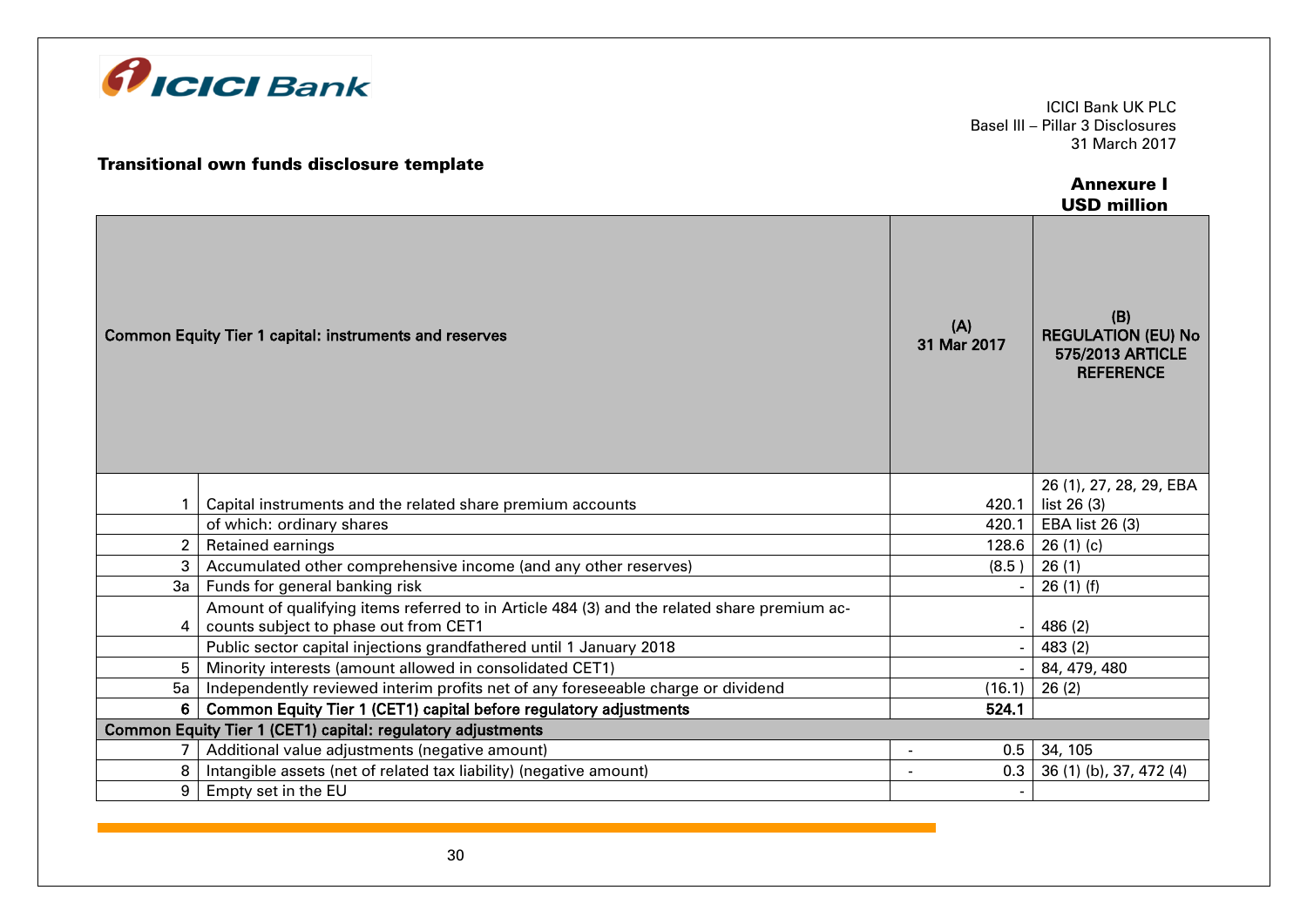

|                 |                                                                                                    |                          | <b>ICICI Bank UK PLC</b>         |
|-----------------|----------------------------------------------------------------------------------------------------|--------------------------|----------------------------------|
|                 |                                                                                                    |                          | Basel III - Pillar 3 Disclosures |
|                 |                                                                                                    |                          | 31 March 2017                    |
|                 | Deferred tax assets that rely on future profitability excluding those arising from temporary dif-  |                          |                                  |
|                 | ference (net of related tax liability where the conditions in Article 38 (3) are met) (negative    |                          |                                  |
| 10 <sup>°</sup> | amount)                                                                                            | 2.0                      | 36 (1) (c), 38, 472 (5)          |
| 11              | Fair value reserves related to gains or losses on cash flow hedges                                 |                          | 33(a)                            |
|                 |                                                                                                    |                          | 36 (1) (d), 40, 159, 472         |
| 12 <sup>°</sup> | Negative amounts resulting from the calculation of expected loss amounts                           |                          | (6)                              |
| 13              | Any increase in equity that results from securitised assets (negative amount)                      |                          | 32(1)                            |
|                 |                                                                                                    |                          |                                  |
| 14              | Gains or losses on liabilities valued at fair value resulting from changes in own credit standing  | 0.0                      | 33(1) (b) (c)                    |
| 15              | Defined-benefit pension fund assets (negative amount)                                              |                          | 36 (1) (e), 41, 472 (7)          |
| 16              | Direct and indirect holdings by an institution of own CET1 instruments (negative amount)           |                          | 36 (1) (f), 42, 472 (8)          |
|                 | Direct, indirect and synthetic holdings of the CET1 instruments of financial sector entities       |                          |                                  |
|                 | where those entities have reciprocal cross holdings with the institution designed to inflate arti- |                          |                                  |
| 17              | ficially the own funds of the institution (negative amount)                                        |                          | 36 (1) (g), 44, 472 (9)          |
|                 | Direct, indirect and synthetic holdings of the CET1 instruments of financial sector entities       |                          |                                  |
|                 | where the institution does not have a significant investment in those entities (amount above       |                          | 36 (1) (h), 43, 45, 46,          |
| 18              | 10% threshold and net of eligible short positions) (negative amount)                               |                          | 49 (2) (3), 79, 472 (10)         |
|                 | Direct, indirect and synthetic holdings of the CET1 instruments of financial sector entities       |                          | 36 (1) (i), 43, 45, 47,          |
|                 | where the institution has a significant investment in those entities (amount above 10% thresh-     |                          | 48 (1) (b), 49 (1) to (3),       |
| 19              | old and net of eligible short positions) (negative amount)                                         |                          | 79, 470, 472 (11)                |
| 20              | Empty set in the EU                                                                                |                          |                                  |
|                 | Exposure amount of the following items which qualify for a RW of 1250%, where the institu-         |                          |                                  |
| 20a             | tion opts for the deduction alternative                                                            |                          | 36(1)(k)                         |
| 20 <sub>b</sub> | of which: qualifying holdings outside the financial sector (negative amount)                       |                          | 36 (1) (k) (i), 89 to 91         |
|                 |                                                                                                    |                          | 36 (1) (k) (ii)                  |
|                 |                                                                                                    |                          | 243(1)(b)                        |
|                 |                                                                                                    |                          | $244(1)$ (b)                     |
| 20c             | of which: securitisation positions (negative amount)                                               | $\overline{\phantom{a}}$ | 258                              |
| 20d             | of which: free deliveries (negative amount)                                                        | $\blacksquare$           | 36 (1) (k) (iii), 379 (3)        |
|                 |                                                                                                    |                          |                                  |
|                 | Deferred tax assets arising from temporary difference (amount above 10 % threshold, net of         |                          | 36 (1) (c), 38, 48 (1)           |
| 21              | related tax liability where the conditions in Article 38 (3) are met) (negative amount)            |                          | $(a)$ , 470, 472 $(5)$           |
| 22              | Amount exceeding the 15% threshold (negative amount)                                               |                          | 48(1)                            |
|                 |                                                                                                    |                          |                                  |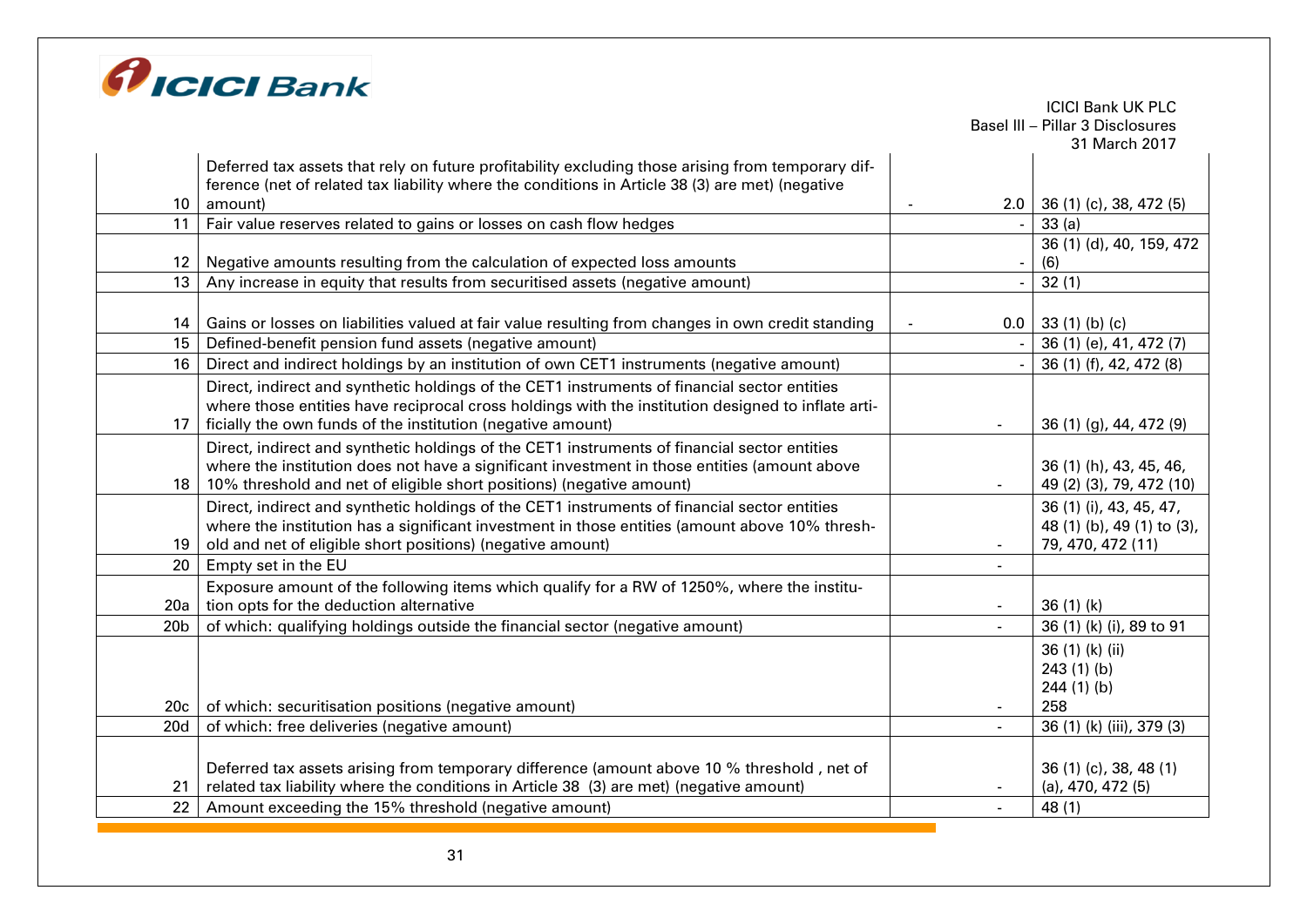

|                 |                                                                                                 |                          | <b>ICICI Bank UK PLC</b>         |
|-----------------|-------------------------------------------------------------------------------------------------|--------------------------|----------------------------------|
|                 |                                                                                                 |                          | Basel III - Pillar 3 Disclosures |
|                 |                                                                                                 |                          | 31 March 2017                    |
|                 | of which: direct and indirect holdings by the institution of the CET1 instruments of financial  |                          | 36 (1) (i), 48 (1) (b),          |
| 23              | sector entities where the institution has a significant investment in those entities            |                          | 470, 472 (11)                    |
| 24              | Empty set in the EU                                                                             |                          |                                  |
|                 |                                                                                                 |                          | 36 (1) (c), 38, 48 (1)           |
| 25              | of which: deferred tax assets arising from temporary difference                                 |                          | $(a)$ , 470, 472 $(5)$           |
| 25a             | Losses for the current financial year (negative amount)                                         | $\overline{\phantom{a}}$ | 36 (1) (a), 472 (3)              |
| 25 <sub>b</sub> | Foreseeable tax charges relating to CET1 items (negative amount)                                | $\overline{\phantom{0}}$ | 36(1)(1)                         |
|                 | Regulatory adjustments applied to Common Equity Tier 1 in respect of amounts subject to         |                          |                                  |
| 26              | pre-CRR treatment                                                                               |                          |                                  |
|                 | Regulatory adjustments relating to unrealised gains and losses pursuant to Articles 467 and     |                          |                                  |
| 26a             | 468                                                                                             |                          |                                  |
|                 | Amount to be deducted from or added to Common Equity Tier 1 capital with regard to addi-        |                          |                                  |
| 26b             | tional filters and deductions required pre CRR                                                  |                          | 481                              |
|                 |                                                                                                 |                          |                                  |
| 27              | Qualifying AT1 deductions that exceeds the AT1 capital of the institution (negative amount)     |                          | 36(1)(i)                         |
| 28              | Total regulatory adjustments to Common Equity Tier 1 (CET1)                                     | 2.8                      |                                  |
| 29              | <b>Common Equity Tier 1 (CET1) capital</b>                                                      | 521.3                    |                                  |
|                 | Additional Tier 1 (AT1) capital: instruments                                                    |                          |                                  |
| 30 <sub>1</sub> | Capital instruments and the related share premium accounts                                      | $\blacksquare$           | 51,52                            |
| 31              | of which: classified as equity under applicable accounting standards                            | $\overline{a}$           |                                  |
| 32 <sup>2</sup> | of which: classified as liabilities under applicable accounting standards                       | $\overline{\phantom{0}}$ |                                  |
|                 | Amount of qualifying items referred to in Article 484 (4) and the related share premium ac-     |                          |                                  |
| 33              | counts subject to phase out from AT1                                                            |                          | 486 (3)                          |
|                 | Public sector capital injections grandfathered until 1 January 2018                             |                          | 483 (3)                          |
|                 | Qualifying Tier 1 capital included in consolidated AT1 capital (including minority interest not |                          |                                  |
| 34              | included in row 5) issued by subsidiaries and held by third parties                             | $\overline{\phantom{a}}$ | 85, 86, 480                      |
| 35 <sup>1</sup> | of which: instruments issued by subsidiaries subject to phase-out                               | $\overline{\phantom{0}}$ | 486 (3)                          |
|                 | 36 Additional Tier 1 (AT1) capital before regulatory adjustments                                |                          |                                  |
|                 | Additional Tier 1 (AT1) capital: regulatory adjustments                                         |                          |                                  |
|                 |                                                                                                 |                          | 52 (1) (b), 56 (a), 57,          |
| 37              | Direct and indirect holdings by an institution of own AT1 instruments (negative amount)         |                          | 475(2)                           |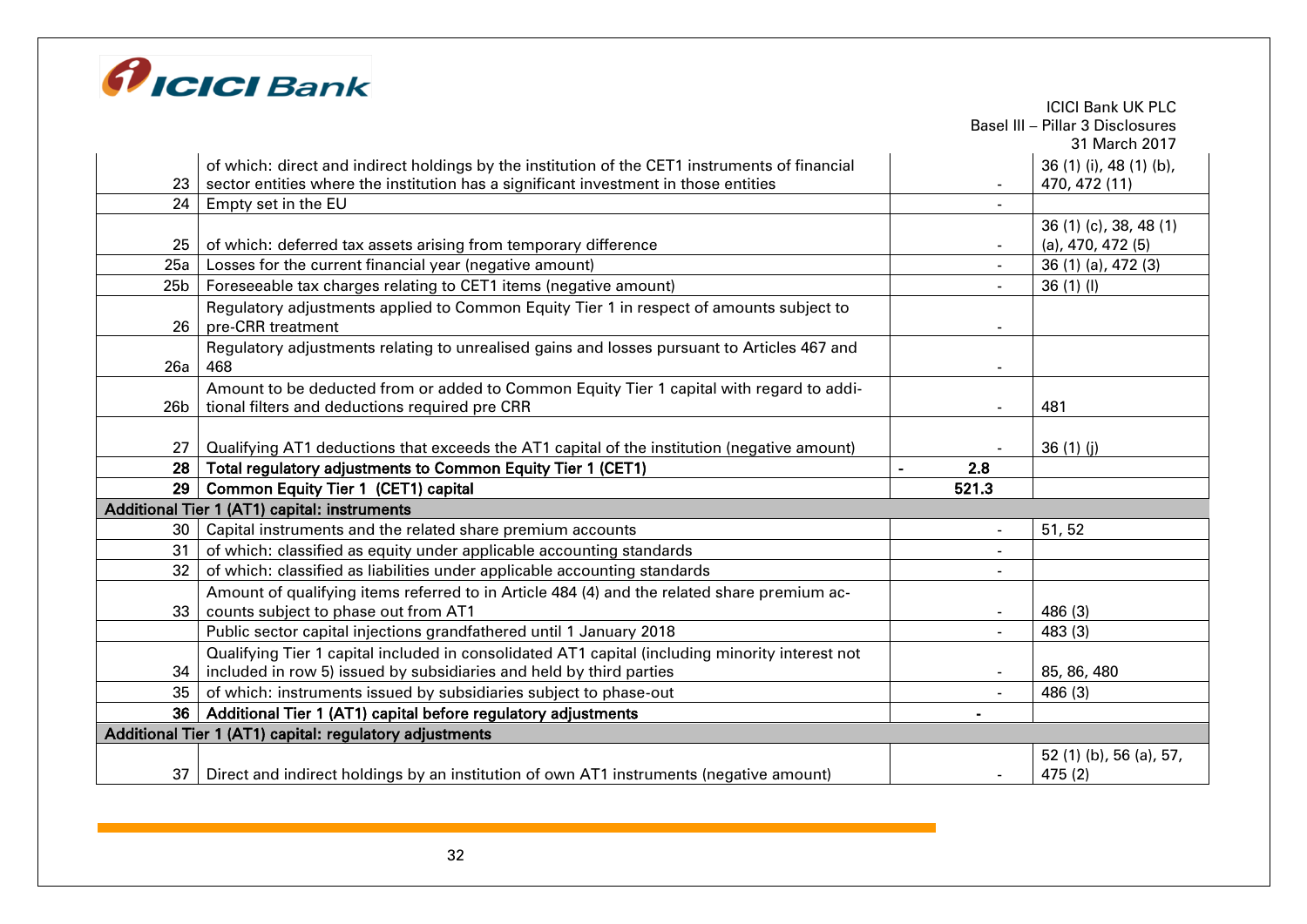

|                                                                                                      |                                                                                                                                                                                                                                                                                                                                                                                                                                                                                                                                                                                                                                                                                                                                                                                                                                                                                                                                                                                                                                                                                                                                                                                 | <b>ICICI Bank UK PLC</b>         |
|------------------------------------------------------------------------------------------------------|---------------------------------------------------------------------------------------------------------------------------------------------------------------------------------------------------------------------------------------------------------------------------------------------------------------------------------------------------------------------------------------------------------------------------------------------------------------------------------------------------------------------------------------------------------------------------------------------------------------------------------------------------------------------------------------------------------------------------------------------------------------------------------------------------------------------------------------------------------------------------------------------------------------------------------------------------------------------------------------------------------------------------------------------------------------------------------------------------------------------------------------------------------------------------------|----------------------------------|
|                                                                                                      |                                                                                                                                                                                                                                                                                                                                                                                                                                                                                                                                                                                                                                                                                                                                                                                                                                                                                                                                                                                                                                                                                                                                                                                 | Basel III - Pillar 3 Disclosures |
|                                                                                                      |                                                                                                                                                                                                                                                                                                                                                                                                                                                                                                                                                                                                                                                                                                                                                                                                                                                                                                                                                                                                                                                                                                                                                                                 | 31 March 2017                    |
| Holdings of the AT1 instruments of financial sector entities where those entities have recipro-      |                                                                                                                                                                                                                                                                                                                                                                                                                                                                                                                                                                                                                                                                                                                                                                                                                                                                                                                                                                                                                                                                                                                                                                                 |                                  |
| cal cross holdings with the institution designed to inflate artificially the own funds of the insti- |                                                                                                                                                                                                                                                                                                                                                                                                                                                                                                                                                                                                                                                                                                                                                                                                                                                                                                                                                                                                                                                                                                                                                                                 |                                  |
|                                                                                                      |                                                                                                                                                                                                                                                                                                                                                                                                                                                                                                                                                                                                                                                                                                                                                                                                                                                                                                                                                                                                                                                                                                                                                                                 | 56 (b), 58, 475 (3)              |
| Direct, indirect and synthetic holdings of the AT1 instruments of financial sector entities where    |                                                                                                                                                                                                                                                                                                                                                                                                                                                                                                                                                                                                                                                                                                                                                                                                                                                                                                                                                                                                                                                                                                                                                                                 |                                  |
|                                                                                                      |                                                                                                                                                                                                                                                                                                                                                                                                                                                                                                                                                                                                                                                                                                                                                                                                                                                                                                                                                                                                                                                                                                                                                                                 | 56 (c), 59, 60, 79, 475          |
|                                                                                                      |                                                                                                                                                                                                                                                                                                                                                                                                                                                                                                                                                                                                                                                                                                                                                                                                                                                                                                                                                                                                                                                                                                                                                                                 | (4)                              |
| Direct, indirect and synthetic holdings of the AT1 instruments of financial sector entities where    |                                                                                                                                                                                                                                                                                                                                                                                                                                                                                                                                                                                                                                                                                                                                                                                                                                                                                                                                                                                                                                                                                                                                                                                 |                                  |
|                                                                                                      |                                                                                                                                                                                                                                                                                                                                                                                                                                                                                                                                                                                                                                                                                                                                                                                                                                                                                                                                                                                                                                                                                                                                                                                 |                                  |
|                                                                                                      |                                                                                                                                                                                                                                                                                                                                                                                                                                                                                                                                                                                                                                                                                                                                                                                                                                                                                                                                                                                                                                                                                                                                                                                 | 56 (d), 59, 79, 475 (4)          |
| Regulatory adjustments applied to Additional Tier 1 capital in respect of amounts subject to         |                                                                                                                                                                                                                                                                                                                                                                                                                                                                                                                                                                                                                                                                                                                                                                                                                                                                                                                                                                                                                                                                                                                                                                                 |                                  |
|                                                                                                      |                                                                                                                                                                                                                                                                                                                                                                                                                                                                                                                                                                                                                                                                                                                                                                                                                                                                                                                                                                                                                                                                                                                                                                                 |                                  |
|                                                                                                      | $\blacksquare$                                                                                                                                                                                                                                                                                                                                                                                                                                                                                                                                                                                                                                                                                                                                                                                                                                                                                                                                                                                                                                                                                                                                                                  |                                  |
|                                                                                                      |                                                                                                                                                                                                                                                                                                                                                                                                                                                                                                                                                                                                                                                                                                                                                                                                                                                                                                                                                                                                                                                                                                                                                                                 | 472, 473(3)(a), 472 (4),         |
| Residual amounts deducted from Additional Tier 1 capital with regard to deduction from               |                                                                                                                                                                                                                                                                                                                                                                                                                                                                                                                                                                                                                                                                                                                                                                                                                                                                                                                                                                                                                                                                                                                                                                                 | 472 (6), 472 (8) (a),            |
| Common Equity Tier 1 capital during the transitional period pursuant to article 472 of Regula-       |                                                                                                                                                                                                                                                                                                                                                                                                                                                                                                                                                                                                                                                                                                                                                                                                                                                                                                                                                                                                                                                                                                                                                                                 | 472 (9), 472 (10) (a),           |
|                                                                                                      |                                                                                                                                                                                                                                                                                                                                                                                                                                                                                                                                                                                                                                                                                                                                                                                                                                                                                                                                                                                                                                                                                                                                                                                 | 472 (11) (a)                     |
|                                                                                                      |                                                                                                                                                                                                                                                                                                                                                                                                                                                                                                                                                                                                                                                                                                                                                                                                                                                                                                                                                                                                                                                                                                                                                                                 |                                  |
| Residual amounts deducted from Additional Tier 1 capital with regard to deduction from Tier 2        |                                                                                                                                                                                                                                                                                                                                                                                                                                                                                                                                                                                                                                                                                                                                                                                                                                                                                                                                                                                                                                                                                                                                                                                 | 477, 477 (3), 477 (4)            |
|                                                                                                      |                                                                                                                                                                                                                                                                                                                                                                                                                                                                                                                                                                                                                                                                                                                                                                                                                                                                                                                                                                                                                                                                                                                                                                                 | (a)                              |
|                                                                                                      |                                                                                                                                                                                                                                                                                                                                                                                                                                                                                                                                                                                                                                                                                                                                                                                                                                                                                                                                                                                                                                                                                                                                                                                 |                                  |
|                                                                                                      |                                                                                                                                                                                                                                                                                                                                                                                                                                                                                                                                                                                                                                                                                                                                                                                                                                                                                                                                                                                                                                                                                                                                                                                 | 467, 468, 481                    |
|                                                                                                      |                                                                                                                                                                                                                                                                                                                                                                                                                                                                                                                                                                                                                                                                                                                                                                                                                                                                                                                                                                                                                                                                                                                                                                                 | 56 (e)                           |
|                                                                                                      |                                                                                                                                                                                                                                                                                                                                                                                                                                                                                                                                                                                                                                                                                                                                                                                                                                                                                                                                                                                                                                                                                                                                                                                 |                                  |
|                                                                                                      |                                                                                                                                                                                                                                                                                                                                                                                                                                                                                                                                                                                                                                                                                                                                                                                                                                                                                                                                                                                                                                                                                                                                                                                 |                                  |
|                                                                                                      |                                                                                                                                                                                                                                                                                                                                                                                                                                                                                                                                                                                                                                                                                                                                                                                                                                                                                                                                                                                                                                                                                                                                                                                 |                                  |
|                                                                                                      |                                                                                                                                                                                                                                                                                                                                                                                                                                                                                                                                                                                                                                                                                                                                                                                                                                                                                                                                                                                                                                                                                                                                                                                 |                                  |
|                                                                                                      | $\blacksquare$                                                                                                                                                                                                                                                                                                                                                                                                                                                                                                                                                                                                                                                                                                                                                                                                                                                                                                                                                                                                                                                                                                                                                                  | 62,63                            |
| Amount of qualifying items referred to in Article 484 (5) and the related share premium ac-          |                                                                                                                                                                                                                                                                                                                                                                                                                                                                                                                                                                                                                                                                                                                                                                                                                                                                                                                                                                                                                                                                                                                                                                                 |                                  |
|                                                                                                      |                                                                                                                                                                                                                                                                                                                                                                                                                                                                                                                                                                                                                                                                                                                                                                                                                                                                                                                                                                                                                                                                                                                                                                                 | 486 (4)                          |
| Public sector capital injections grandfathered until 1 January 2018                                  |                                                                                                                                                                                                                                                                                                                                                                                                                                                                                                                                                                                                                                                                                                                                                                                                                                                                                                                                                                                                                                                                                                                                                                                 | 483 (4)                          |
| Qualifying own funds instruments included in consolidated T2 capital (including minority in-         |                                                                                                                                                                                                                                                                                                                                                                                                                                                                                                                                                                                                                                                                                                                                                                                                                                                                                                                                                                                                                                                                                                                                                                                 |                                  |
| terest and AT1 instruments not included in rows 5 or 34) issued by subsidiaries and held by          |                                                                                                                                                                                                                                                                                                                                                                                                                                                                                                                                                                                                                                                                                                                                                                                                                                                                                                                                                                                                                                                                                                                                                                                 |                                  |
| third party                                                                                          |                                                                                                                                                                                                                                                                                                                                                                                                                                                                                                                                                                                                                                                                                                                                                                                                                                                                                                                                                                                                                                                                                                                                                                                 | 87, 88, 480                      |
|                                                                                                      | tution (negative amount)<br>the institution does not have a significant investment in those entities (amount above 10%<br>threshold and net of eligible short positions) (negative amount)<br>the institution has a significant investment in those entities (amount above 10% threshold and<br>net of eligible short positions) (negative amount)<br>pre-CRR treatment and transitional treatments subject to phase-out as prescribed in Regula-<br>tion (EU) No 585/2013 (i.e. CRR residual amounts)<br>tion (EU) No 575/2013<br>capital during the transitional period pursuant to article 475 of Regulation (EU) No 575/2013<br>Amounts to be deducted from added to Additional Tier 1 capital with regard to additional fil-<br>ters and deductions required pre- CRR<br>Qualifying T2 deductions that exceed the T2 capital of the institution (negative amount)<br>Total regulatory adjustments to Additional Tier 1 (AT1) capital<br><b>Additional Tier 1 (AT1) capital</b><br>Tier 1 capital (T1 = CET1 + AT1)<br>Tier 2 (T2) capital: instruments and provisions<br>Capital instruments and the related share premium accounts<br>counts subject to phase out from T2 | 521.3<br>83.8                    |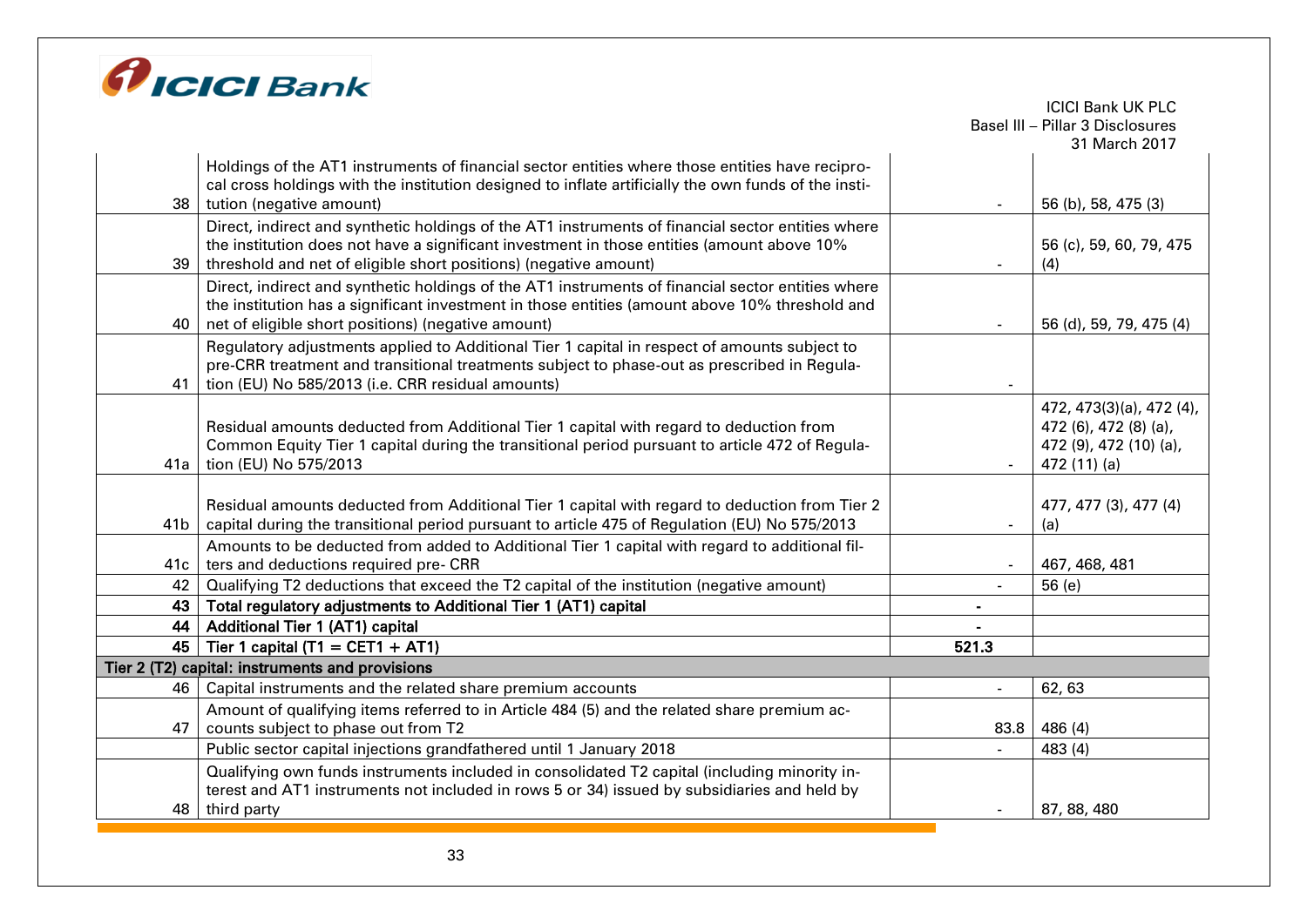

|                 |                                                                                                                                                                                          |                          | <b>ICICI Bank UK PLC</b>                                |
|-----------------|------------------------------------------------------------------------------------------------------------------------------------------------------------------------------------------|--------------------------|---------------------------------------------------------|
|                 |                                                                                                                                                                                          |                          | Basel III - Pillar 3 Disclosures                        |
|                 |                                                                                                                                                                                          |                          | 31 March 2017                                           |
| 49              | of which: instruments issued by subsidiaries subject to phase-out                                                                                                                        |                          | 486 (4)                                                 |
| 50              | Credit risk adjustments                                                                                                                                                                  | 11.0                     | $62$ (c) $6$ (d)                                        |
| 51              | Tier 2 (T2) capital before regulatory adjustment                                                                                                                                         | 94.8                     |                                                         |
|                 | Tier 2 (T2) capital: regulatory adjustments                                                                                                                                              |                          |                                                         |
|                 | Direct and indirect holdings by an institution of own T2 instruments and subordinated loans                                                                                              |                          | 63 (b) (i), 66 (a), 67,                                 |
| 52              | (negative amount)                                                                                                                                                                        |                          | 477(2)                                                  |
|                 | Holdings of the T2 instruments and subordinated loans of financial sector entities where those                                                                                           |                          |                                                         |
|                 | entities have reciprocal cross holdings with the institutions designed to inflate artificially the                                                                                       |                          |                                                         |
| 53              | own funds of the institution (negative amount)                                                                                                                                           |                          | 66 (b), 68, 477 (3)                                     |
|                 |                                                                                                                                                                                          |                          |                                                         |
|                 | Direct, indirect and synthetic holdings of the T2 instruments and subordinated loans of finan-                                                                                           |                          |                                                         |
|                 | cial sector entities where the institution does not have a significant investment in those entities                                                                                      |                          | 66 (c), 69, 70, 79, 477                                 |
| 54              | (amount above 10 % threshold and net of eligible short positions) (negative amount)                                                                                                      |                          | (4)                                                     |
| 54a             | Of which new holdings not subject to transitional arrangements                                                                                                                           | $\overline{a}$           |                                                         |
| 54 <sub>b</sub> | Of which holdings existing before 1 January 2013 and subject to transitional arrangements                                                                                                | ٠                        |                                                         |
|                 | Direct, indirect and synthetic holdings of the T2 instruments and subordinated loans of finan-                                                                                           |                          |                                                         |
|                 | cial sector entities where the institution has a significant investment in those entities (net of                                                                                        |                          |                                                         |
| 55              | eligible short positions) (negative amounts)                                                                                                                                             |                          | 66 (d), 69, 79, 477 (4)                                 |
|                 | Regulatory adjustments applied to tier 2 in respect of amounts subject to pre-CRR treatment                                                                                              |                          |                                                         |
|                 | and transitional treatments subject to phase out as prescribed in Regulation (EU) No 575/2013                                                                                            |                          |                                                         |
| 56              | (i.e. CRR residual amounts)                                                                                                                                                              |                          |                                                         |
|                 |                                                                                                                                                                                          |                          | 472, 472(3)(a), 472 (4),                                |
|                 | Residual amounts deducted from Tier 2 capital with regard to deduction from Common Equity<br>Tier 1 capital during the transitional period pursuant to article 472 of Regulation (EU) No |                          | 472 (6), 472 (8), 472<br>$(9)$ , 472 $(10)$ $(a)$ , 472 |
| 56a             | 575/2013                                                                                                                                                                                 | $\overline{\phantom{a}}$ | $(11)$ (a)                                              |
|                 |                                                                                                                                                                                          |                          |                                                         |
|                 | Residual amounts deducted from Tier 2 capital with regard to deduction from Additional Tier 1                                                                                            |                          | 475, 475 (2) (a), 475                                   |
| 56 <sub>b</sub> | capital during the transitional period pursuant to article 475 of Regulation (EU) No 575/2013                                                                                            |                          | (3), 475 (4) (a)                                        |
|                 | Amounts to be deducted from or added to Tier 2 capital with regard to additional filters and                                                                                             |                          |                                                         |
| 56c             | deductions required pre- CRR                                                                                                                                                             |                          | 467, 468, 481                                           |
| 57              | Total regulatory adjustments to Tier 2 (T2) capital                                                                                                                                      |                          |                                                         |
| 58              | Tier 2 (T2) capital                                                                                                                                                                      | 94.8                     |                                                         |
| 59              | Total capital (TC = $T1 + T2$ )                                                                                                                                                          | 616.1                    |                                                         |
|                 |                                                                                                                                                                                          |                          |                                                         |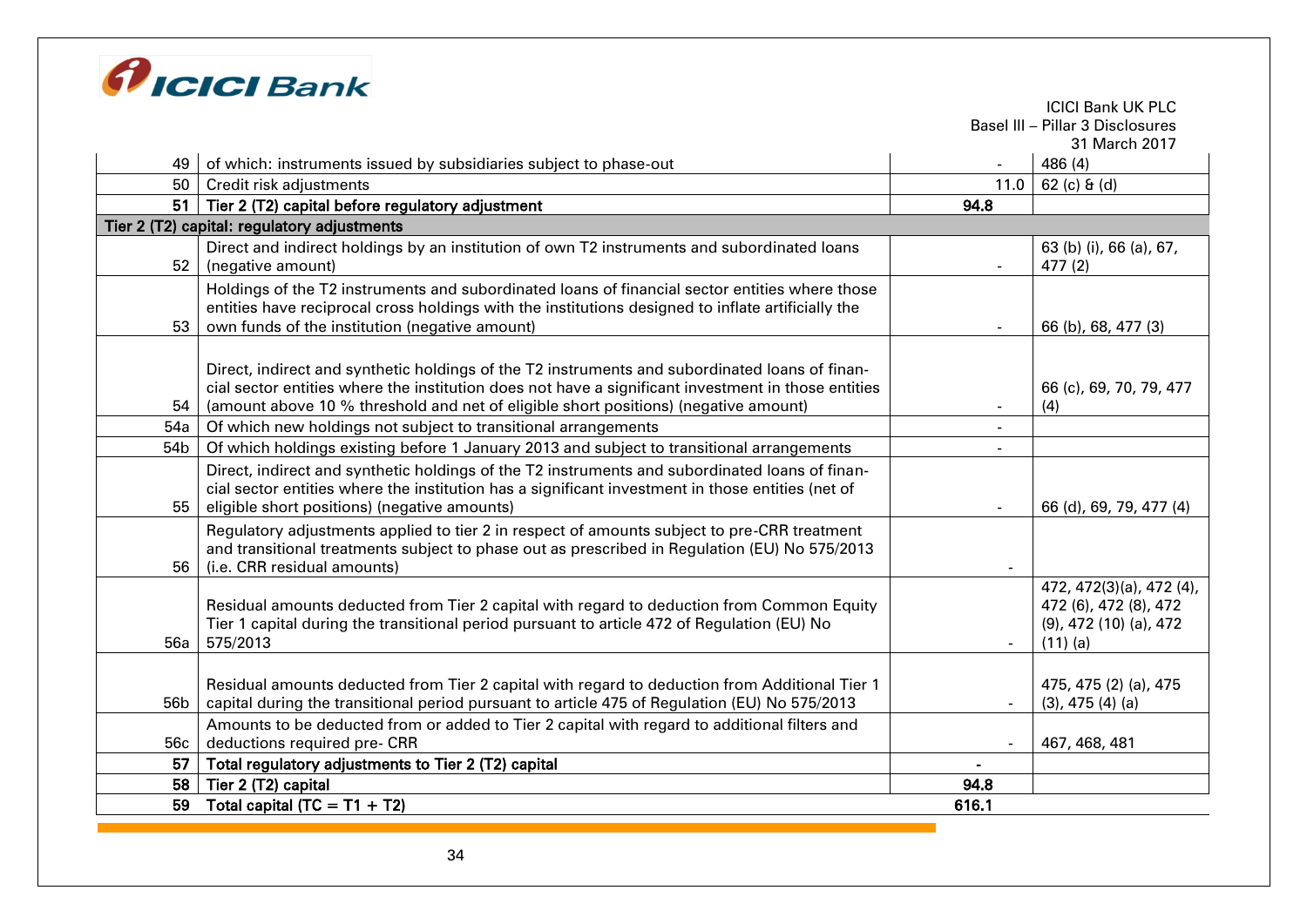

|                                   |                                                                                                                                                                                                                                                                                                                                                                                       |                | <b>ICICI Bank UK PLC</b><br>Basel III - Pillar 3 Disclosures  |
|-----------------------------------|---------------------------------------------------------------------------------------------------------------------------------------------------------------------------------------------------------------------------------------------------------------------------------------------------------------------------------------------------------------------------------------|----------------|---------------------------------------------------------------|
|                                   |                                                                                                                                                                                                                                                                                                                                                                                       |                | 31 March 2017                                                 |
| 59a                               | Risk weighted assets in respect of amounts subject to pre-CRR treatment and transitional<br>treatments subject to phase out as prescribed in Regulation (EU) No 575/2013 (i.e. CRR resid-<br>ual amount)                                                                                                                                                                              |                |                                                               |
|                                   | Of which: items not deducted from CET1 (Regulation (EU) No 575/2013 residual amounts)<br>(items to be detailed line by line, e.g. Deferred tax assets that rely on future profitability net of<br>related tax liability, indirect holdings of own CET1, etc)                                                                                                                          |                | 472, 472 (5), 472 (8)<br>(b), 472 (10) (b), 472<br>$(11)$ (b) |
|                                   | Of which:items not deducted from AT1 items (Regulation (EU) No 575/2013 residual<br>amounts) (items to be detailed line by line, e.g. Reciprocal cross holdings in T2 instruments,<br>direct holdings of non-significant investments in the capital of other financial sector entities,<br>etc.)                                                                                      |                | 475, 475 (2) (b), 475<br>$(2)$ ©, 475 (4) (b)                 |
|                                   | Items not deducted from T2 items (Regulation (EU) No 575/2013 residual amounts) (items to<br>be detailed line by line, e.g. Indirect holdings of own T2 instruments, indirect holdings of non-<br>significant investments in the capital of other financial sector entities, indirect holdings of sig-<br>nificant investments in the capital of other financial sector entities etc) |                | 477, 477 (2) (b), 477<br>$(2)$ (c), 477 (4) (b)               |
| 60                                | <b>Total risk-weighted assets</b>                                                                                                                                                                                                                                                                                                                                                     | 3,356.0        |                                                               |
| <b>Capital ratios and buffers</b> |                                                                                                                                                                                                                                                                                                                                                                                       |                |                                                               |
| 61                                | Common Equity Tier 1 (as a percentage of total risk exposure amount                                                                                                                                                                                                                                                                                                                   | 15.53%         | 92 (2) (a), 465                                               |
| 62                                | Tier 1 (as a percentage of total risk exposure amount                                                                                                                                                                                                                                                                                                                                 | 15.53%         | 92 (2) (b), 465                                               |
| 63                                | Total capital (as a percentage of total risk exposure amount                                                                                                                                                                                                                                                                                                                          | 18.36%         | 92(2)(c)                                                      |
|                                   | Institution specific buffer requirement (CET1 requirement in accordance with article 92 (1) (a)<br>plus capital conservation and countercyclical buffer requirements plus a systemic risk buffer,<br>plus systemically important institution buffer expressed as a percentage of total risk exposure                                                                                  |                |                                                               |
| 64                                | amount)                                                                                                                                                                                                                                                                                                                                                                               | 1.26%          | CRD 128, 129, 140                                             |
| 65                                | of which: capital conservation buffer requirement                                                                                                                                                                                                                                                                                                                                     | 1.25%          |                                                               |
| 66                                | of which: countercyclical buffer requirement                                                                                                                                                                                                                                                                                                                                          | 0.01%          |                                                               |
| 67                                | of which: systemic risk buffer requirement                                                                                                                                                                                                                                                                                                                                            | $0.00\%$       |                                                               |
| 67a                               | of which: Global Systemically Important Institution (G-SII) or Other Systemically Important<br>Institution (O-SII) buffer                                                                                                                                                                                                                                                             | $\blacksquare$ | <b>CRD 131</b>                                                |
| 68                                | Common Equity Tier 1 available to meet buffers (as a percentage of risk exposure amount)                                                                                                                                                                                                                                                                                              | 7.53%          | <b>CRD 128</b>                                                |
| 69                                | [non-relevant in EU regulation]                                                                                                                                                                                                                                                                                                                                                       | N/A            |                                                               |
| 70                                | [non-relevant in EU regulation]                                                                                                                                                                                                                                                                                                                                                       | N/A            |                                                               |
| 71                                | [non-relevant in EU regulation]                                                                                                                                                                                                                                                                                                                                                       | N/A            |                                                               |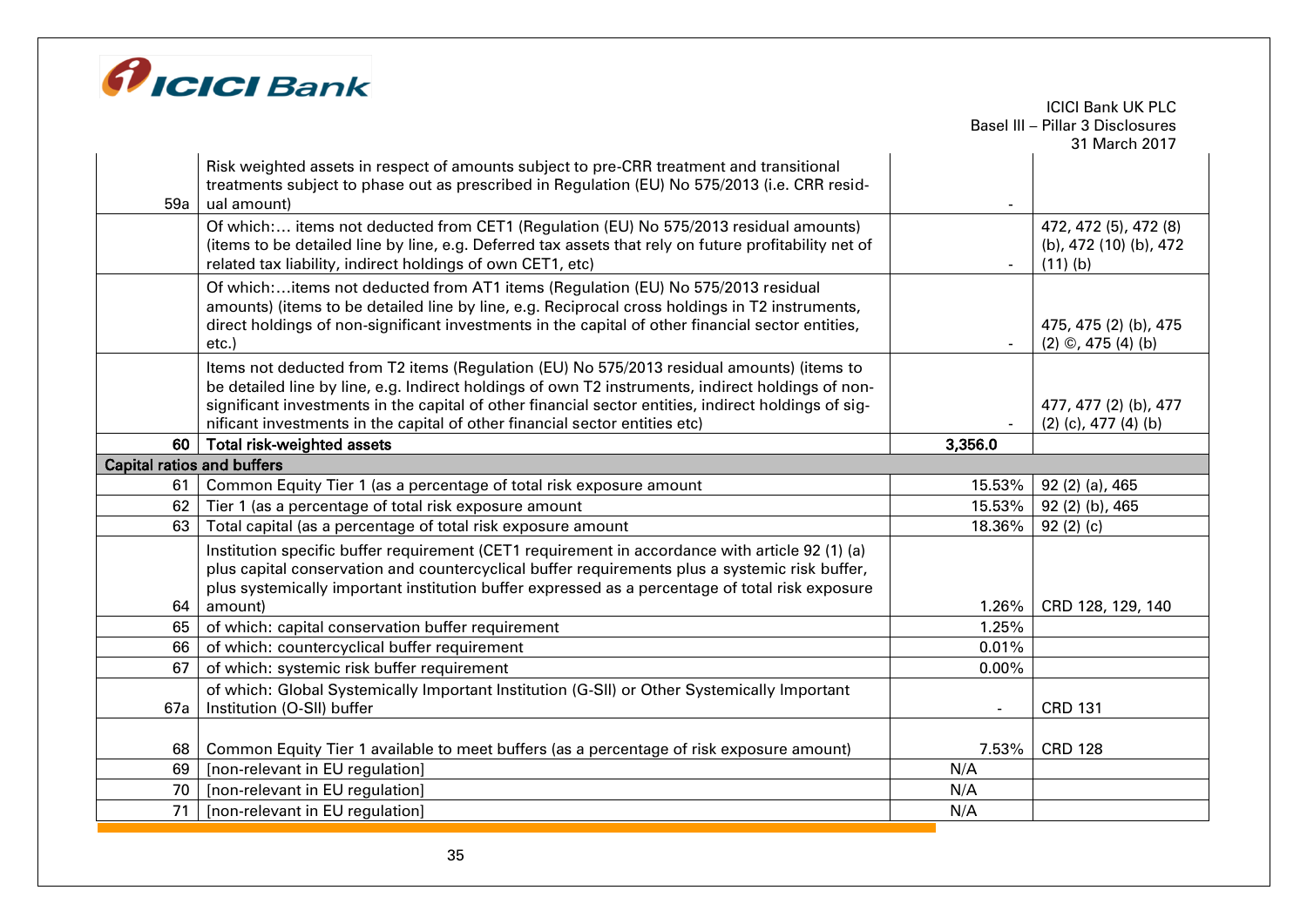

| Amounts below the thresholds for deduction (before risk-weighting) |                                                                                                                                                                                                                                |      |                                                                                        |  |  |  |  |
|--------------------------------------------------------------------|--------------------------------------------------------------------------------------------------------------------------------------------------------------------------------------------------------------------------------|------|----------------------------------------------------------------------------------------|--|--|--|--|
| 72                                                                 | Direct and indirect holdings of the capital of financial sector entities where the institution does<br>not have a significant investment in those entities (amount below 10% threshold and net of<br>eligible short positions  |      | 36 (1) (h), 45, 46, 472<br>(10)<br>56 (c), 59, 60, 475 (4),<br>66 (c), 69, 70, 477 (4) |  |  |  |  |
| 73                                                                 | Direct and indirect holdings of the CET1 instruments of financial sector entities where the insti-<br>tution has a significant investment in those entities (amount below 10% threshold and net of<br>eligible short positions |      | 36 (1) (i), 45, 48, 470,<br>472 (11)                                                   |  |  |  |  |
| 74                                                                 | Empty set in the EU                                                                                                                                                                                                            |      |                                                                                        |  |  |  |  |
| 75                                                                 | Deferred tax assets arising from temporary difference (amount below 10 % threshold, net of<br>related tax liability where the conditions in Article 38 (3) are met)                                                            |      | 36 (1) (c), 38, 48, 470,<br>472 (5)                                                    |  |  |  |  |
|                                                                    | Applicable caps on the inclusion of provisions in Tier 2                                                                                                                                                                       |      |                                                                                        |  |  |  |  |
| 76                                                                 | Credit risk adjustments included in T2 in respect of exposures subject to standardised ap-<br>proach (prior to the application of the cap)                                                                                     | 11.0 | 62                                                                                     |  |  |  |  |
| 77                                                                 | Cap on inclusion of credit risk adjustments in T2 under standardised approach                                                                                                                                                  | 39.3 | 62                                                                                     |  |  |  |  |
| 78                                                                 | Credit risk adjustments included in T2 in respect of exposures subject to internal rating-based<br>approach (prior to the application of the cap)                                                                              |      | 62                                                                                     |  |  |  |  |
| 79                                                                 | Cap for inclusion of credit risk adjustments in T2 under internal ratings-based approach                                                                                                                                       |      | 62                                                                                     |  |  |  |  |
|                                                                    | Capital instruments subject to phase-out arrangements (only applicable between 1 Jan 2014 and 1 Jan 2022)                                                                                                                      |      |                                                                                        |  |  |  |  |
| 80                                                                 | - Current cap on CET1 instruments subject to phase-out arrangements                                                                                                                                                            | N/A  | 484 (3), 486 (2) & (5)                                                                 |  |  |  |  |
| 81                                                                 | - Amount excluded from CET1 due to cap (excess over cap after redemptions and maturities)                                                                                                                                      | N/A  | 484 (3), 486 (2) & (5)                                                                 |  |  |  |  |
| 82                                                                 | - Current cap on AT1 instruments subject to phase-out arrangements                                                                                                                                                             | N/A  | 484 (4), 486 (3) & (5)                                                                 |  |  |  |  |
| 83                                                                 | - Amount excluded from AT1 due to cap (excess over cap after redemptions and maturities)                                                                                                                                       | N/A  | 484 (4), 486 (3) & (5)                                                                 |  |  |  |  |
| 84                                                                 | - Current cap on T2 instruments subject to phase-out arrangements                                                                                                                                                              | 83.8 | 484 (5), 486 (4) & (5)                                                                 |  |  |  |  |
| 85                                                                 | - Amount excluded from T2 due to cap (excess over cap after redemptions and maturities)                                                                                                                                        |      | 484 (5), 486 (4) & (5)                                                                 |  |  |  |  |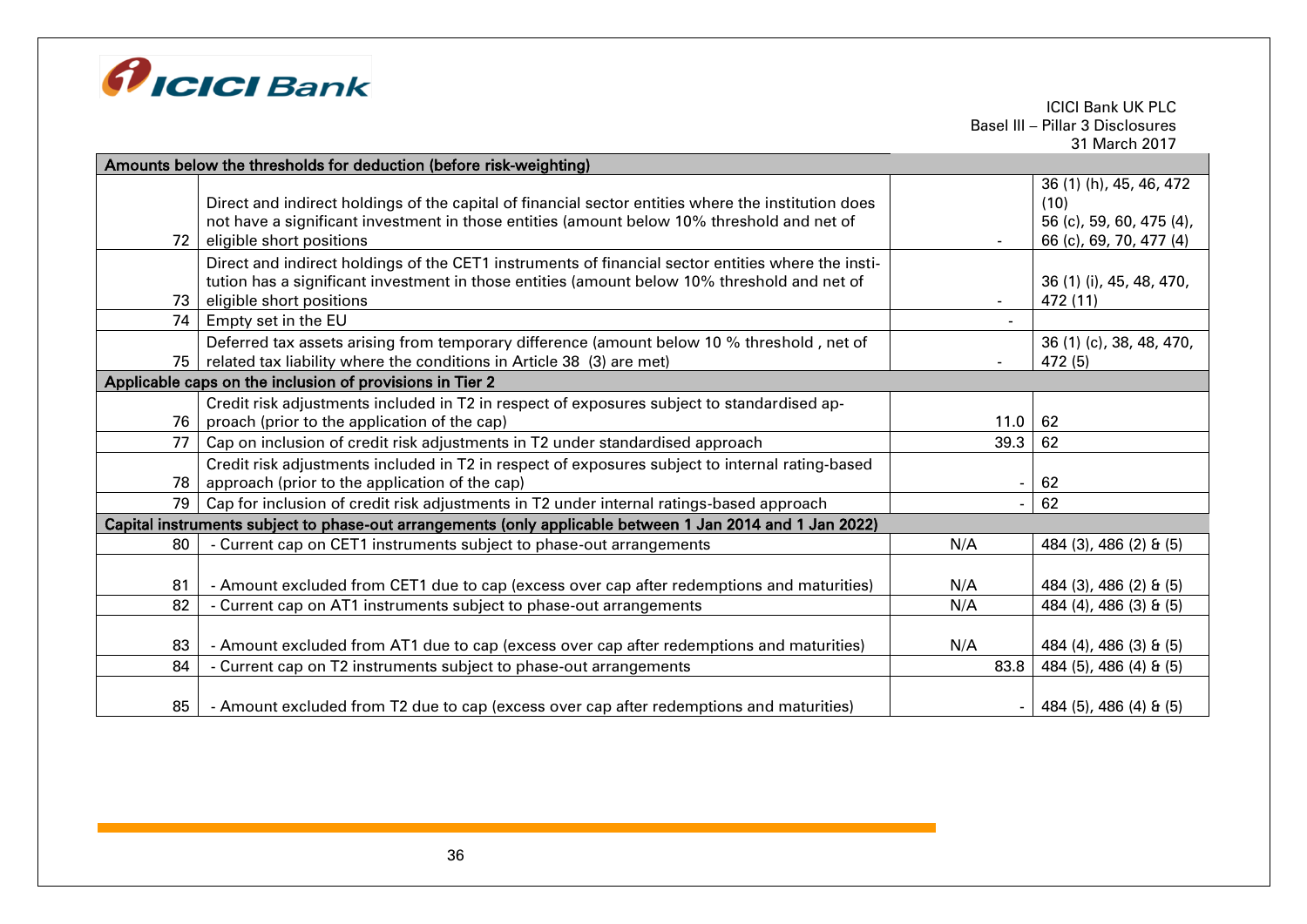

ICICI Bank UK PLC Basel III – Pillar 3 Disclosures 31 March 2017<br>**Annexure II** 

## Main features of the capital instruments

| $\mathbf{1}$     | Issuer                                                                                | <b>ICICI Bank UK Plc</b>   | <b>ICICI Bank UK Plc</b>             | <b>ICICI Bank UK Plc</b>        | <b>ICICI Bank UK Plc</b>                   |
|------------------|---------------------------------------------------------------------------------------|----------------------------|--------------------------------------|---------------------------------|--------------------------------------------|
| $\mathbf{2}$     | Unique identifier (e.g. CUSIP, ISIN or Bloomberg identifier for<br>private placement) | <b>Ordinary Shares USD</b> | <b>Ordinary Shares</b><br><b>GBP</b> | XS0277382650                    | XS0561859926                               |
| 3                | Governing law(s) of the instrument                                                    | English                    | English                              | English                         | English                                    |
|                  | Regulatory treatment                                                                  |                            |                                      |                                 |                                            |
| 4                | <b>Transitional CRR rules</b>                                                         | <b>Common Equity Tier</b>  | <b>Common Equity</b><br>Tier 1       | Tier <sub>2</sub>               | Tier 2                                     |
| 5.               | <b>Post-transitional CRR rules</b>                                                    | <b>Common Equity Tier</b>  | <b>Common Equity</b><br>Tier 1       | Ineligible                      | Tier 2                                     |
| 6                | Eligible at solo/(sub-)consolidated/ solo&(sub-)consolidated                          | Solo                       | Solo                                 | Solo                            | Solo                                       |
|                  | Instrument type                                                                       | <b>Common Equity Tier</b>  | <b>Common Equity</b><br>Tier 1       | Tier <sub>2</sub>               | Tier 2                                     |
| 8                | Amount recognised in regulatory capital                                               | USD 420.00 million         | USD 0.10 million                     | USD 12.5 million                | USD 71.3 million                           |
| 9                | Nominal amount of instrument                                                          | USD 420.00 million         | GBP 0.05 million                     | USD 26.3 million                | USD 150.0 million                          |
| 9a               | Issue price                                                                           | USD 1.00 per share         | GBP 1.00 per share                   | 99.6570%                        | 100.0000%                                  |
| 9 <sub>b</sub>   | Redemption price                                                                      | N/A                        | N/A                                  | 100.0000%                       | 100.0000%                                  |
| 10 <sup>1</sup>  | Accounting classification                                                             | Shareholder's equity       | Shareholder's eq-<br>uity            | Liability - amor-<br>tised cost | Liability<br>amor-<br>$\sim$<br>tised cost |
| 11               | Original date of issuance                                                             | 01-Aug-03                  | 28-Apr-03                            | 12-Jun-07                       | 23-Nov-10                                  |
| 12 <sup>12</sup> | Perpetual or dated                                                                    | Perpetual                  | Perpetual                            | Perpetual                       | Dated                                      |
| 13               | Original maturity date                                                                | no maturity                | no maturity                          | no maturity                     | 23-Nov-20                                  |
| 14               | Issuer call subject to prior supervisory approval                                     | <b>No</b>                  | <b>No</b>                            | Yes                             | No                                         |
| 15               | Optional call date, contingent call dates and redemption<br>amount                    | N/A                        | N/A                                  | 12-Dec-16                       | N/A                                        |
| 16               | Subsequent call dates, if applicable                                                  | N/A                        | N/A                                  | 12-Jun-17                       | N/A                                        |
|                  | Coupons / dividends                                                                   |                            |                                      |                                 |                                            |
| 17               | Fixed or floating dividend/coupon                                                     | Floating                   | Floating                             | Floating                        | Fixed                                      |
| 18               | Coupon rate and any related index                                                     | N/A                        | N/A                                  | 3.8132%                         | 7.0000%                                    |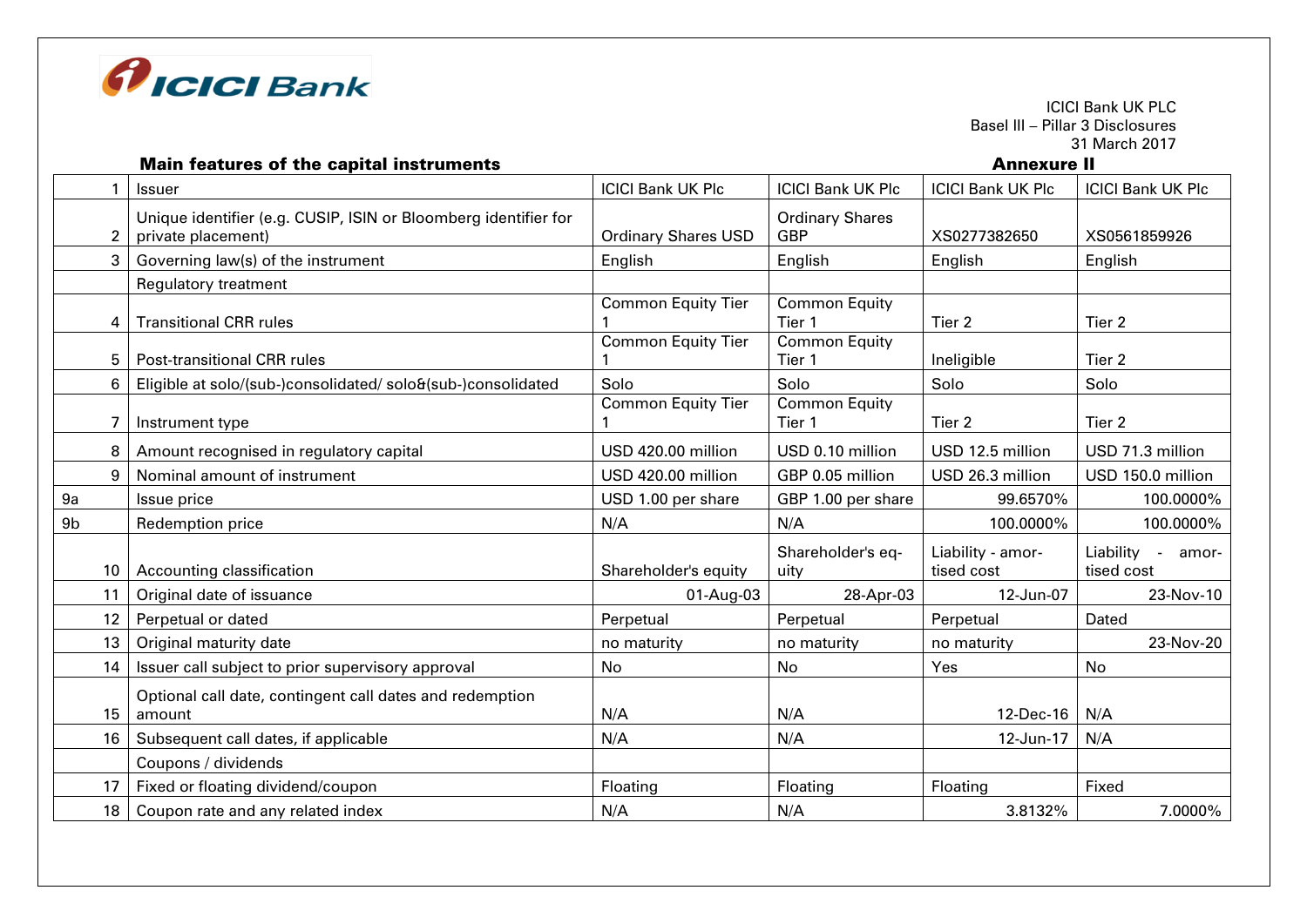

| 19 | Existence of a dividend stopper                                                                                    | N/A                                                 | N/A                                                 | N/A                                                                                                       | U I IVIUI UII <i>L</i> U I <i>I</i><br>N/A                                                                |
|----|--------------------------------------------------------------------------------------------------------------------|-----------------------------------------------------|-----------------------------------------------------|-----------------------------------------------------------------------------------------------------------|-----------------------------------------------------------------------------------------------------------|
| 20 | a Fully discretionary, partially discretionary or mandatory (in<br>terms of timing)                                | Fully discretionary                                 | Fully discretionary                                 | Mandatory                                                                                                 | Mandatory                                                                                                 |
| 20 | b Fully discretionary, partially discretionary or mandatory (in<br>terms of amount)                                | Fully discretionary                                 | Fully discretionary                                 | Mandatory                                                                                                 | Mandatory                                                                                                 |
| 21 | Existence of step up or other incentive to redeem                                                                  | No                                                  | No                                                  | No                                                                                                        | No                                                                                                        |
| 22 | Noncumulative or cumulative                                                                                        | Noncumulative                                       | Noncumulative                                       | Noncumulative                                                                                             | Noncumulative                                                                                             |
| 23 | Convertible or non-convertible                                                                                     | Non-convertible                                     | Non-convertible                                     | Non-convertible                                                                                           | Non-convertible                                                                                           |
| 24 | If convertible, conversion trigger(s)                                                                              | N/A                                                 | N/A                                                 | N/A                                                                                                       | N/A                                                                                                       |
| 25 | If convertible, fully or partially                                                                                 | N/A                                                 | N/A                                                 | N/A                                                                                                       | N/A                                                                                                       |
| 26 | If convertible, conversion rate                                                                                    | N/A                                                 | N/A                                                 | N/A                                                                                                       | N/A                                                                                                       |
| 27 | If convertible, mandatory or optional conversion                                                                   | N/A                                                 | N/A                                                 | N/A                                                                                                       | N/A                                                                                                       |
| 28 | If convertible, specify instrument type convertible into                                                           | N/A                                                 | N/A                                                 | N/A                                                                                                       | N/A                                                                                                       |
| 29 | If convertible, specify issuer of instrument it converts into                                                      | N/A                                                 | N/A                                                 | N/A                                                                                                       | N/A                                                                                                       |
| 30 | Write-down features                                                                                                | No                                                  | No                                                  | No                                                                                                        | No                                                                                                        |
| 31 | If write-down, write-down trigger(s)                                                                               | N/A                                                 | N/A                                                 | N/A                                                                                                       | N/A                                                                                                       |
| 32 | If write-down, full or partial                                                                                     | N/A                                                 | N/A                                                 | N/A                                                                                                       | N/A                                                                                                       |
| 33 | If write-down, permanent or temporary                                                                              | N/A                                                 | N/A                                                 | N/A                                                                                                       | N/A                                                                                                       |
| 34 | If temporary write-down, description of write-up mechanism                                                         | N/A                                                 | N/A                                                 | N/A                                                                                                       | N/A                                                                                                       |
| 35 | Position in subordination hierarchy in liquidation (specify in-<br>strument type immediately Senior to instrument) | <b>Perpetual Deeply</b><br><b>Subordinated Debt</b> | <b>Perpetual Deeply</b><br><b>Subordinated Debt</b> | Unsecured and<br>Unsubordinated<br>Debt                                                                   | Unsecured and<br>Unsubordinated<br>Debt                                                                   |
| 36 | Non-compliant transitioned features                                                                                | No                                                  | No                                                  | Yes                                                                                                       | Yes                                                                                                       |
| 37 | If yes, specify non-compliant features                                                                             | N/A                                                 | N/A                                                 | Instrument cannot<br>be written down or<br>converted to CET 1<br>capital at the point<br>of non-viability | Instrument cannot<br>be written down or<br>converted to CET 1<br>capital at the point<br>of non-viability |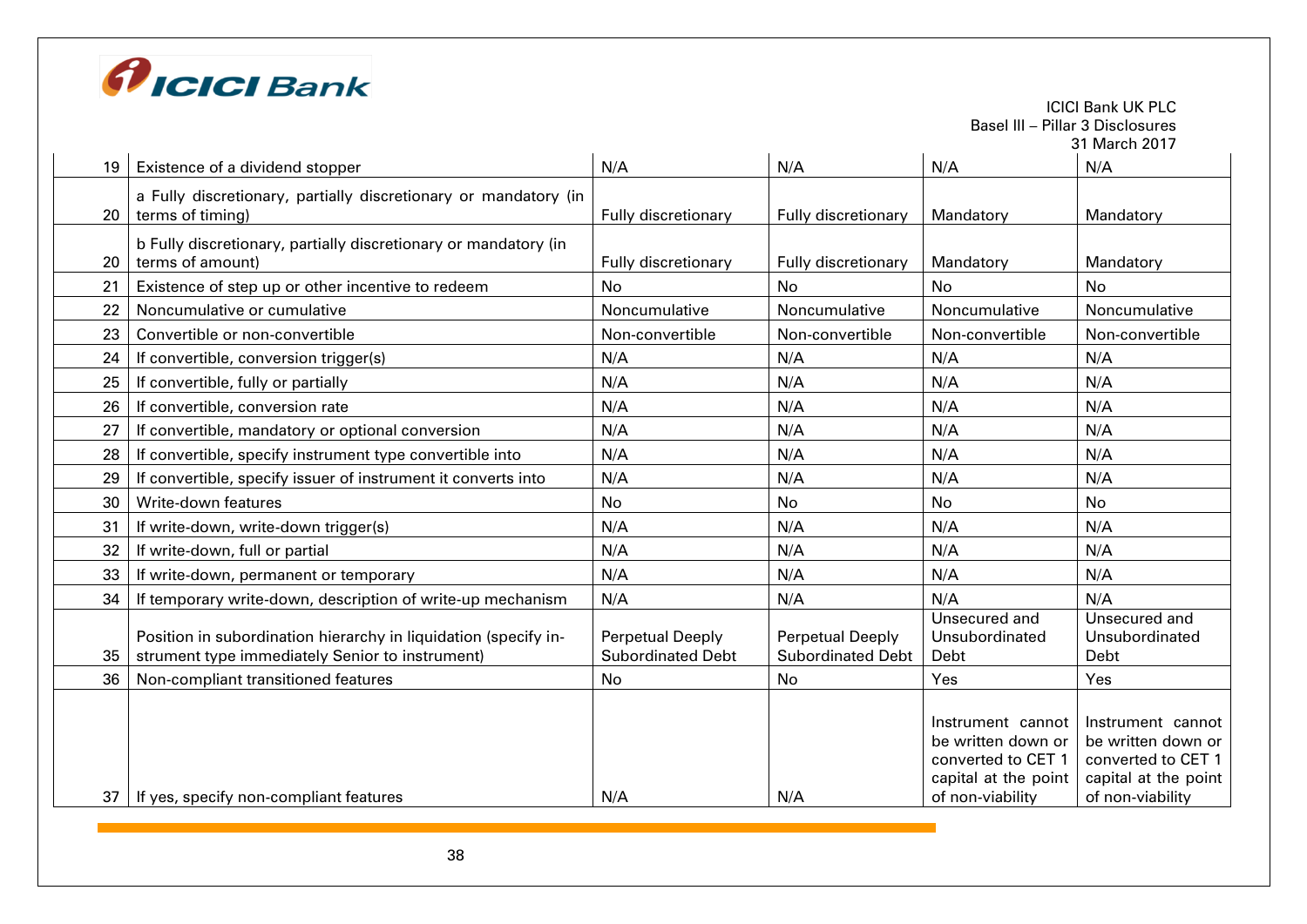

## Annexure III

# Geographical distribution of credit exposures relevant for the calculation of the countercyclical capital buffer

USD million

|                 |                | General credit ex- |                | Trading book ex-         |                          |                          | Securitisation |            | Own funds require-       |           |       |           |             |
|-----------------|----------------|--------------------|----------------|--------------------------|--------------------------|--------------------------|----------------|------------|--------------------------|-----------|-------|-----------|-------------|
|                 |                | posures            |                | posures                  |                          | exposures                |                | ment       |                          |           |       |           |             |
|                 |                |                    |                | Sum of                   |                          |                          |                |            |                          |           |       |           |             |
|                 |                |                    |                | long                     |                          |                          |                |            |                          |           |       |           |             |
|                 |                |                    |                | and                      |                          |                          |                |            |                          |           |       |           |             |
|                 | Breakdown by   |                    |                | short                    |                          |                          |                |            |                          |           |       |           |             |
|                 | country:       |                    |                | posi-                    | Value of                 |                          |                |            |                          |           |       |           |             |
|                 |                |                    |                | tions of                 | trading                  |                          |                |            | of                       |           |       |           |             |
|                 |                |                    |                | trading                  | book                     |                          |                |            | which:                   | of which: |       |           |             |
|                 |                | Expo-              | Expo-          | book                     | expo-                    | Expo-                    | Expo-          | of which:  | Trading                  | Securiti- |       | Own funds | Counter-    |
|                 |                | sure               | sure           | expo-                    | sures for                | sure                     | sure           | General    | book                     | sation    |       | require-  | cyclical    |
|                 |                | value              | value          | sures                    | internal                 | value                    | value          | credit ex- | expo-                    | expo-     |       | ments     | capital     |
|                 |                | for SA             | for IRB        | for SA                   | models                   | for SA                   | for IRB        | posures    | sures                    | sures     | Total | weights   | buffer rate |
| 10 <sup>°</sup> | Country        | 010                | 020            | 030                      | 040                      | 050                      | 060            | 070        | 080                      | 090       | 100   | 110       | 120         |
|                 | Arab<br>United |                    |                |                          |                          |                          |                |            |                          |           |       |           |             |
|                 | Emirates       | 85.2               |                |                          |                          |                          |                | 5.5        | $\overline{\phantom{a}}$ |           | 5.5   | 2.441%    | $0.000\%$   |
|                 | Australia      |                    |                |                          |                          |                          |                |            |                          |           |       |           |             |
|                 |                | 0.1                |                |                          | ٠                        | $\overline{\phantom{0}}$ |                | 0.0        | $\overline{a}$           |           | 0.0   | 0.001%    | $0.000\%$   |
|                 | Belgium        | 158.4              | $\blacksquare$ | $\overline{\phantom{a}}$ | $\overline{\phantom{a}}$ | ٠                        |                | 10.2       | $\overline{\phantom{a}}$ |           | 10.2  | 4.518%    | $0.000\%$   |
|                 | <b>Brazil</b>  |                    |                |                          |                          |                          |                |            |                          |           |       |           |             |
|                 |                | 0.9                |                | $\overline{\phantom{a}}$ | ÷                        | ٠                        |                | 0.1        | $\sim$                   |           | 0.1   | 0.031%    | $0.000\%$   |
|                 | Canada         |                    |                |                          |                          |                          |                |            |                          |           | 0.9   |           | $0.000\%$   |
|                 |                | 40.7               |                |                          |                          |                          |                | 0.9        |                          |           |       | 0.414%    |             |
|                 | Switzerland    | 133.6              |                |                          |                          |                          |                | 2.8        | ٠                        |           | 2.8   | 1.249%    | $0.000\%$   |
|                 | Germany        |                    |                |                          |                          |                          |                |            |                          |           |       |           |             |
|                 |                | 283.5              |                |                          | $\overline{\phantom{a}}$ | $\overline{\phantom{a}}$ |                | 7.8        | $\overline{\phantom{a}}$ |           | 7.8   | 3.426%    | $0.000\%$   |
|                 | Denmark        | 12.7               |                |                          |                          |                          |                | 0.2        |                          |           | 0.2   | 0.095%    | $0.000\%$   |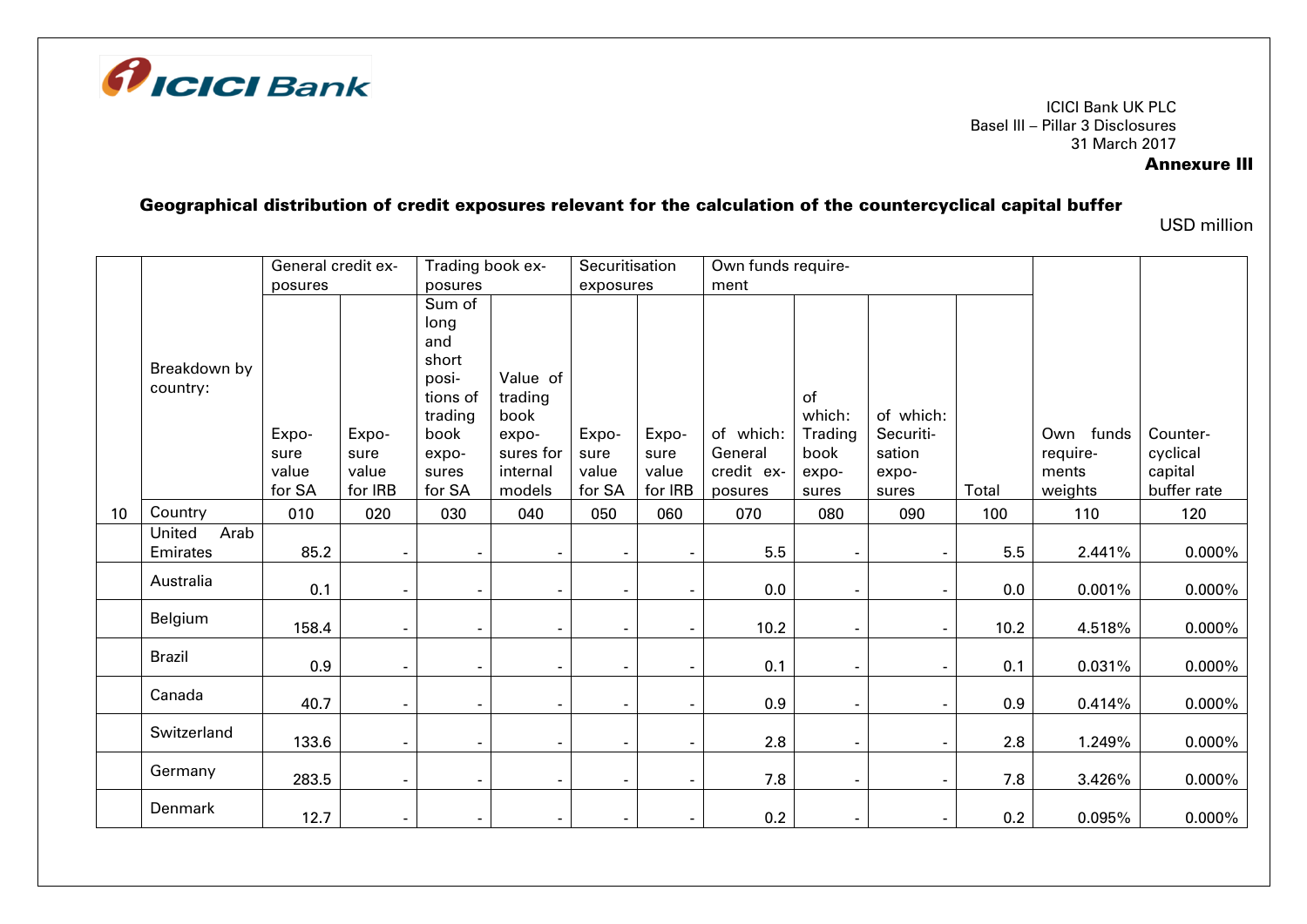

31 March 201 7 Egypt 1.9 - - - - - 0.2 - -  $0.2$  0.066% 0.000% Spain 0.0 - - - - - 0.0 - -  $0.0$   $0.001\%$   $0.000\%$ France 139.3 - - - - - 2.4 - - 2.4 1.073% 0.000% United Kingdom 668.5 - - - 42.9 - 48.8 - 2.1 50.8 22.407% 0.000% Guernsey 62.6 - - - - - 5.0 - - 5.0 2.208% 0.000% Hong Kong 17.0 - - - - - 1.4 - - 1.4 0.600% 1.250% Hungary 19.9 - - - - - 0.7 - -  $0.7$  0.306% 0.000% Ireland 50.9 - - - - - 5.4 - - 5.4 2.369% 0.000% Isle of Man 16.8 - - - - - 1.3 - -  $1.3$  0.594% 0.000% India 348.8 - - - - - 28.0 - - 28.0 12.331% 0.000% Italy  $\begin{array}{ccc} \hline \end{array}$ 12.8 - - - - - 1.0 - -  $1.0$  0.452% 0.000% Jersey 44.3 - - - - - 3.5 - -  $3.5$  1.564% 0.000% Japan 0.0 - - - - - 0.0 - -  $0.0 \begin{array}{ccc} 0.0 \end{array}$  0.000% 0.000% Cayman Islands 32.0 - - - - - - - -  $-$  0.000% 0.000% Luxembourg 128.4 - - - - - 9.8 - - 9.8 4.317% 0.000% **Mauritius** 188.6 - - - - - 17.6 - - 17.6 7.743% 0.000% Malaysia 22.0 - - - - - 2.6 - -  $2.6$  1.164% 0.000% Netherlands - 8.245% 0.000%

ICICI Bank UK PLC

Basel III – Pillar 3 Disclosures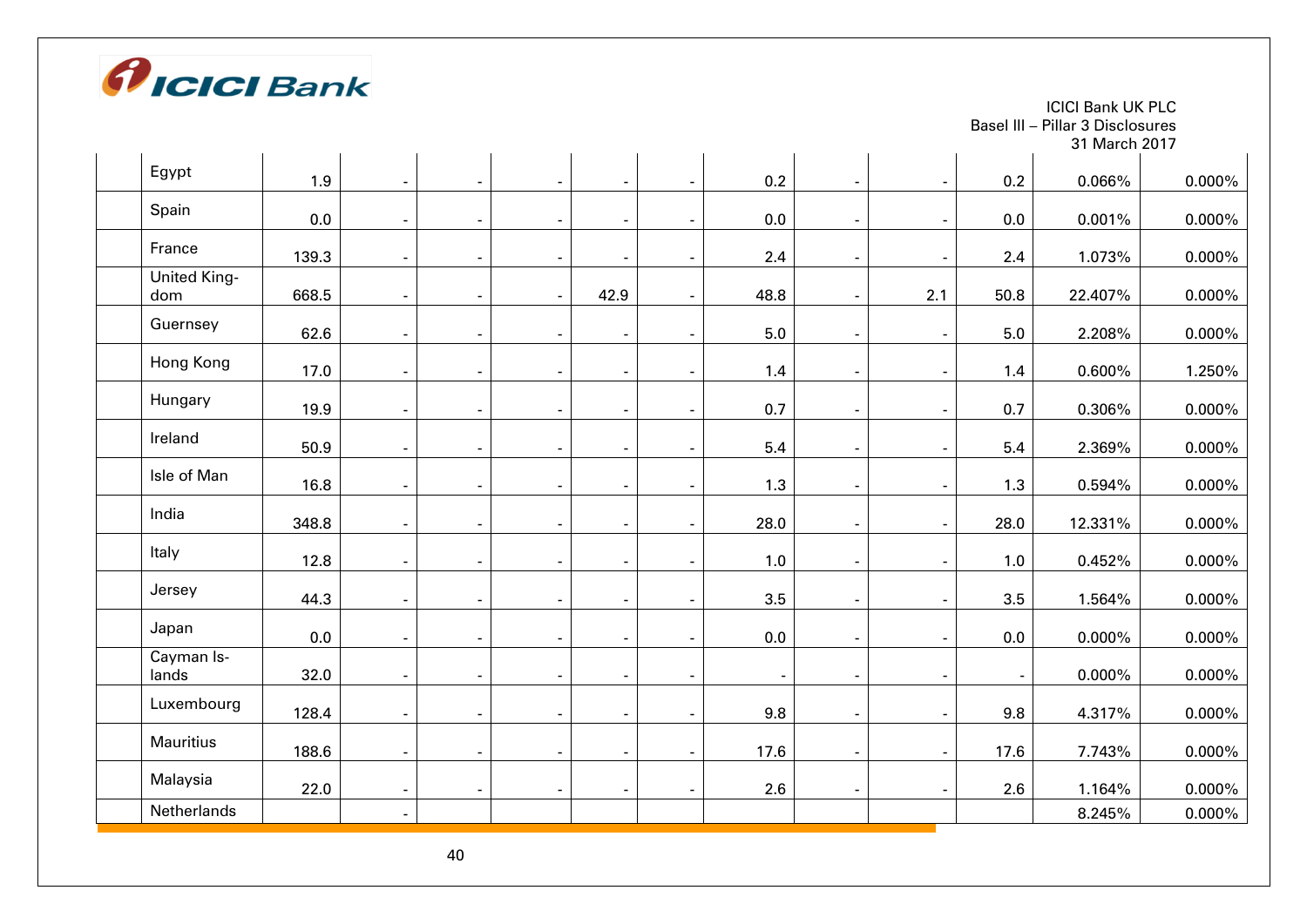

|    |                                    |         |        |                          |        |                          |        |       |                          |                          |       | <b>JI IVIAICII ZUI</b> |           |
|----|------------------------------------|---------|--------|--------------------------|--------|--------------------------|--------|-------|--------------------------|--------------------------|-------|------------------------|-----------|
|    |                                    | 315.7   |        | $\sim$                   | $\sim$ | $\overline{\phantom{a}}$ | $\sim$ | 18.7  | $\sim$                   | $\sim$                   | 18.7  |                        |           |
|    | Oman                               | 20.2    | $\sim$ | $\overline{\phantom{a}}$ | $\sim$ | $\overline{\phantom{a}}$ | -      | 1.6   | $\overline{\phantom{a}}$ | $\sim$                   | 1.6   | 0.712%                 | $0.000\%$ |
|    | Sweden                             | 0.0     | $\sim$ | $\overline{\phantom{0}}$ | $\sim$ | $\overline{\phantom{a}}$ |        | 0.0   | $\overline{\phantom{a}}$ | $\sim$                   | 0.0   | $0.000\%$              | 2.000%    |
|    | Singapore                          | 92.0    | $\sim$ | $\overline{\phantom{0}}$ | $\sim$ | $\overline{\phantom{a}}$ |        | 4.8   | $\overline{\phantom{a}}$ | $\sim$                   | 4.8   | 2.106%                 | $0.000\%$ |
|    | Senegal                            | 35.0    | $\sim$ | $\overline{\phantom{0}}$ | $\sim$ | $\overline{\phantom{a}}$ |        | 2.6   | $\overline{\phantom{0}}$ |                          | 2.6   | 1.142%                 | $0.000\%$ |
|    | Thailand                           | 4.1     | $\sim$ | $\overline{\phantom{0}}$ | $\sim$ | $\overline{\phantom{a}}$ |        | 0.3   | $\overline{\phantom{a}}$ |                          | 0.3   | 0.146%                 | $0.000\%$ |
|    | Turkey                             | 34.2    | $\sim$ |                          | ۰.     | $\overline{\phantom{a}}$ |        | 2.7   | $\overline{\phantom{a}}$ | $\overline{\phantom{0}}$ | 2.7   | 1.206%                 | $0.000\%$ |
|    | <b>United States</b><br>of America | 622.2   | $\sim$ | $\overline{\phantom{a}}$ | $\sim$ | $\overline{\phantom{a}}$ |        | 38.6  | $\overline{\phantom{a}}$ | $\sim$                   | 38.6  | 17.021%                | $0.000\%$ |
|    | South Africa                       | 1.4     | $\sim$ | $\overline{\phantom{a}}$ | $\sim$ | $\sim$                   |        | 0.1   | $\overline{\phantom{0}}$ | $\sim$                   | 0.1   | 0.051%                 | $0.000\%$ |
| 20 | Total                              | 3,594.0 | $\sim$ | ٠                        | $\sim$ | 42.9                     |        | 224.7 | $\overline{\phantom{a}}$ | 2.1                      | 226.8 | 100.000%               |           |

Table 2 - Amount of institution-specific countercyclical capital buffer

| Row |                            | Column  |
|-----|----------------------------|---------|
|     | Description                | 10      |
|     | Total risk exposure        |         |
| 10  | amount (RWAs)              | 3,356.0 |
|     | Institution specific coun- |         |
|     | tercyclical capital buffer |         |
| 20  | rate                       | 0.008%  |
|     |                            |         |
|     | Institution specific coun- |         |
|     | tercyclical capital buffer |         |
| 30  | requirement                | 0.3     |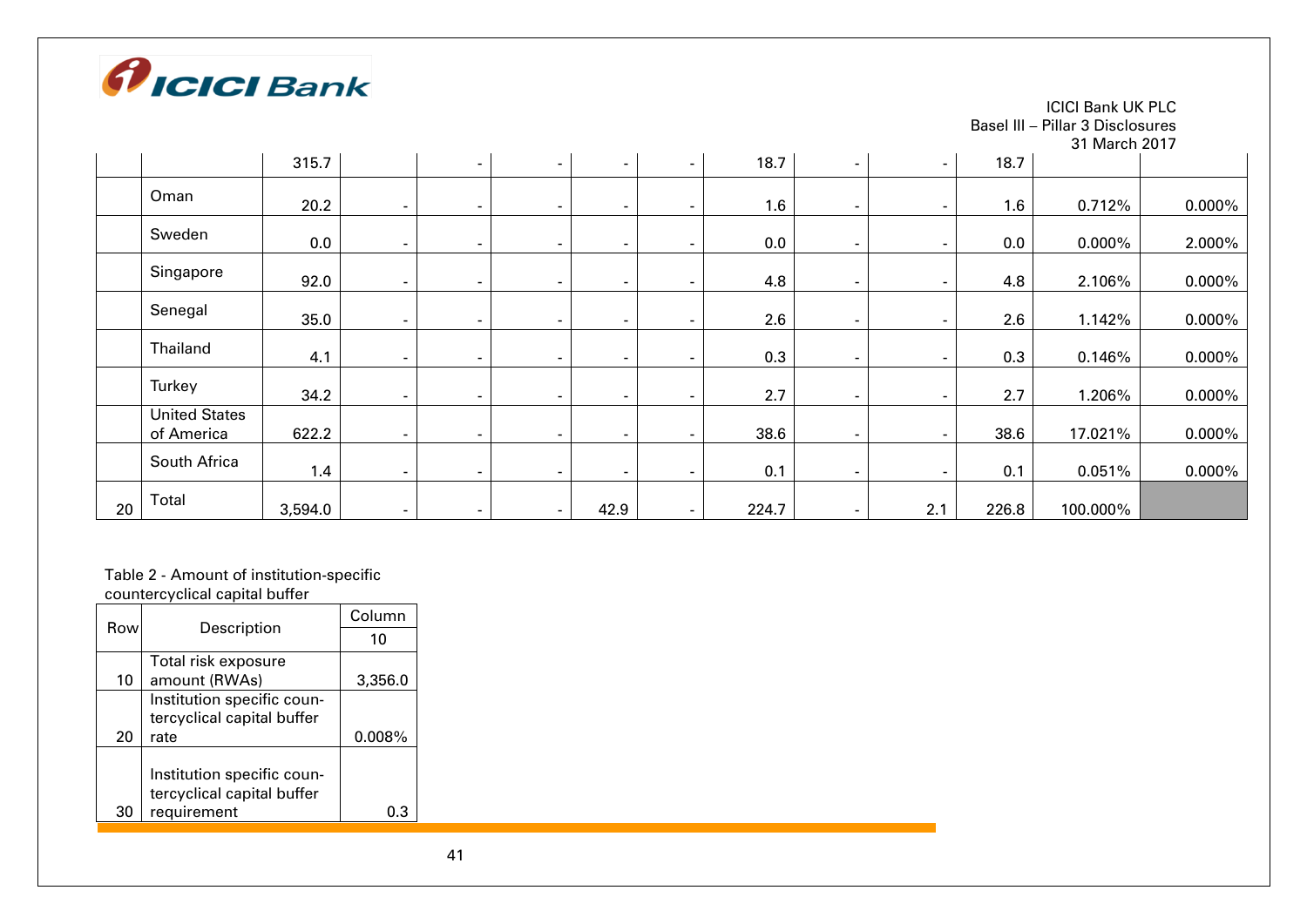

ICICI Bank UK PLC Basel III – Pillar 3 Disclosures 31 March 2017 Annexure IV

## Disclosure on Asset encumbrance

The tables below show components of Banks encumbered and unencumbered assets for the year ended March 31, 2017. The above tables are based on UK GAAP and median values computed over the preceding four quarters of the last twelve months.

## Table A: Encumbered and Unencumbered Assets

|     |                                                |                                            |                                       |                                              | <b>USD million</b>                      |
|-----|------------------------------------------------|--------------------------------------------|---------------------------------------|----------------------------------------------|-----------------------------------------|
|     |                                                | Carrying amount<br>of encumbered<br>assets | Fair value of<br>encumbered<br>assets | Carrying amount of<br>unencumbered<br>assets | Fair value of<br>unencumbered<br>assets |
|     |                                                | 010                                        | 040                                   | 060                                          | 090                                     |
| 010 | Assets of the reporting institution            | 289.4                                      |                                       | 3,258.1                                      |                                         |
| 030 | <b>Equity instruments</b>                      | ۰                                          |                                       | 5.3                                          |                                         |
| 040 | Debt securities                                | 146.0                                      | 147.4                                 | 586.6                                        | 591.7                                   |
| 050 | of which: covered bonds                        |                                            |                                       | ٠                                            |                                         |
| 060 | of which: asset-backed securities              |                                            |                                       | 43.0                                         | 43.0                                    |
| 070 | of which: issued by general governments        |                                            |                                       | 85.8                                         | 86.9                                    |
| 080 | of which: issued by financial corporations     | 102.6                                      | 102.8                                 | 282.0                                        | 282.9                                   |
| 090 | of which: issued by non-financial corporations | 43.2                                       | 44.6                                  | 185.7                                        | 188.5                                   |
| 120 | Other assets                                   | 143.4                                      |                                       | 2,673.4                                      |                                         |
| 121 | of which:                                      |                                            |                                       |                                              |                                         |

42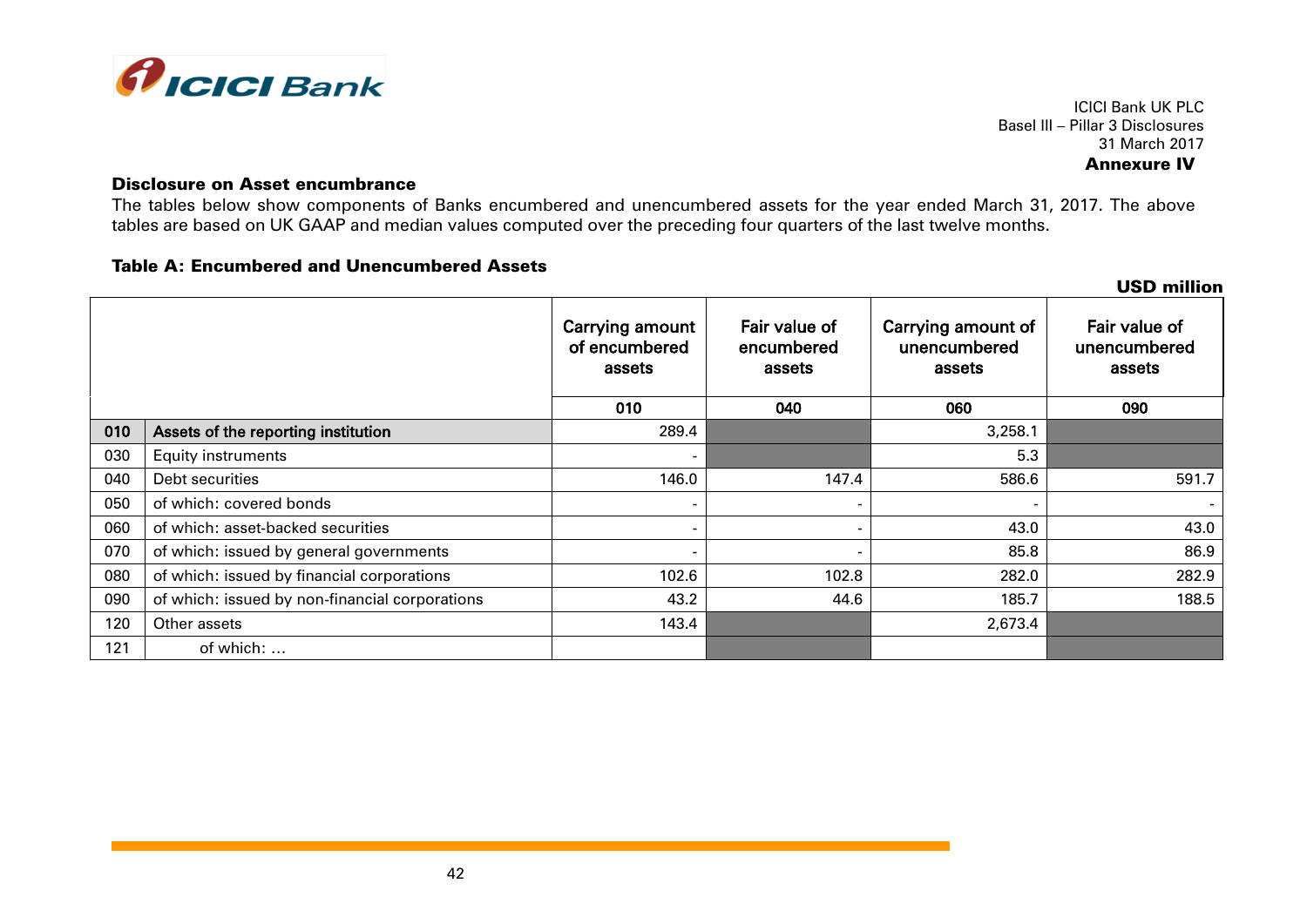

## Table B: Collateral Received

ICICI Bank UK PLC Basel III – Pillar 3 Disclosures 31 March 2017

## USD million

|     |                                                                                       | Fair value of encumbered<br>collateral received or own<br>debt securities issued<br>010 | Fair value of collateral received or<br>own debt securities issued<br>available for encumbrance<br>040 |
|-----|---------------------------------------------------------------------------------------|-----------------------------------------------------------------------------------------|--------------------------------------------------------------------------------------------------------|
| 130 | Collateral received by the reporting institution                                      |                                                                                         |                                                                                                        |
| 140 | Loans on demand                                                                       |                                                                                         |                                                                                                        |
| 150 | <b>Equity instruments</b>                                                             |                                                                                         |                                                                                                        |
| 160 | Debt securities :                                                                     |                                                                                         |                                                                                                        |
| 170 | of which: covered bonds                                                               |                                                                                         |                                                                                                        |
| 180 | of which: asset-backed securities                                                     |                                                                                         |                                                                                                        |
| 190 | of which: issued by general governments                                               |                                                                                         |                                                                                                        |
| 200 | of which: issued by financial corporations                                            |                                                                                         |                                                                                                        |
| 210 | of which: issued by non-financial corporations                                        |                                                                                         |                                                                                                        |
| 220 | Loans and advances other than loans on demand                                         |                                                                                         |                                                                                                        |
| 230 | Other collateral received                                                             |                                                                                         |                                                                                                        |
| 231 | of which:                                                                             |                                                                                         |                                                                                                        |
| 240 | Own debt securities issued other than own covered bonds or asset-backed<br>securities |                                                                                         |                                                                                                        |
| 241 | Own covered bonds and asset-backed securities issued and not yet pledged              |                                                                                         |                                                                                                        |
| 250 | TOTAL ASSETS, COLLATERAL RECEIVED AND OWN DEBT SECURITIES<br><b>ISSUED</b>            | 289.4                                                                                   |                                                                                                        |